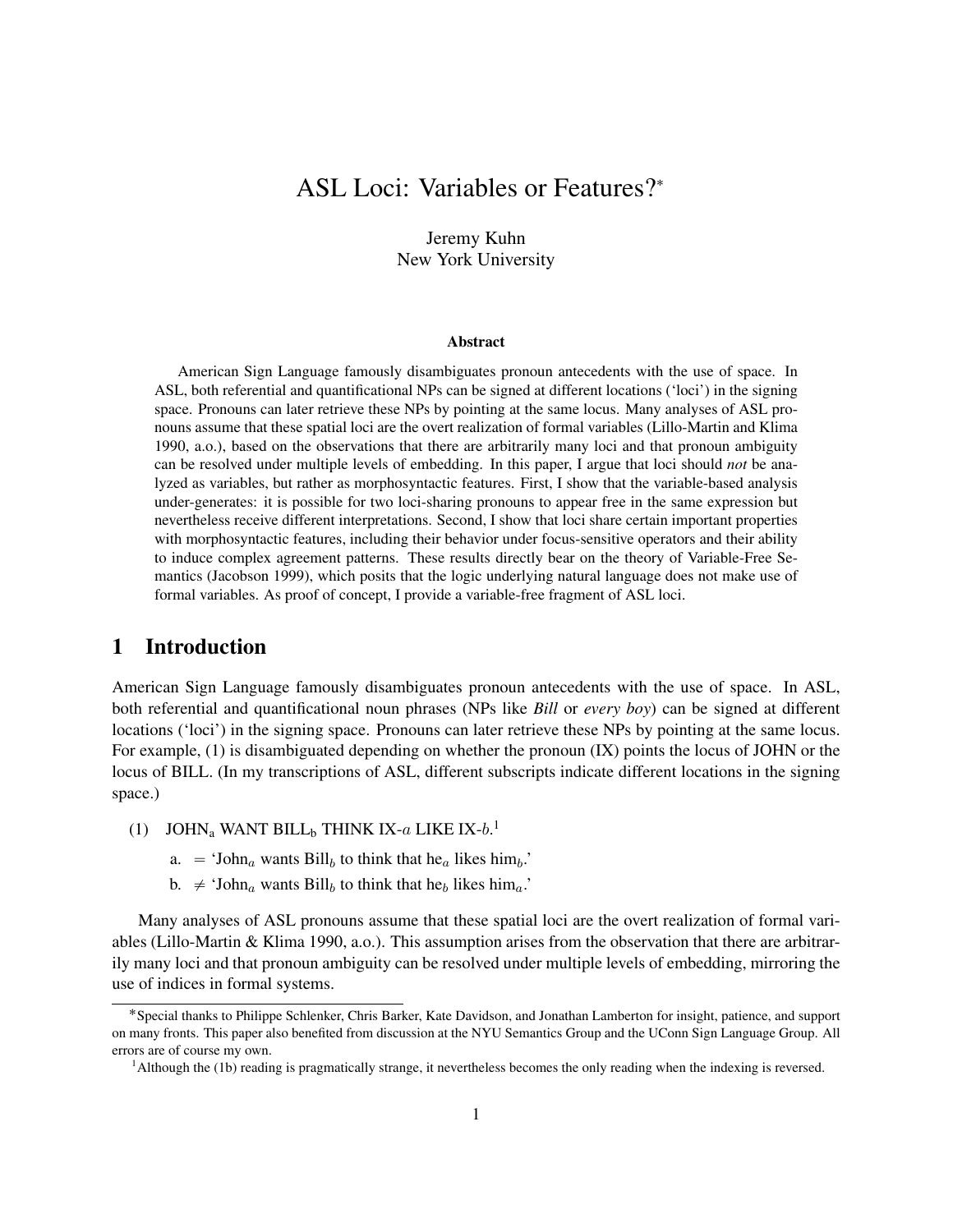On the other hand, the necessity of formal variables has been contested in semantic theory; in particular, Jacobson (1999) argues for a Variable Free Semantics, grounded on the observation that variables are not logically necessary for expressive purposes. For example, Quine 1960 'explains away' the variables of predicate logic, showing that any expression in the system can be translated into a semantically equivalent expression using only a set of six operators and the predicates themselves. More generally, any Turing complete language can be translated into Combinatory Logic, which makes no use of variables. To date, however, the issue of ASL loci has not been systematically examined from the perspective of Variable Free Semantics.

Here, I argue that loci should not be analyzed as variables, but rather as morphosyntactic features (as in, e.g., Neidle et al. 2000). In Section 3, I show that the variable-based analysis *under-generates*. Specifically, I present cases in which two loci-sharing pronouns appear free in the same expression, but nevertheless receive different interpretations. The variable-based analysis incorrectly predicts variable capture. I suggest that this favors a system in which feature mismatch can prevent pronoun binding, but where syntactically independent choices can't force two pronouns to co-refer.

On the other hand, I show that loci share certain important properties with morphosyntactic features: (a) they may remain uninterpreted in certain environments (specifically, in ellipsis and under focus sensitive operators), (b) they induce verbal agreement, and (c) they display patterns of underspecification.

In Section 7, I provide a constructive proof that ASL loci can be captured in a variable-free framework: I present an explicit fragment (using Combinatory Categorial Grammar) in which loci are analyzed as a spatial feature that subdivides the syntactic category NP. After developing an account of verbal agreement and underspecification in Section 7.2, I show that the constraints on co-reference fall out for free under a generalized form of Jacobson's (1999) z-combinator: the syntax ensures that a pronoun and its antecedent must share the same locus.

### 1.1 Languages, Methodology, and Transcription Convention

Throughout this paper, unless otherwise noted, I will be discussing a specific dialect of ASL, that of "Signer 1," who is a Deaf native signer (a deaf child of deaf, signing parents). At least one other semantic dialect seems to exist for a number of signers; below, I discuss the observed variation across signers when relevant.

All data were gathered following the 'playback method' (Schlenker 2011). The signer was asked to sign a paradigm of sentences for a video recording. The resulting video was then played back for the same signer, who gave grammaticality judgments using a 7 point scale (7 is perfectly grammatical) and answers to any interpretation questions. Judgments could then be repeated on separate days or with different signers. Appendix C provides a full list of judgment tokens, indexed by signer<sup>2</sup>.

In the body of the paper, I collapse the judgments of Signer 1 into a binary distinction for ease of exposition: average ratings of 4 or less receive a '\*' to indicate ungrammaticality, average ratings greater than 4 receive no star<sup>3</sup>. The judgment list in the Appendix uses the uncollapsed 7 point scale.

<sup>&</sup>lt;sup>2</sup>Several notes on these judgments are pertinent to mention here. For sentences which exemplify new observations or are critical for the present argument, at least three judgments were elicited. When judgments differed between signers, further sentences were tested to establish the consistency of Signer 1's judgments; robustness was established both by retesting prerecorded videos and by testing novel sentences that replicated the argument (e.g. sentences with the same structure but different lexical items). Many paradigms also replicate or build on previously reported findings in the literature; these are discussed in the paper. Finally, some early examples in this paper are replicated in more complex forms by examples later in the paper. These are summarized in Appendix C.

 $3A$  4.0 was chosen as the cut-off point for grammaticality to best represent the judgment contrasts for the examples in this paper, and to calibrate them to the binary judgments that have been reported in the literature for similar sentences. Here, mean judgments range from 2.75 to 7.0, and roughly cluster into two categories, with no judgments between 4.0 and 6.0.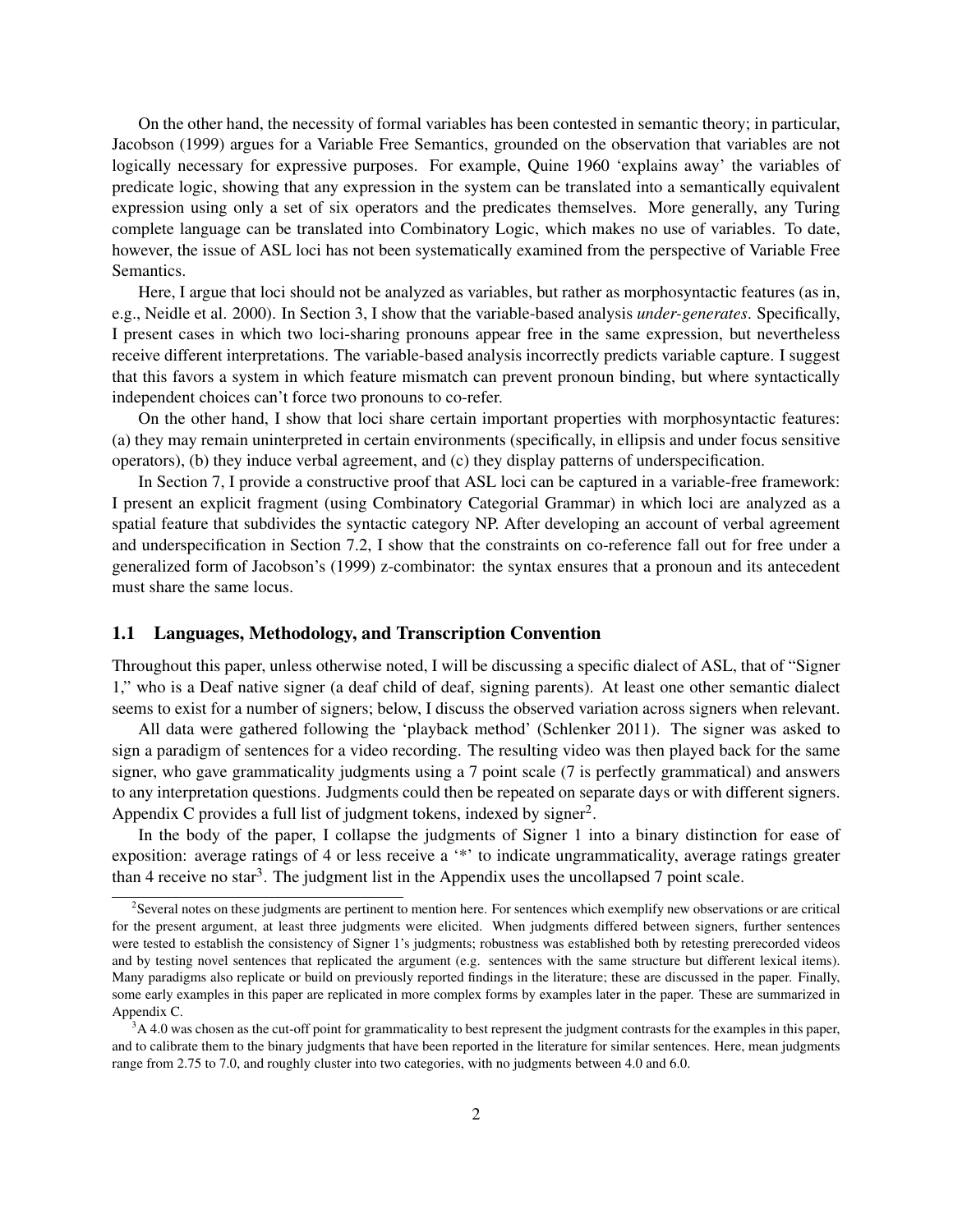Following standard convention, signs are glossed with their English translation in all capitals. Subscripts on signs represent different locations in the horizontal plane in front of the signer; in any given sentence, alphabetical order of subscripts indicates right-to-left placement of loci. A subscript  $i$  on a noun indicates that the noun was signed at location i. A subscript before or after a verb (e.g.  $_a$ GIVE<sub>b</sub>) indicates that the verb moves in space from or to that locus, respectively.

In ASL, loci may be established in several ways. Manually, a locus may be established by signing the NP with a hand located at the locus, or by pointing to the locus immediately before the NP is signed. Additionally, loci can be established via non-manual markers, either by leaning the body towards the locus or by directing eye-gaze towards the locus. Frequently, both manual and non-manual strategies appear together, but non-manual markers may establish a locus even in the absence of manual locus-marking. In this paper, we focus entirely on examples with (at least) manual locus-marking, in order to eliminate uncertainty that loci are being used. This means that non-manual markers are mostly irrelevant for present purposes, except in the few cases when I claim that *no* locus has been established (as in Section 5.2).

Three pronominals are discussed. IX-i (short for 'index') is a pronoun ('he, she'), signed by pointing at locus  $i$ . I take POSS- $i$  to be the possessive pronoun ('his, her'), signed by directing a B-handshape (flat hand with fingers together) at locus i. Finally, I take SELF-i to be the reflexive pronoun ('himself, herself'), signed by directing an A-handshape (fist with thumb sticking out) at locus  $i$ . Both POSS- $i$  and SELF- $i$  have received attention in the sign language literature (for POSS-i, see Abner 2012; for SELF-i, see Fischer & Johnson 2012 and Koulidobrova 2009); for our purposes here, what matters is the basic observation that all three signs receive their meaning through association with a previous constituent that activated the same locus.

## 2 Background

In American Sign Language, NPs may be associated with locations ('loci'). Pronouns refer back to these NPs by literally pointing at the relevant locus. For example, the sentence in (2) is disambiguated depending on whether the pronoun points back to the locus established by the first or the second NP. These loci can be placed at arbitrary locations in the horizontal plane in front of the signer (modulo some pragmatic restrictions, to be discussed), and there can be arbitrarily many loci, up to the limitations of memory.

(2) IX-a JOHN<sub>a</sub> TELL IX-b BILL<sub>b</sub>  ${IX-a/IX-b}$  WILL WIN. 'John<sub>i</sub> told Bill<sub>j</sub> that he $\{i/j\}$  would win.'

Figure 1 provides word-by-word images of sentence (2); the signer disambiguates the two possible readings by pointing ipsilaterally (as in Fig. 1, a) or contralaterally (as in Fig. 1, b).

#### 2.1 Evidence against a purely referential analysis

Pointing gestures may be used even in spoken language, with a non-compositional, referential interpretation. For example, Giorgolo 2010 gives a formal analysis of gestures: for him, when a gesture co-occurs with a linguistic constituent, the denotation of the gesture intersects with the denotation of the constituent, thus restricting its meaning. The effect of a pointing gesture is to restrict the denotation of a free variable to a specific discourse referent. As a null hypothesis, we might then hypothesize that ASL loci serve a similar function. Thus, the "Referential Hypothesis," is that all uses of loci can be analyzed in a manner which can be paraphrased in terms of free variables. (We note that versions of this hypothesis have been assumed for ASL by a number of authors, such as Graf and Abner 2012.)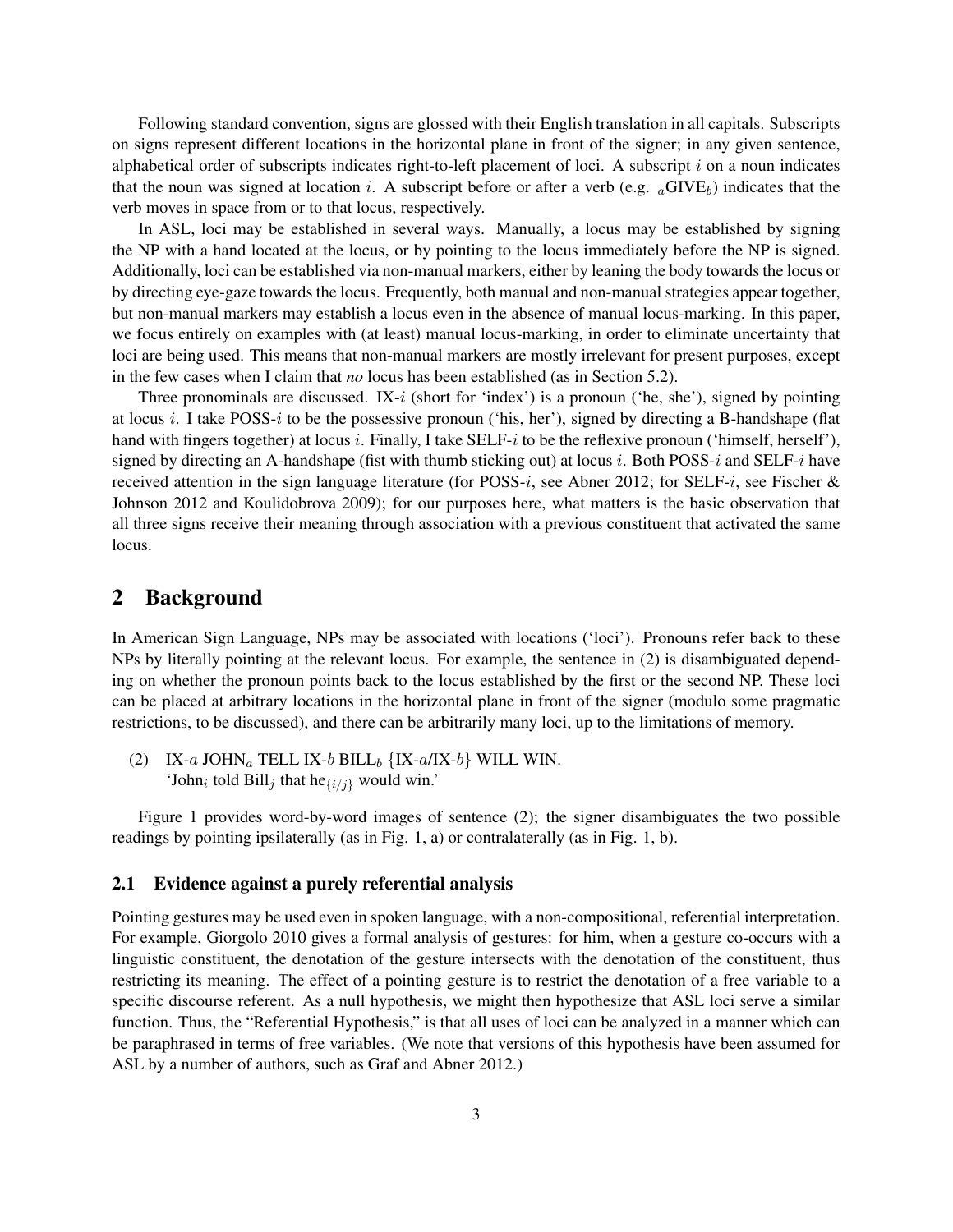

Figure 1: Word-by-word images of sentence (2)

A strong instantiation of this hypothesis is sub-hypothesis that the meaning of the pronoun itself (IX $i)$  is always referential, and that, like pointing gestures in spoken language, it picks out some some free individual-type variable in the context. A specific formalization of this hypothesis is given in (3).

- (3) **Referential pronoun hypothesis:** in a context  $c$ , the value of a locus is provided by the assignment function  $g_c$ , where  $g_c(i)$  is the e-type individual that corresponds to the NP indexed at locus i in c.
	- a.  $\forall$  assignment functions  $s, [[\mathbf{X}-i]]^s = [[\mathbf{X}-i]]^{g_c} = g_c(i)$ .

Under this hypothesis, if the context parameter is never shifted (as on Kaplanian assumptions), then  $g_c$  is also fixed, so no pronoun can receive a bound reading. As it turns out, Quer 2005 (among others) has argued that ASL *does* have a context-shift operator (called 'role-shift'), phonologically indicated by shifting the position of the body. However, in the following examples, and throughout the examples in this paper, roleshift is never phonologically realized (and thus, never indicated in the gloss). Moreover, the only pronoun claimed to be affected by role-shift in ASL is the first person pronoun; in our examples here, all relevant pronouns are third-person.

Further, even in the presence of a (covert) context-shifting operator, the referential pronoun hypothesis makes specific predictions. Specifically, in cases of overt role shift, ASL has been shown to be a "Shift Together" language (Schlenker 2014c), meaning that two pronouns with no intervening context shifters must vary with respect to the same context-shift operator (Anand and Nevins 2004).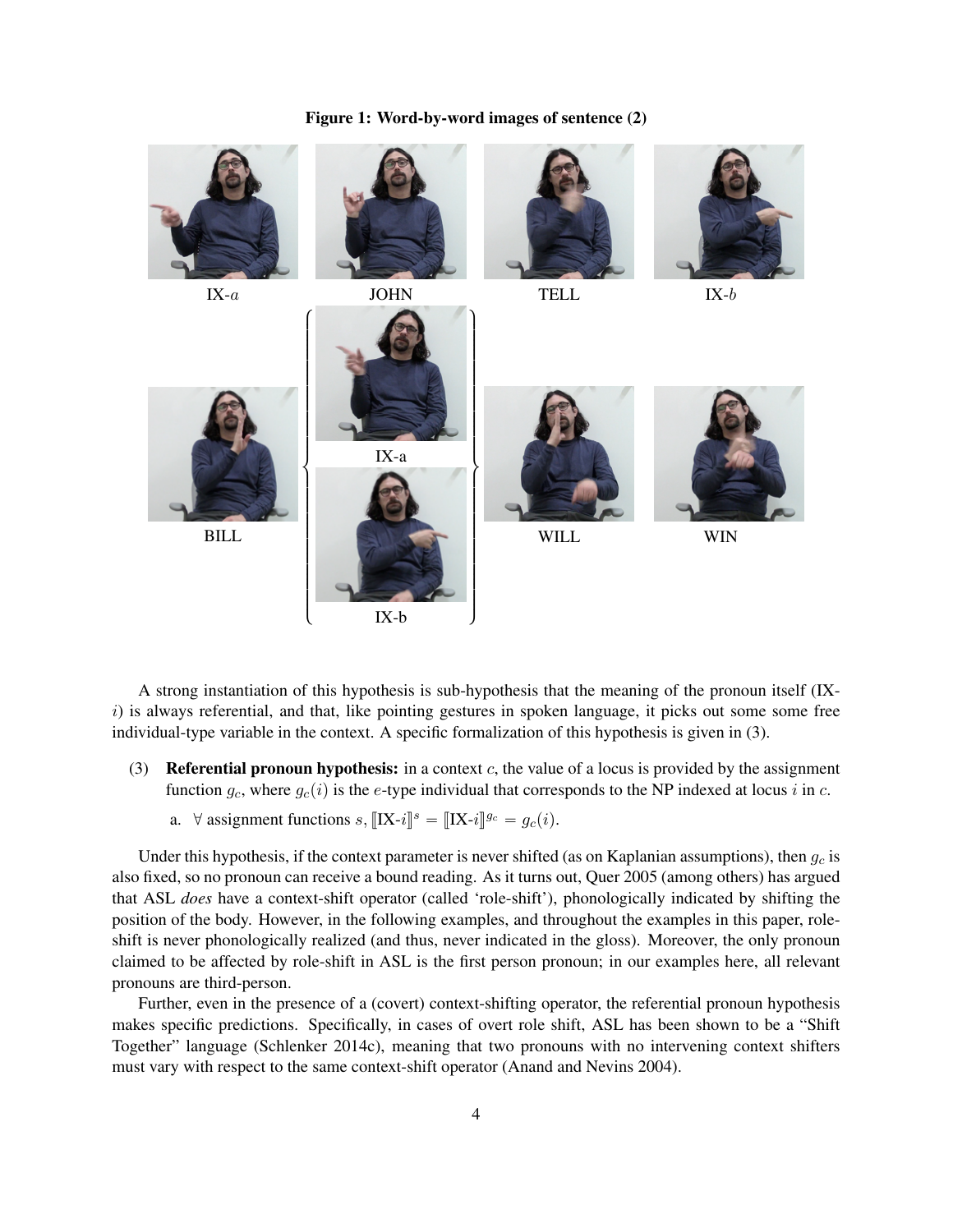With or without covert context shifters, the referential pronoun hypothesis generates incorrect predictions. In particular, pronouns can undergo true quantificational binding: in (4) and (5), the meaning of the pronouns co-varies with the quantifiers. Of note, in both examples, the two pronouns vary with respect to different operators; this cannot be achieved even with a shifting context parameter.

- (4)  $[ALL BOY]_a$  WANT  $[ALL GIRL]_b$  THINK  ${IX-a/IX-b}$  LIKE  ${IX-b/IX-a}$ . 'Every boy wants every girl to think that {he/she} likes {her/him}.'
- (5)  $[NO BOY]_a$  WANT  $[ANY \text{ GIRL}]_b$  THINK  ${IX-a/IX-b}$  LIKE  ${IX-b/IX-a}$ . 'No boy wants any girl to think that {he/she} likes {her/him}.'

It should be noted that the judgments of (4) and (5) show variation between signers. Although the grammaticality and interpretation of the two sentences are stable for Signer 1, a number of signers give degraded judgments, particularly for sentence (5) (see Appendix C for specific judgments).

On the other hand, even signers who reject (5) report the availability of bound readings of pronouns under *only*. ASL, like English, has focus sensitive operators (Wilbur 1994); as in English, pronouns under these operators are ambiguous, as seen in the two readings of (6). Section 4.2 will return to examples of this sort in more depth; for now, however, it is sufficient to note the existence of reading (6b), in which the pronoun co-varies in the focus alternatives<sup>4</sup>. With no context-shifting environment in sight, this can only be achieved through quantificational binding.

- (6) IX- $a$  JOHN $_a$  ONLY-ONE SEE POSS- $a$  MOTHER.
	- a.  $\checkmark$  [only John<sub>x</sub>]  $\lambda y.y$  saw x's mother (=No other boy saw John's mother.)
	- b.  $\checkmark$  [only John<sub>x</sub>]  $\lambda y.y$  saw y's mother (=No other boy saw his own mother.)

Thus, even signers who are hesitant to accept (5) allow some cases of quantificational binding, thereby falsifying the hypothesis in (3).

A weaker instantiation of the referential hypothesis is that pronouns carry two variables: a covert individual-variable  $k$  that can be bound, and the phonologically overt free variable  $i$ , that ranges over sets of individuals, and restricts the values that can be taken by the covert variable. This is formalized in (7). Intuitively: loci index *sets*; pointing to a locus selects an individual from that set.

- (7) **Referential locus hypothesis:** in a context c, the value of a locus is provided by the assignment function  $g_c$ , where  $g_c(i)$  is the set of type  $\langle e, t \rangle$  that corresponds to the noun indexed at locus i in c.
	- a.  $\forall$  assignment functions  $s$ ,  $\llbracket$ IX- $i_k \rrbracket^s = s(k)$  if  $s(k) \in g_c(i)$ # otherwise

We note that (4) and (5) satisfy this hypothesis if we let  $g_c(a)$  be the set of boys and  $g_c(b)$  be the set of girls. Co-variation occurs because the covert individual variables are bound.

To test this hypothesis, we need to consider cases where the set of individuals indexed at a is a subset of the set of individuals indexed at b. In such a case, pointing to locus b should not be able to disambiguate antecedents, since the possible denotations of the pronoun at b will necessarily include all individuals indexed at a (that is,  $g_c(a) \subseteq g_c(b)$ ).

Example (8) falsifies this hypothesis. In this sentence, the NPs "ALL BOY" and "ALL OTHER BOY" are indexed at two distinct loci. Through a pair of multiple-choice inference questions, consultants were

<sup>&</sup>lt;sup>4</sup>I say "focus alternatives" not to necessarily commit to a specific theory of *only*, but simply to describe the empirical covariation of the meaning.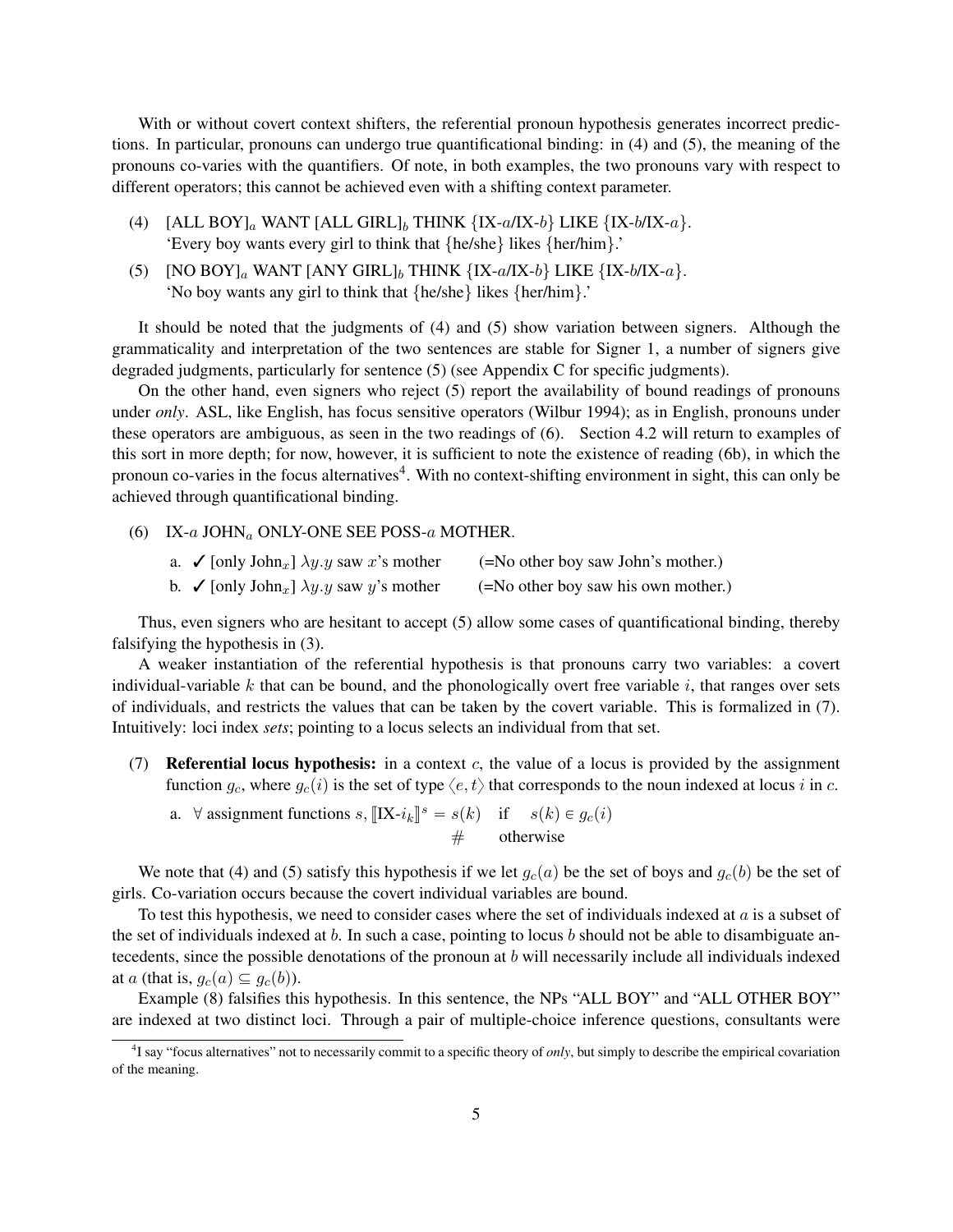asked to identify how many groups of boys were under discussion (one or two) and to identify what the pronoun could refer to ("John and Bill are two relevant boys. What did John tell Bill? (i) That John would win. (ii) That Bill would win."). All consultants allowed readings in which the two NPs refer to different sets of boys, but importantly, Signer 1 additionally allowed a reading in which a single group of boys is under discussion, so both quantified NPs range over the same set. Critically, in all cases, pointing to a locus disambiguates the logical antecedent:  $IX-a$  yields the judgements in  $(8a,b)$ ;  $IX-b$  reverses them.

The present hypothesis makes the wrong predictions. Specifically, on the reading in which both quantified NPs range over the same set, the denotations of the two loci must be the same:  $g_c(a) = g_c(b)$ . Thus, if the use of a locus merely imposes a presupposition on the denotation of a pronoun, then (7) wrongly predicts that pointing to locus a or b will *not* disambiguate the binder, since both impose the same presupposition. Specifically, (7) incorrectly predicts that (8) should have the reading in (8b), since  $s(y) \in q_c(a)$ .

- (8)  $[ALL BOY]_a$  TELL  $[ALL OTHER BOY]_b$  IX-a WILL WIN.
	- a.  $\checkmark$  '[All the boys<sub>a</sub>]  $\lambda x.x$  told [all the other boys<sub>b</sub>]  $\lambda y.y$  that x would win.'
	- b.  $\mathbf{X}$  '[All the boys<sub>a</sub>]  $\lambda x.x$  told [all the other boys<sub>b</sub>]  $\lambda y.y$  that y would win.'

As noted above, the "one-group" reading, which was necessary to construct the relevant test case, is not available for all signers, but an analogous argument can be constructed with the bound reading of *only* sentences like the one in  $(9)^5$ . As before, multiple-choice inference questions probed the meaning of  $(9)$ , showing: (i) as with its English correlate, the ASL sentence entails that, according to Jessica, there's some property that holds of Billy that doesn't hold of anyone else in some set of salient alternatives, (ii) Jessica herself may be a member of this alternative set, (iii) the pronoun POSS-b can be bound, varying in the focus alternatives ("According to Jessica, no other students did their own homework"), can be free and co-referential with Billy ("...no other students did Billy's homework"), but *cannot* be co-referential with Jessica, indexed at locus a (Unavailable: "...only Billy did Jessica's homework").

- (9) IX-a JESSICA<sub>a</sub> TELL-ME IX-b [BILLY ONLY-ONE]<sub>b</sub> FINISH POSS-b HOMEWORK.
	- a.  $\checkmark$  Jessica<sub>x</sub> told me [only Billy<sub>y</sub>]  $\lambda z.z$  did z's homework.
	- b.  $\checkmark$  Jessica<sub>x</sub> told me [only Billy<sub>y</sub>]  $\lambda z.z$  did y's homework.
	- c.  $\boldsymbol{\times}$  Jessica<sub>x</sub> told me [only Billy<sub>y</sub>]  $\lambda z.z$  did x's homework.

However, the present hypothesis incorrectly predicts the pathological third reading in (9c) to be available. Specifically, in order to get the bound reading in (9a), the covert variable associated with POSS-b must be

(i) SOMEONE<sub>a</sub> TELL SOMEONE<sub>b</sub> IX-a WILL WIN. 'Someone told someone that the former would win.'

However, when the quantifier has universal force, the truth conditions of the sentence reveal that the two NP sets are in fact identical. Sentences with *only* work as well, because *only* takes universal force over the focus alternatives (negating all of them). A third set of examples that could serve to prove the case are indefinites that scope under another operator, as in (ii); in these cases, the domain of the indefinites are reflected in the truth conditions. Some such examples are discussed by Schlenker (2011).

(ii) WHEN SOMEONE<sub>a</sub> HELP SOMEONE<sub>b</sub>, IX-b HAPPY. 'When someone helps someone, the latter is happy.'

<sup>&</sup>lt;sup>5</sup>A necessary condition for these arguments to go through is the ability to know the extension of the two NP sets from the truth conditions. Note, for example, that simple examples with indefinites (as in (i)) are not sufficient to make the point here, because the loci of two indefinites, although they index the same restrictor NP, could denote different non-overlapping subsets of that NP.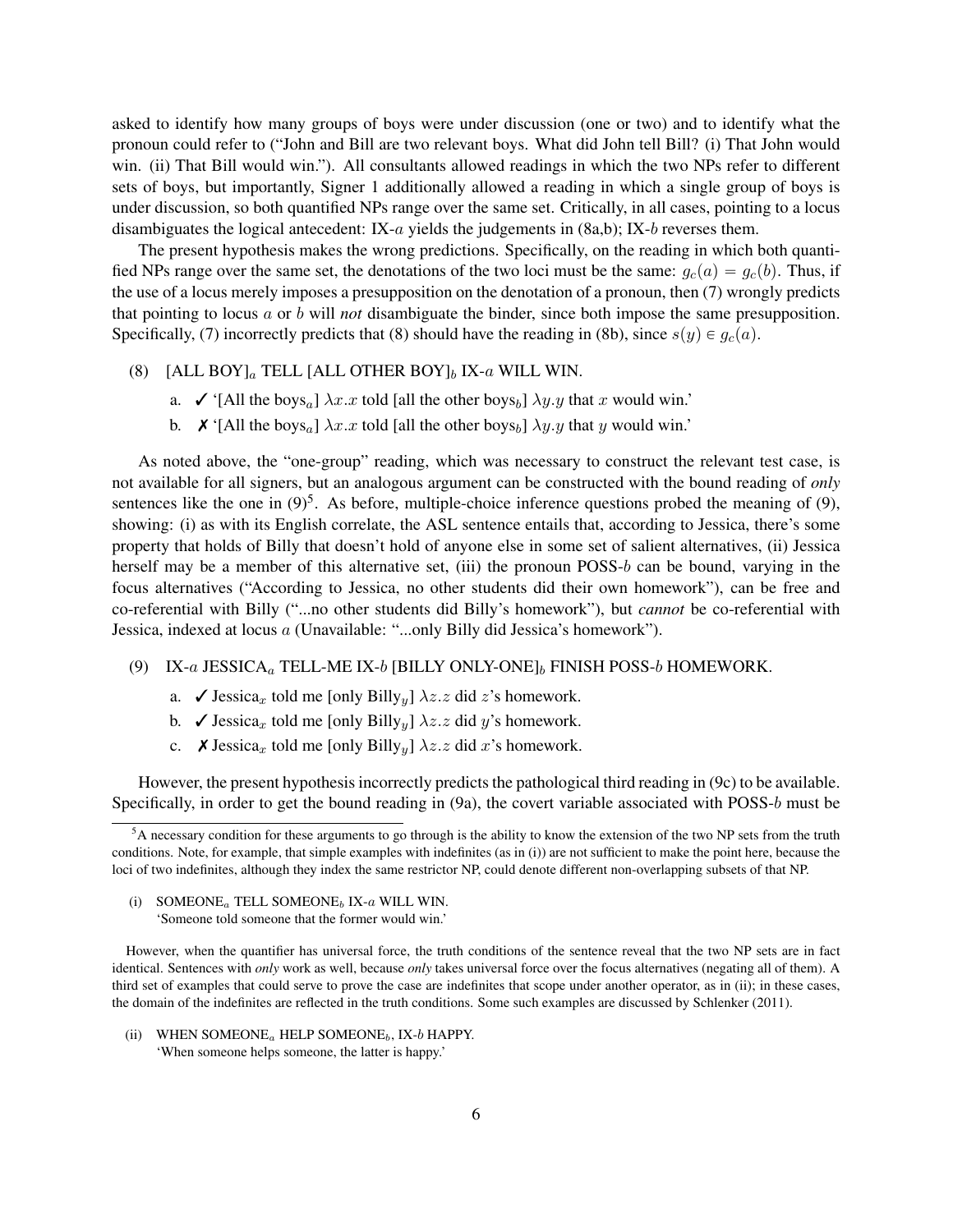defined for all focus alternatives, including Jessica. Under the hypothesis in (7), this means that Jessica must be an element of  $g_c(b)$ . Thus,  $g_c(a) \subseteq g_c(b)$ , and regardless of which NP binds POSS-b, the presupposition that  $[POSS-b]]^s \in g_c(b)$  is satisfied. The referential hypothesis therefore wrongly predicts the existence<br>of the reading in (00), which entails that Isosiae told the encolor that Billy did Isosiae's homework. The of the reading in (9c), which entails that Jessica told the speaker that Billy did Jessica's homework. The judgments in (9) seem to be robust even for signers who reject the relevant reading of (8), thus falsifying the hypothesis in (7) for these signers.

It is perhaps telling that the most robust examples for falsifying the referential hypothesis are those which involve the focus alternatives of *only*. As I will discuss in §4.2, these environments differ from the other examples here in that they allow morphosyntactic features to remain *uninterpreted* (for example, gender or person features on pronouns). Section 3 will provide evidence that viewing loci as features is a productive line of analysis. The referential constraints that appear for some signers on the data discussed here could then be seen as the semantic interpretation of this morphosyntactic feature. The exact nature of this semantic interpretation is beyond the scope of this paper.

In short, the referential hypothesis has been falsified for several different semantic dialects of ASL. Thus, unlike gestures used in spoken language, loci in ASL do more than pick out discourse referents; additionally, they can reflect the logical structure of the sentence. In this capacity, there is a striking parallel between loci and formal variables; indeed, even the English glosses in much of this paper use variables as subscripts. It is this observation that motivates Lillo-Martin and Klima (1990) and others to propose that, in fact, loci are the overt phonological manifestation of variable names.

# 3 Variables or Features?

When we eliminate purely referential analyses, there are two primary avenues of analysis. The first option, following Lillo-Martin & Klima 1990, is to hypothesize that loci are in direct correspondence with formal variables. The second option is to hypothesize that loci are in fact some kind of morphosyntactic feature, which is manipulated by the same syntactic mechanisms which govern canonical features (gender, number, person) elsewhere in language. This latter option is chosen by Neidle et al. 2000, although we note that they do not give an explicit formalization.

The two hypotheses are presented formally in the following:

- (10) The (strong) loci-as-variables hypothesis: There is a one-to-one correspondence between ASL loci and formal variables.
- (11) The loci-as-features hypothesis: Different loci correspond to different values of a morphosyntactic spatial feature.

Note that the formulation of the feature-based hypothesis does not say that the features in question are *person* features (contra Neidle et al 2000). This frees us from any extra assumptions about the way that they will function, and also allows the possibility that person features may exist elsewhere in ASL. (This latter position has been argued by Lillo-Martin and Meier (2011), who show that first person pronouns often exhibit exceptional agreement patterns which may be explained by a first-person feature).

In the following sections, I distinguish properties and test predictions of the two hypotheses. We find that the feature-based analysis allows a larger set of interpretations and grammatical sentences that the variablebased analysis: specifically, only the feature-based analysis allows two individuals to be indexed at the same locus. I show that these examples are attested, and that the variable-based analysis undergenerates.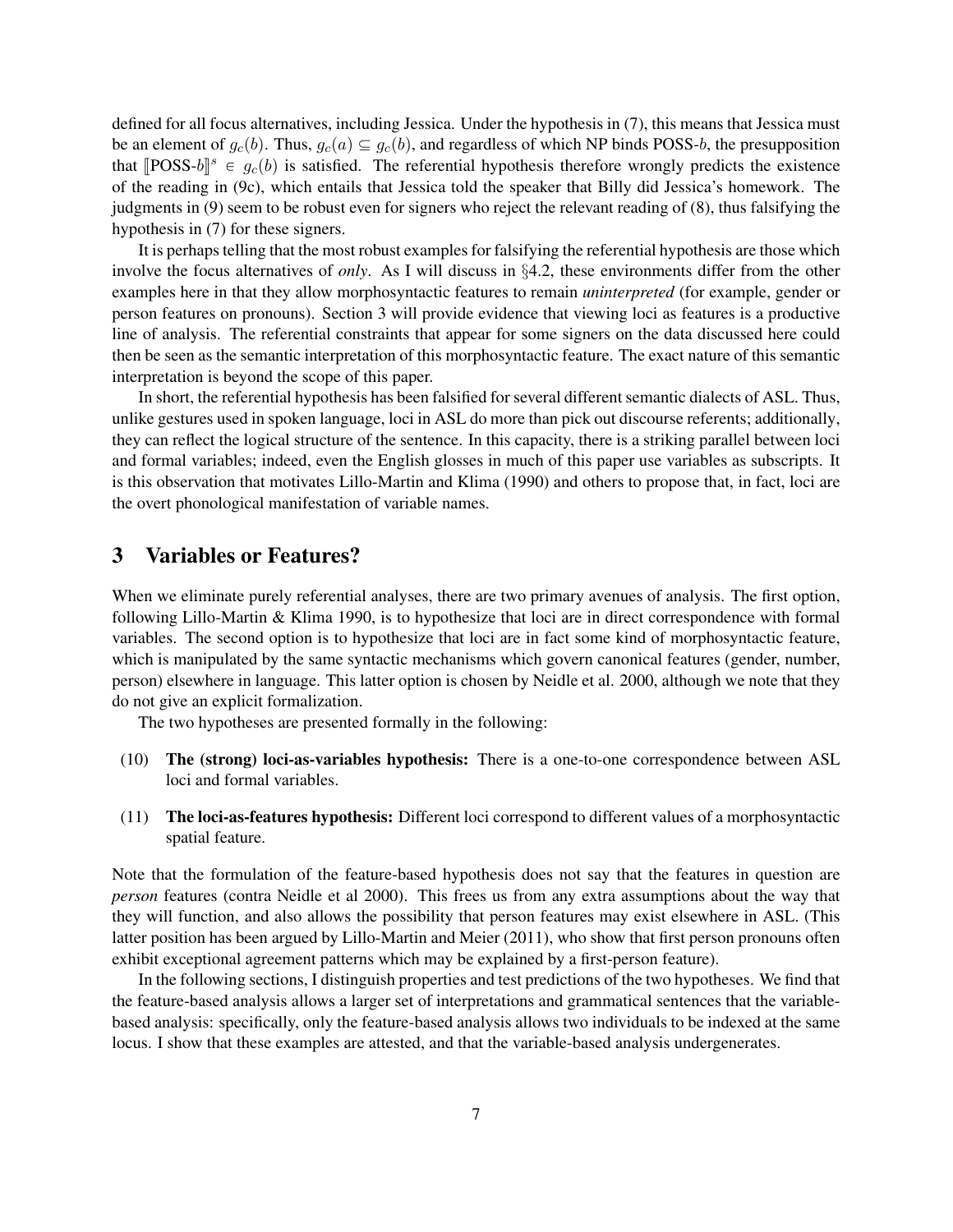On the other hand, the feature-based analysis seems to potentially overgenerate; there are many situations in which locus-sharing yields ungrammaticality. I give a pragmatic explanation for these sentences, arguing that they are unnecessarily ambiguous.

#### 3.1 Binding with variables.

What is a variable? Linguists have employed variables to describe natural language, but the concept is a more basic, logical notion. Conceptually, a variable is characterized by its relation with other variables: the interpretation of any given variable varies over a number of possible values (which may be manipulated by higher operators), but when two variables of the same name appear free in some sub-expression, then the two must receive the same value. In the lambda calculus, for example, this property arises from the definition of variable substitution; specifically, a recursive syntactic definition ensures that all instances of a given variable are replaced by the substituted term.

The standard account of variables in natural language semantics takes its cue from Tarski (1933/1952), who introduces the concept of **assignment functions**, which map locally unbound variables (taken to be the natural numbers 1, 2, 3, ...) to values (such as individuals: John, Mary, ...). Critically, assignment functions are *functions* (i.e. each input is related to exactly one output), so all occurrences of a given free variable are mapped to the same individual. A familiar presentation of assignment functions is given by Heim & Kratzer (1998, p. 111), whose notational conventions I follow below.

Within these theories, variable binding is accomplished by manipulating the assignment functions: if S1 is a sentence with a free variable 8, the value of  $[8 S1]^{g}$  is a function that takes an individual x and returns  $[51]^{g'}$  where  $g'$  is identical to g but with 8 meaning to  $g \Delta p$  example is given in (12) and (13)  $\llbracket \text{S1} \rrbracket^{g'}$ , where g' is identical to g but with 8 mapping to x. An example is given in (12) and (13).



b. 
$$
\llbracket 8 \text{ S1} \rrbracket = \lambda g \lambda x \llbracket \text{S1} \rrbracket^{g^{8 \to x}} = \lambda g \lambda x \llbracket x \text{ fed } x \text{'s horse} \rrbracket
$$

Importantly, this system has the property of variable capture: a variable is bound by the lowest operator which scopes over it and quantifies over that variable. As a correlate: if two occurrences of the same variable are free in some sub-expression, they will both be captured by the same operator.

#### 3.2 Variable-Free Semantics

A second theory of pronominal binding is the framework of Variable-Free Semantics (VFS: Jacobson 1999), a model of natural language semantics in which the denotation of every term can be expressed as a term with no free variables. In VFS, pronouns denote the identity function over individuals; the denotation of a pronoun is given (14). The argument slot introduced by the pronoun can then be passed through the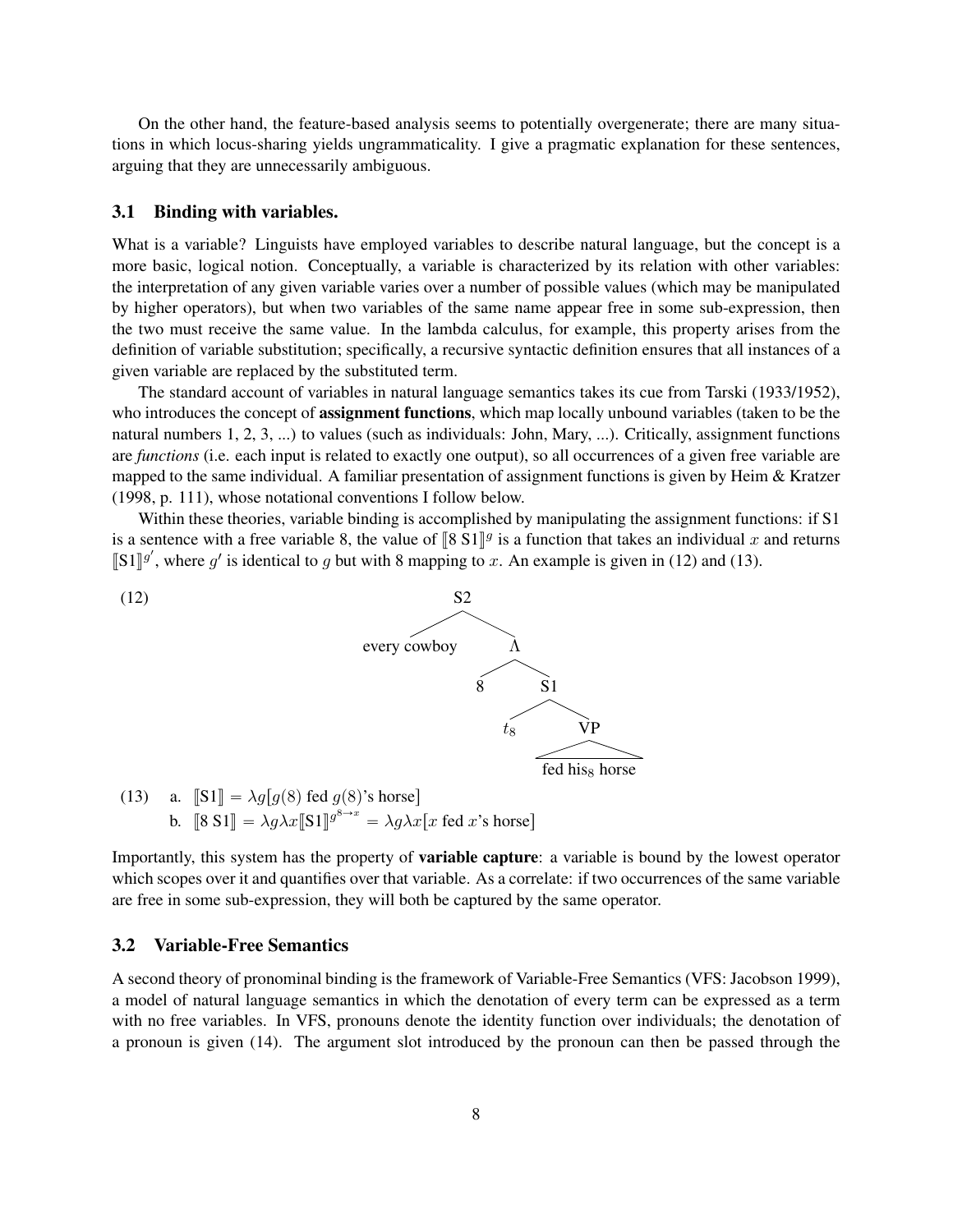syntax through function composition, formalized with the 'geach' operator (in (15)). Finally, binding is accomplished using Jacobson's z-combinator, which merges two argument slots (shown in (16)).

- (14)  $[\text{[he]} = \lambda x.x$ <br>(15) Semantic det
- Semantic definition of function composition via Geach (**g**):

a. 
$$
\mathbf{g}(f) = \lambda h \lambda y [f(h(y))]
$$

(16) *Semantic definition of binding (*z*):*

a.  $z(V_{\langle \alpha, \langle e, \beta \rangle \rangle}) = \lambda f_{\langle e, \alpha \rangle} \lambda x_e[V(f(x))(x)]$ 

Examples (17) and (18) demonstrate how **g** and **z** interact in the grammar to achieve binding. In (17), the g combinator passes up the individual argument slot; because this pronoun is never bound, the (extensional) meaning of the sentence is a function from individuals to truth values. In (18), the argument slot is passed up as before; however, the z combinator acts on the verb, merging the e-type argument of *think* with the e-type argument of *laugh*. The extension of the sentence is a truth value.

- (17) He laughed.
	- a.  $\llbracket \text{laughed} \rrbracket = \lambda x_e \cdot \text{laughed}'(x)$
	- b.  $[\mathbf{g}(\text{laughed})] = \lambda f_{\langle e,e \rangle} \lambda y_e \text{.} \text{laughed}'(f(y))$
	- c.  $[\![\mathbf{g}(\text{laughed})(\text{he})]\!] = \lambda y_e \cdot \text{laughed}'(y)$
- (18) John thinks he laughed.
	- a. [[thinks] =  $\lambda p_t \lambda x_e$ .thinks'(p)(x)
	- b.  $[\![\mathbf{z}(\text{think})]\!] = \lambda f_{\langle e,t \rangle} \lambda x_e \cdot \text{thinks}'(f(x))(x)$
	- c.  $[\mathbf{z}(\text{think}) (\mathbf{g}(\text{laughed})(\text{he}))] = \lambda x_e \cdot \text{think}'(\text{laughed}'(x))(x)$
	- d.  $[\![\mathbf{z}(\text{thinks})(\mathbf{g}(\text{laughed})(\text{he}))(John)]\!] = \text{thinks}'(\text{laughed}'(john'))(john')$

Logically, both variable-full and variable-free systems have the same expressive power (for example, the lambda calculus can be translated into Combinatory Logic, which does not make use of variables). Thus, the theoretical question is not whether one or the other is *able* to express a certain meaning (both can), but rather, how well each framework fits into a believable syntactic model.

On the variable-free side, both empirical and theoretical arguments have been given; many of these are discussed in Jacobson 1999. One striking empirical advantage discussed by Jacobson 2000 is the existence of 'paycheck' pronouns, which arise as an automatic prediction of the variable-free system.

On theoretical grounds, Jacobson 1999 argues that VFS is simply more parsimonious: VFS needs not posit indices and assignment functions in the semantic ontology, which are otherwise unmotiviated. particular relevance, Jacobson 1999 observes that indices have no phonological manifestation in spoken language — we do not pronounce "he<sub>x</sub>" and "he<sub>y</sub>" differently. As we have seen, however, American Sign Language has been argued to be a counter-example to this generalization. Thus, if loci did indeed show all the properties of formal variables, this would be a strong argument against the Variable Free hypothesis.

## 4 Evidence against variables: no accidental variable capture

As we saw in Section 3.1, the variable-full theory employs assignment functions, which, by definition, map each variable to exactly one individual. On the hypothesis that there is a one-to-one relation between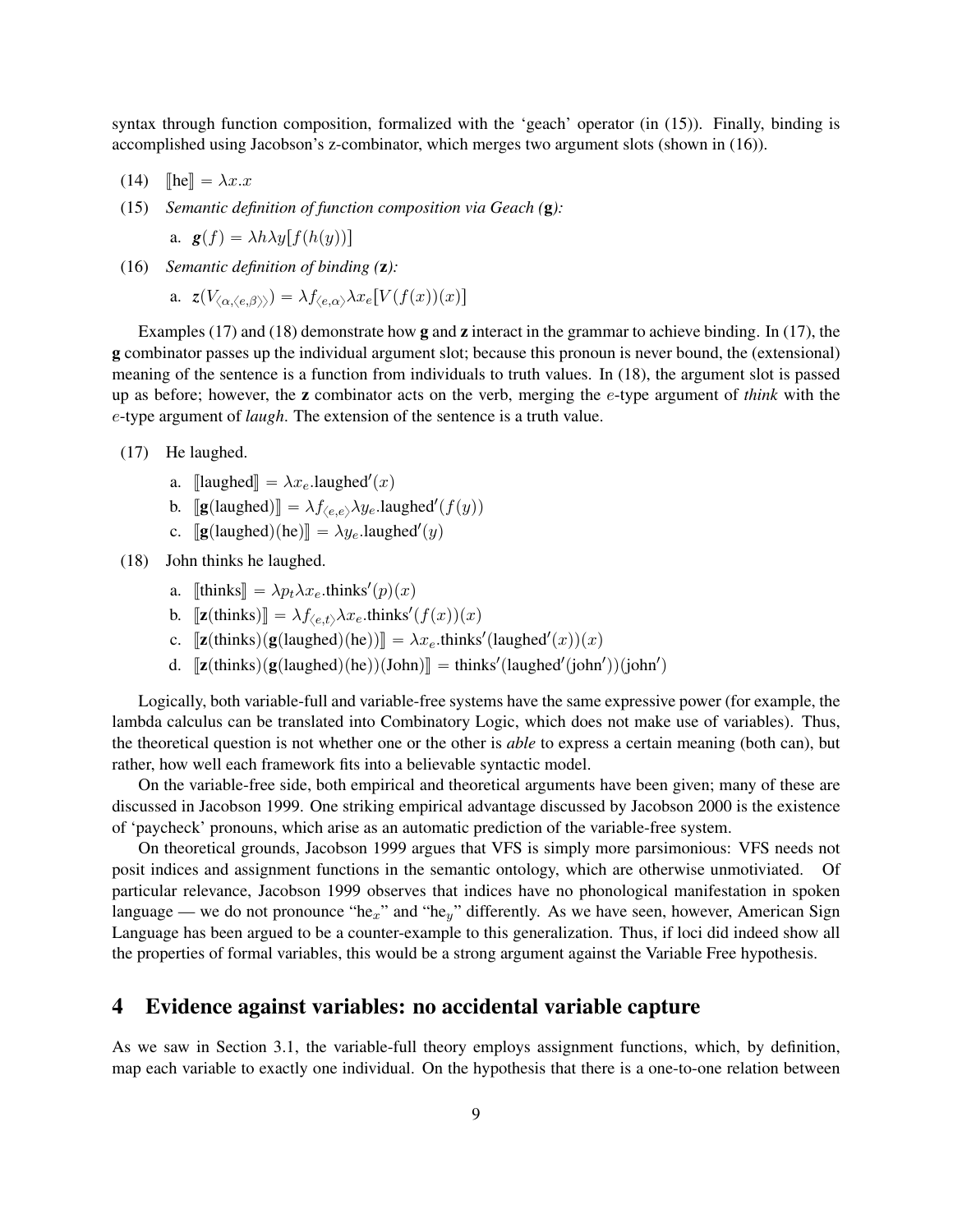variables and loci, the variable-based analysis therefore predicts that a given locus can only index one individual at a time; thus, two occurrences of the same locus in the same binding domain must receive the same interpretation. This yields a strikingly non-compositional power: two pronouns, which may be syntactically independent, may nevertheless be forced to receive the same value from higher operators by virtue of their phonological forms.

Features do not have this property. If two NPs have different features, they are *not* able to be co-referent (thus, ambiguity can be eliminated in some cases); however, if two NPs have the same feature, they are not *forced* to denote the same individual. For example, the gender features on *he* and *she* in (19) prevent the pronouns from referring to the same individual. However, although both pronouns in (20) bear identical features, they nevertheless can refer to different individuals.

- (19) John told Mary that he thinks she will win.  $\rightarrow$  *He' and 'she' cannot pick out the same individual.*
- (20) John told Barry that he thinks he will win.  $\rightarrow$  The two occurrences of 'he' need not pick out the same individual.

On the hypothesis that loci are features, a single locus can be shared by two different individuals, just as the  $[+$ masculine] feature is shared by the two pronouns in (20).

This is therefore a property which distinguishes the two analyses. In this section, we observe that loci do *not* force co-reference, thus falsifying the strong loci-as-variables hypothesis.

#### 4.1 Locus reuse in sign language

Can one locus be used for two different individuals? The preliminary answer is clearly yes: although theoretically infinitely many loci exist, psychological constraints prevent signers from using more than a small number (about four) in a given discourse. Thus, when a large number of individuals are discussed, loci must be recycled in order to keep track of the relevant relations between them.

The discourse in  $(21)$  offers one such example, where the three subjects are all indexed at locus a, and the three objects are indexed at locus b.

(21) KINDERGARTEN CLASS STUDENTS IX-arc-ab, STUDENTS PRACTICE DIFFERENT COM-PLIMENTS.

CL-3+IX-1 IX-a ALAN TELL IX-b BILL IX-a ADMIRES IX-b. CL-3+IX-2 CHARLES-a TELL IX-b DANIELLE IX-a LIKES POSS-b STYLE. CL-3+IX-3 EVE-a TELL IX-b FRANCIS IX-a THINK IX-b HANDSOME. 'In a Kindergarten class, the students were practicing different compliments. First, Alan<sub>i</sub> told Bill<sub>j</sub> that he<sub>i</sub> admires him<sub>j</sub>. Second, Charles told Danielle that he likes her style. Third, Eve told Francis that she thinks he's handsome.'

The basic observation that loci can be recycled is not new, although the literature has generally focused on the semantic structures in which locus reuse is pragmatically felicitous. For example, in several sign languages, a possessive relation can be communicated by indexing an object at the locus of its possessor (Japanese Sign Language: Morgan 2008, Kata Kolek: Perniss and Zeshan 2008). An example from Japanese Sign Language is given in (22): when HOUSE is signed near the signer, it is understood as the signer's house; when it is signed at the locus of a third person, it is understood as that person's house. What is relevant in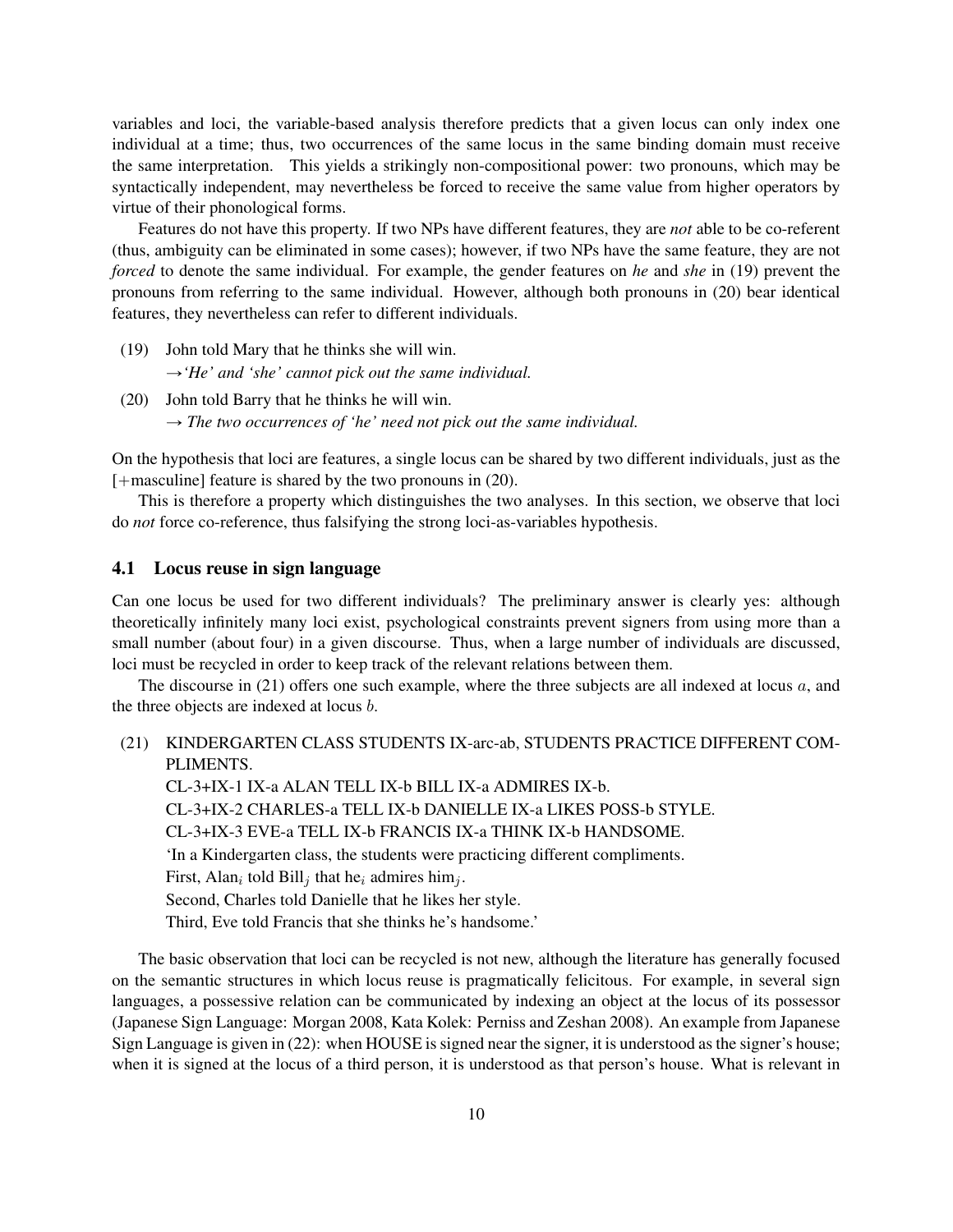these examples is that the same locus is reused to index two different individuals: the possessor (here, a person) and the possessee (here, a house).

(22) Japanese Sign Language: HOUSE-1st HOUSE-a LITTLE-LITTLE. 'His house is not far from my house.' (From Morgan 2008)

A second case of locus-sharing underlies cases of "locative shift" (Padden 1988): when a locus is established for a geographic location (e.g. PARIS-a), pointing to the locus (e.g. IX-a) can retrieve either the geographic location or an individual associated with that location. Example (23) replicates an example from Schlenker 2012.

(23) IX-b JOHN-b WORK [IX-a PARIS]-a. SAME WORK [IX-c NEW YORK]-c. IX-a, IX-1 HELP IX-a. IX-c, IX-1 NOT HELP IX-c. 'John works in Paris and also works in New York. There (Paris), I help him. There (New York), I don't help him.'

Coordination structures provide a third example. Schlenker 2011 (Appx. 2) discusses cases from ASL where two disjuncts are indexed in the same location. A replicated version of his examples is given in  $(24)$ . Davidson 2013 provides further discussion of coordination in ASL.

(24) PRESIDENT ELECTION, [WHITE MAN]-a IX-a WON'T WIN. THIS YEAR, [BLACK MAN]-c OR [ASIAN MAN]-c WILL WIN. IX-c WILL WIN AHEAD. 'A white man won't win the presidential election. This year, an African American or Asian American will win. He [=the winner] will win by a large margin.'

The cross-linguistic generalization seems to be: locus reuse is possible, but seems to be governed by pragmatic factors, such as having a salient contextual relationship between co-located individuals (such as possession).

However, the recycling of loci is not, in itself, enough to argue against a variable-based analysis of loci. After all, two occurrences of a logical variable may be semantically independent if there is an intervening operator. To make this more concrete, consider the predicate logic expression in (25a): the two occurrences of x are independent, so the meaning of the expression denotes the same proposition as the  $\alpha$ -equivalent expression in (25b).

(25) a.  $\exists x [P(x)] \wedge \exists x [Q(x)]$ b.  $\exists x [P(x)] \wedge \exists y [Q(y)]$ 

Thus, the critical configurations to test are exactly the cases of variable capture introduced in §3.1: we need two co-located pronouns to appear free in the same sub-expression, as in (26).

(26) 
$$
...NP_a[...NP_a[...IX-a...IX-a...]]...
$$

The following two sections shows that such configurations are attested, but do *not* force co-reference. To my knowledge, this is the first time that such sentences have been reported in the literature.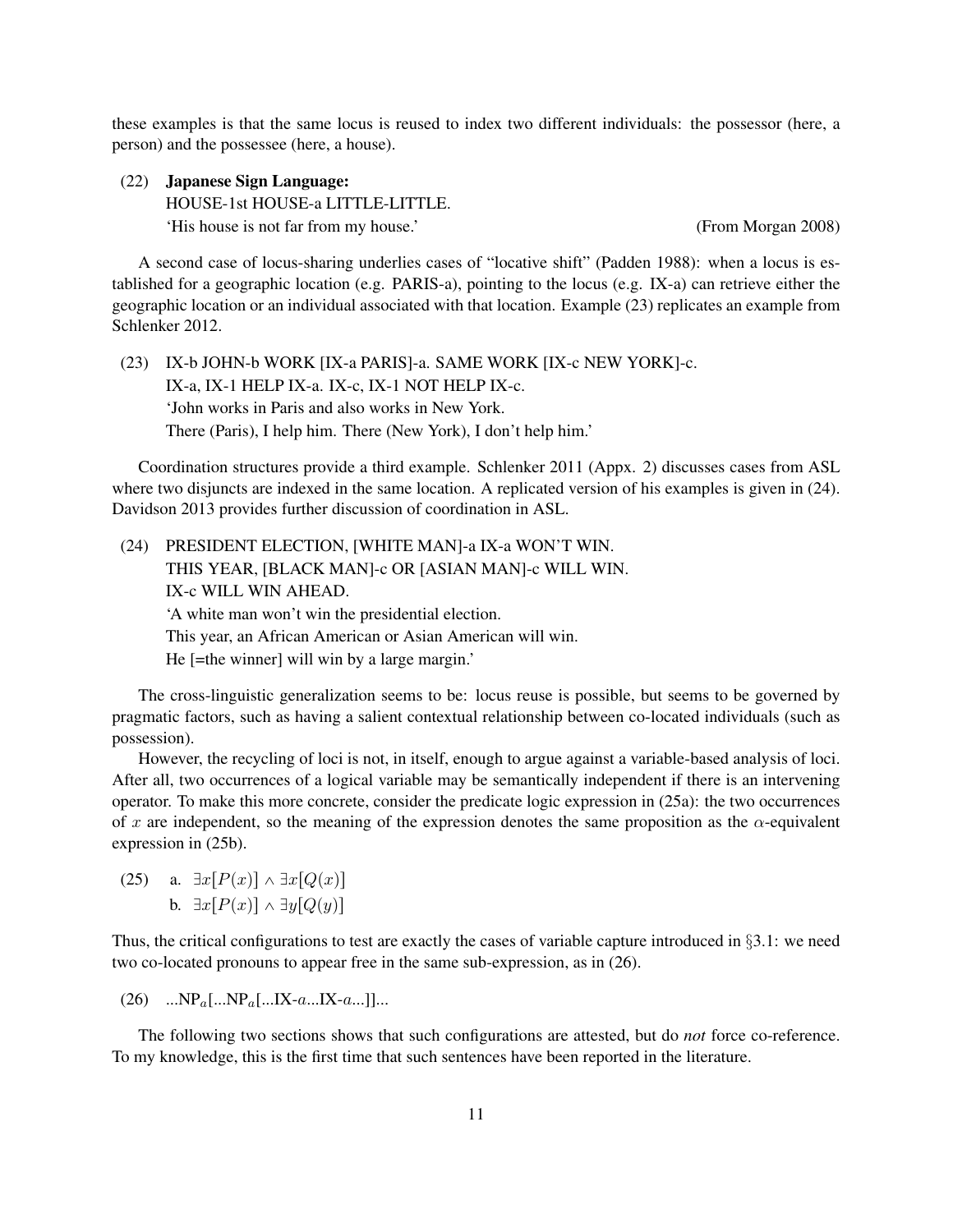#### 4.1.1 Locus sharing in the same clause

Sentence (27) provides the first counter-example to the variable-based analysis. Here, both JOHN and MARY are signed at locus  $a$ , and the two instances of IX- $a$  are free within the embedded sentence, thus exemplifying the configuration in (26). The same holds for BILL and SUZY, both signed at locus b.

Nevertheless, the sentence is grammatical, and the two instances of IX-a can retrieve different individuals. As discussed above, this cannot be captured under the variable-based analysis.

#### (27) EVERY-DAY, JOHN<sub>a</sub> TELL MARY<sub>a</sub> IX-a LOVE IX-a. BILL<sub>b</sub> NEVER TELL SUZY<sub>b</sub> IX-b LOVE  $IX-b.$

'Every day, John<sub>i</sub> tells Mary<sub>j</sub> that he<sub>i</sub> loves her<sub>j</sub>. Bill<sub>k</sub> never tells Suzy<sub>l</sub> that he<sub>k</sub> loves her<sub>l</sub>.'

In contrast, the grammaticality of (27) comes automatically under the agreement analysis, in which an NP may bind any pronoun that agrees in locus.

A possible argument against this example is to maintain that JOHN and MARY are *not* actually indexed at the same locus, but rather, that they are indexed at two loci which are so close together that they are phonetically indistinguishable. However, there is evidence against this analysis from both production and reception. In production, the signer, who has good meta-linguistic awareness, was asked explicitly to place the pairs of people at the same locus; the sentence above is what was produced and evaluated. Then, after watching the video played back to himself, the signer reported that the sentence was "technically ambiguous," with a possible meaning that John tells Mary that she likes him, but that this second meaning "doesn't make sense" for pragmatic reasons. In particular, the subject reported that if the verb in the sentence were changed from TELL to ASK, the other binding pattern would be preferred.

Nevertheless, in most contexts, it still seems to be the case that indexing two individuals at the same locus is dispreferred. This dispreference, as well as the relative acceptability of (27), can be explained in pragmatic terms. First, there is a general pragmatic pressure to avoid ambiguity. (In fact, Grice 1975 posits this as an explicit maxim in the Manner category.) In ASL, one way to accomplish this end is through the use of multiple loci. However, in the example above, this pragmatic pressure is reduced by other means: two logically-possible readings are ruled out by binding theory (Condition B) $^6$ , and the final reading is ruled out by world knowledge (specifically, it's weird to tell someone else about their own preferences).

This analysis is supported by the observation that sentence judgments decrease when ambiguity increases. For example, (28) is parallel to (27) except that Condition B no longer eliminates readings. In a paired paradigm, (27) receives a rating of 6/7; (28) receives a rating of 4/7.

(28) \* EVERY-DAY, JOHN<sub>a</sub> TELL MARY<sub>a</sub> IX-a THINK IX-a SMART. BILL<sub>b</sub> NEVER TELL SUZY<sub>b</sub> IX-b THINK IX-b SMART.

'Every day, John tells Mary that he thinks {he/she} is smart. Bill never tells Suzy that he thinks {he/she} is smart.

Second, as we saw in §4.1, locus reuse is pragmatically facilitated by the existence of a salient contextual relationship (love) between the two co-located individuals. Here, opposing loci are used to indicate a contrast between the two pairs of individuals; both pairs have a parallel, salient relationship.

In short, in certain specific examples where pragmatic effects are controlled for, it appears that ASL loci *can*, in fact, be indexed at the same locus. The variable-based analysis gets the wrong prediction.

<sup>&</sup>lt;sup>6</sup>For a variable-free treatment of Condition B, see Jacobson 2007. Since this analysis makes no use of indices/variables, it can be transferred over to ASL with no additional work. See Section 7.3.3 for a brief discussion about Condition A in ASL.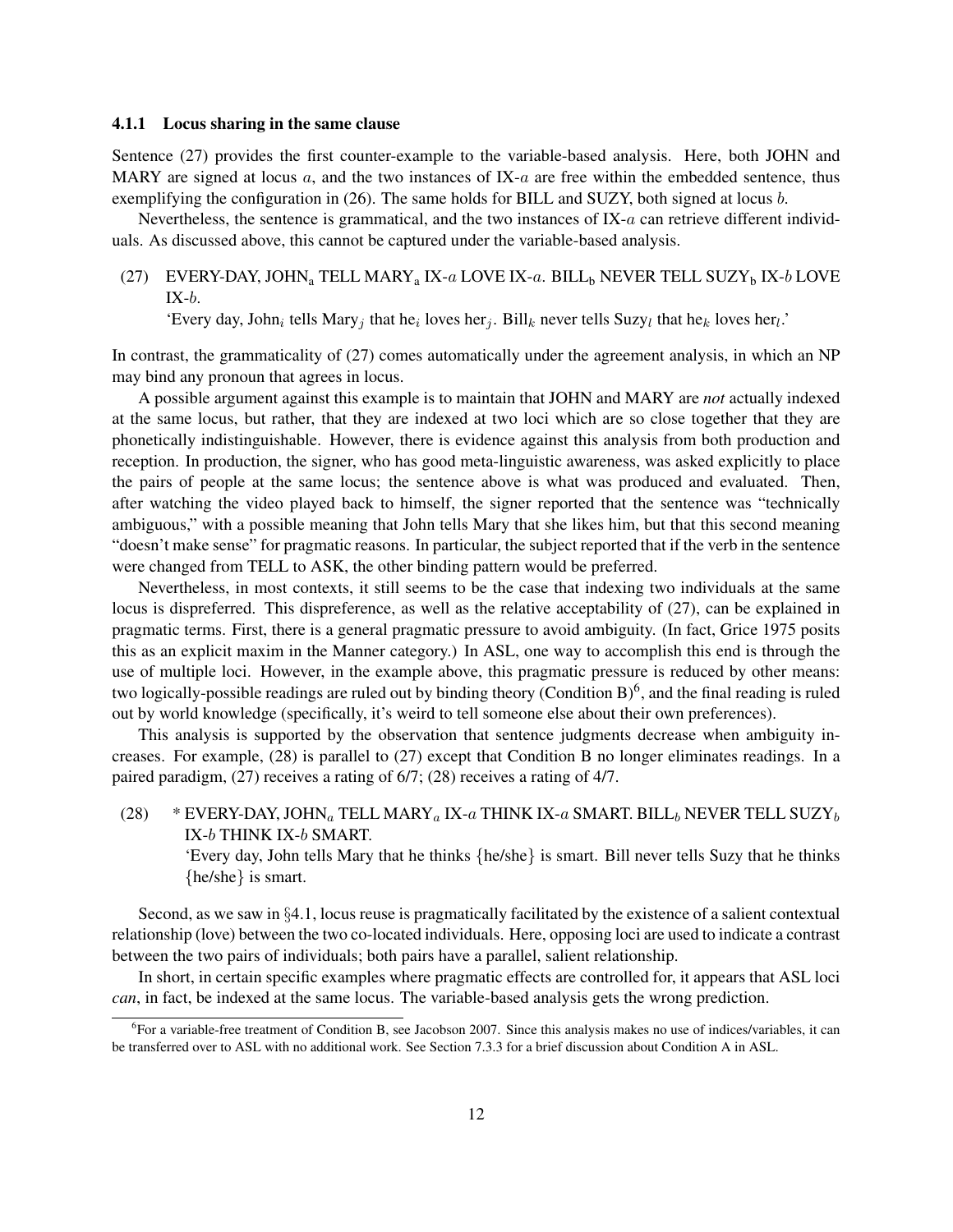#### 4.2 Uninterpreted loci under *only*

In spoken language, pronouns under *only* are known to optionally co-vary in the focus alternatives, depending on whether the pronoun is bound by a lambda operator or free and co-referential with the referential NP.

| (29) | a. [Only Mary <sub>x</sub> ] $\lambda y.y$ did her <sub>x</sub> homework.  | (John didn't do Mary's homework.)  |
|------|----------------------------------------------------------------------------|------------------------------------|
|      | b. [Only Mary <sub>x</sub> ] $\lambda y. y$ did her <sub>y</sub> homework. | (John didn't do his own homework.) |

American Sign Language, too, contains lexical items which are focus sensitive (Wilbur 1994, Wilbur and Patschke 1998), including at least three different signs that correspond roughly to English *only*: these are sometimes glossed ONLY, ONLY-ONE, and THAT'S-ALL (Wilbur and Patschke 1998).

Both ONLY (homophonous in ASL with ALONE, ALWAYS, and SOMEONE), and THAT'S-ALL (homophonous with FINISH and the perfect aspect marker) are able to associate with any focused material in the phrase. ONLY-ONE always appears adjacent to an NP (either the left or the right). Like prenominal *only* in English, it necessarily associates with the NP. In the following discussion, I focus on the form ONLY-ONE in order to eliminate irrelevant ambiguity from homophony and focus-association.

In ASL, focus-marking is indicated primarily with non-manual markers such as body leans (Wilbur 1999, Wilbur and Patschke 1998). However, since focus-association is syntactically determined with ONLY-ONE, non-manual markers will be omitted from glosses below for ease of notation.

Example (30) provides sentences with ONLY-ONE occurring on either side of an NP. Both sentences entail that the predicate (getting an A) does not hold of any alternatives to Kim.

| (30) | a. ALL KNOW KIM ONLY-ONE GET-A            |                             |
|------|-------------------------------------------|-----------------------------|
|      | 'Everybody knows that only Kim got an A.' |                             |
|      | b. KNOW WHAT? ONLY-ONE KIM GET-A          |                             |
|      | 'Know what? Only Kim got an A.'           |                             |
|      | (Nobody besides Kim got an A.)            | (Examples from Wilbur 1994) |

As in English, when a pronoun appears under ONLY-ONE, its interpretation is ambiguous between a referential reading and a reading in which it varies in the focus alternatives. Example (31) is repeated from (6).

(31) IX-a JOHN-a ONLY-ONE SEE HIS-a MOTHER.

| a. [Only John <sub>x</sub> ] $\lambda y.y$ saw his <sub>x</sub> mother. | (Isabelle didn't see John's mother.)  |
|-------------------------------------------------------------------------|---------------------------------------|
| b. [Only John <sub>x</sub> ] $\lambda y.y$ saw his <sub>y</sub> mother. | (Isabelle didn't see her own mother.) |

#### 4.2.1 Multiple pronouns under *only*/ONLY-ONE

Returning to English, we observe that when two pronouns appear under *only*, there are four possible readings, including two mixed readings, with one pronoun bound and one free<sup>7</sup>. The four readings for the sentence in  $(32)$  are shown in  $(33)$  with disambiguating contexts. The mixed readings are given in (b) and (c).

(32) Only Billy told his mother his favorite color.

<sup>&</sup>lt;sup>7</sup>The story is in fact more complex, but in ways orthogonal to our discussion here. For discussion of Dahl's Puzzle (Dahl 1974), see in particular Fox 2000 and Kehler and Buring 2007. For relevance to indexical pronouns, see Kratzer 2009.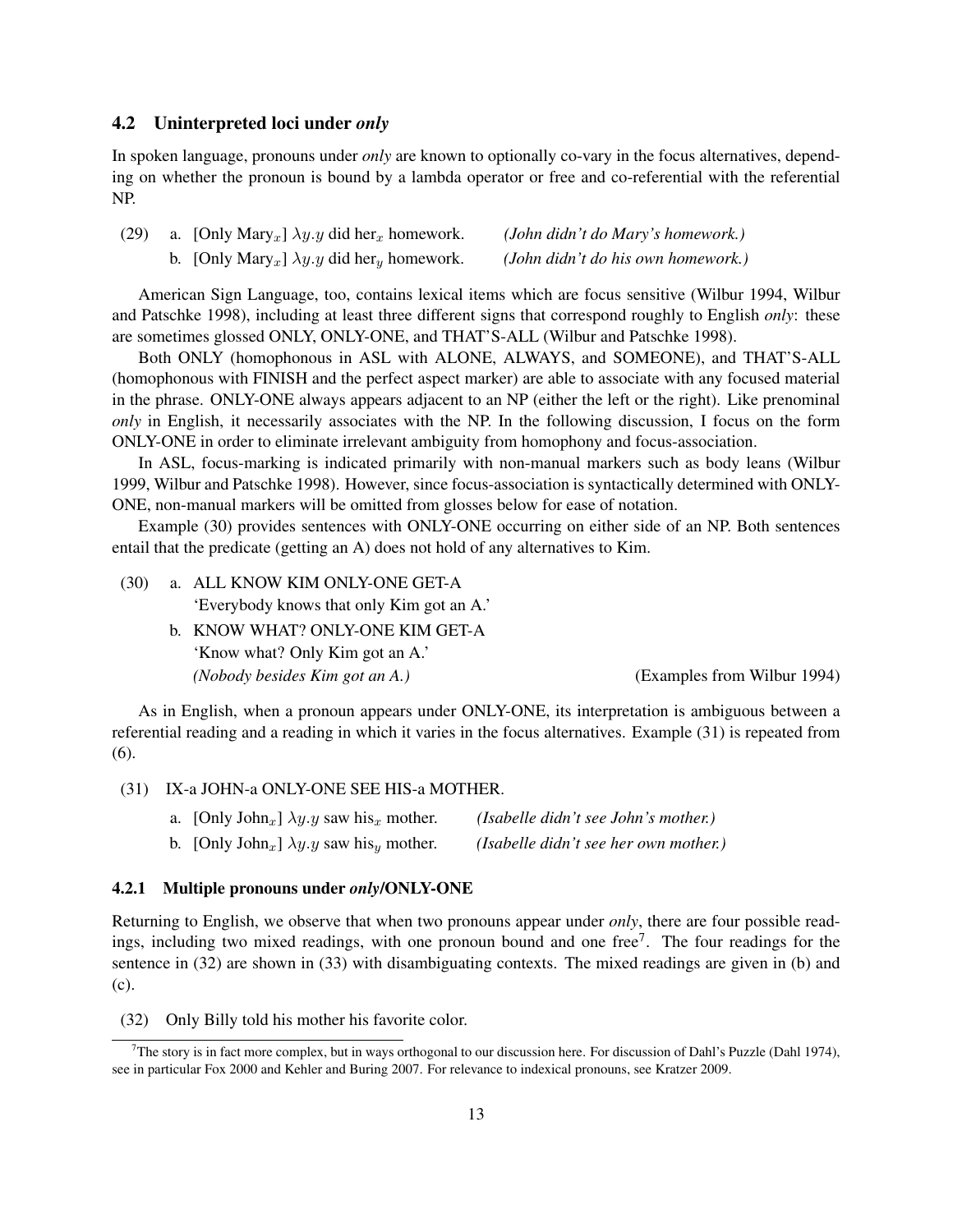(33) a. **Bound-bound:** [Only Billy<sub>x</sub>]  $\lambda y. y$  told y's mother y's favorite color.

Every day, Billy's class is supposed to share a new fact about themselves with their family; this week, they were each supposed to tell their mothers their favorite color. However, only Billy did the assignment this week.

b. *Free-bound*: [Only Billy<sub>x</sub>]  $\lambda y. y$  told x's mother y's favorite color.

*Context:* Billy's mother can be very embarrassing sometimes. When she has his friends over to play, she asks them all sorts of personal questions, which they are usually reluctant to answer. Yesterday, she asked them what their favorite color is, but only Billy answered.

c. **Bound-free:** [Only Billy<sub>x</sub>]  $\lambda y. y$  told y's mother x's favorite color.

*Context:* In class on Friday, Sally learned that Billy's favorite color is pink, and, to his horror, soon told everybody else in the class. Later, Billy told his mother the situation, and said he was worried that the children would spread the gossip to their mothers. It turns out that Billy had nothing to worry about.

d. **Free-free:** [Only Billy<sub>x</sub>]  $\lambda y. y$  told x's mother x's favorite color. Billy is embarrassed that his favorite color is pink, and, in particular, doesn't want his mother to

find out. In the end, though, it was Billy himself who spilled the beans.

This syntactic construction provides a second instance of the schema in (26). Thus, if ASL loci are variables, then the use of loci should make mixed readings unavailable. In particular, when two spatially co-indexed pronouns appear under *only*, both are predicted to give the same (bound or free) reading, since both of them — denoting the same variable — must be captured by the same operator.

However, mixed readings *are* attested. In the ASL sentence in (34), both possessive pronouns (POSS) are indexed at locus b, the locus of BILLY. All four readings are attested for (34) that are attested for the parallel English sentence in (32).

(34) IX-a JESSICA TOLD-ME IX-b BILLY ONLY-ONE FINISH-TELL POSS-b MOTHER POSS-b FAVORITE COLOR. 'Jessica told me that only Billy told his mother his favorite color.'

*Can be read as: bound-bound, bound-free, free-bound, or free-free.*

These judgments were tested multiple times in a variety of different ways. First, sentence (34) was signed by Signer 1 and recorded. The subject (who is fluent in English) was then presented with English descriptions of four contexts that disambiguate the four readings, as in (33) above. The subject was asked to judge (yes or no) whether the target sentence could be used felicitously to describe each context. It's important to clarify that this task is not one of judging logical *consistency* (since, for example, the boundbound reading might happen to be true in a world where (33a) or (33b) holds), but rather, whether the meaning of the sentence *follows* from the context. For each context above, there is only one reading of the sentence that follows without additional information<sup>8</sup>.

- (iii) ONLY-ONE STUDENT-a SEE HIS-a MOTHER WHO? ME. 'The only student who saw his mother was me.'
- (iv) *Infelicitous context (possessive pronoun co-referent with speaker)*: The speaker's mother was in a crowd, and all his friends were looking for her. The speaker saw her; nobody else did.

 ${}^{8}$ To establish the robustness of this task, it's important to confirm that it does indeed produce negative results in some cases. Sentence (iii) provides one such example: here, the ASL sentence, like the English gloss, lacks a reading where the possessive pronoun is free and co-referential with the speaker. In ASL, the consultant reported that (iii) cannot be used to describe the context in (iv), even though the two are logically consistent. My intuition for the English gloss is exactly parallel.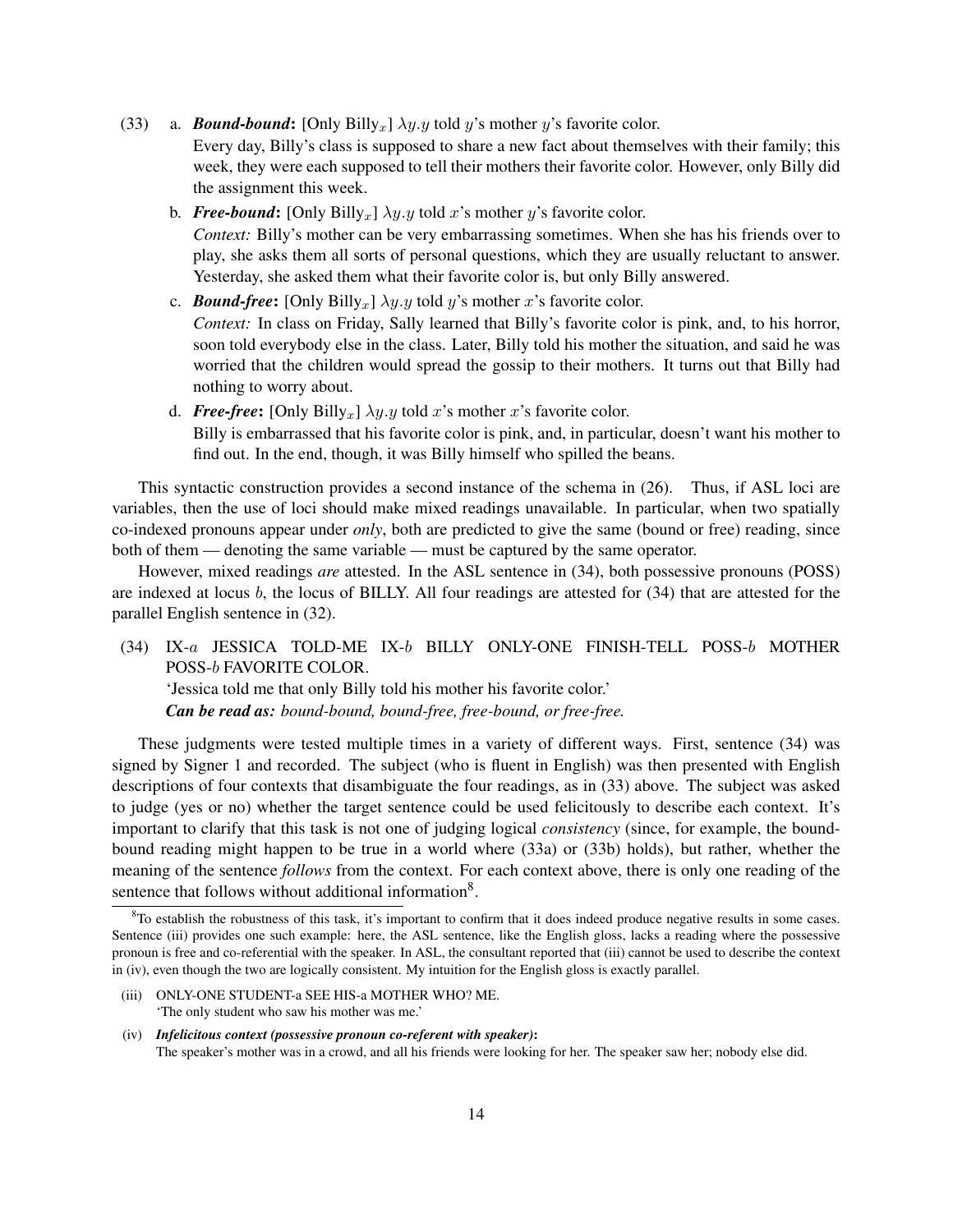This context-matching task was paired with an inference task in which the subject was asked to judge whether a given inference about the other children follows from some reading of the sentence. For example, to judge the availability of the reading targeted by (33b), the subject was asked whether it follows from the sentence that "John did not tell Billy's mother John's favorite color." On both these diagnostics (context felicity and inference judgments), all four readings were judged to be available.

To identify fine-grained preferences, the subject was then asked to repeat the task giving judgments for each reading on a 7 point scale. All were rated highly: the bound-bound and free-bound readings were rated 7/7; the bound-free and free-free readings were rated 6/7.

Throughout the entire first set of judgments, written English was used for the contexts and inferential tasks to make certain that the judgments were being given for the target sentence and not for the contexts. However, to ensure that English was not influencing the judgments, the entire procedure was repeated later using only ASL. First, the four contexts were translated into ASL by Signer 1 (and checked by the author). At a later date, the entire procedure was repeated (using binary judgments), using the pre-recorded contexts in ASL. This was done both for the original subject and an additional subject.

In all cases, judgments were confirmed: all four readings were judged to be available. To capture these facts, the variable-based analysis would need to sacrifice the strong hypothesis in which loci directly correspond with variables.<sup>9</sup>

#### 4.2.2 Uninterpreted features

On the feature based analysis, the example in (34) displays a striking similarity to the phenomenon of uninterpreted features in spoken language. The basic observation (generally attributed to lecture notes by Heim) is that phi-features (i.e. gender, person, and number) appear not to be interpreted on bound pronouns under focus-sensitive operators like *only*.

For example, both sentences in (35) have a bound and free reading; the bound reading entails that other members of a comparison set did not do their homework. Critically, though, this comparison set may contain individuals who do not bear the features of the bound pronoun. Thus, on the bound reading, (35a) entails that John didn't do his homework, even though he is not a female; (35b) entails that John didn't do his homework, even if he is not the speaker.

- (35) a. Only Mary did her homework.
	- b. Only I did my homework.

Turning to ASL loci, we observe exactly the same pattern: when a pronoun appears bound under *only*, the comparison set may contain individuals who do not share the locus of the pronoun. Thus, in (36), repeated from (9), the bound reading entails that, according to Jessica, she herself didn't do her own homework even though Jessica (at locus a) bears a different locus from Billy (at locus b).

(36) IX-a JESSICA<sub>a</sub> TELL-ME IX-b [BILLY ONLY-ONE]<sub>b</sub> FINISH POSS-b HOMEWORK.

a. *Bound reading:* Jessica told me [only Billy<sub>u</sub>]  $\lambda z.z$  did z's homework.

Sentence (34) is exactly parallel: the two pronouns bear a locus, b, which is uninterpreted when the pronouns are bound by ONLY-ONE; thus, when bound, their value may range over individuals indexed at other loci (including Jessica, at locus a).

<sup>&</sup>lt;sup>9</sup>A possible alternative way out for the strong variable hypothesis is to reject the assumption that all readings arise from the Logical Form. For example, in Fox's (2000) analysis of ellipsis, elided pronouns may get a bound reading from the Logical Form ("structural parallelism") but may also receive a free reading through "referential parallelism." We note, however, that Fox's analysis of ellipsis fundamentally does not translate over to the *only* examples discussed here, as shown in Kehler and Buring 2007.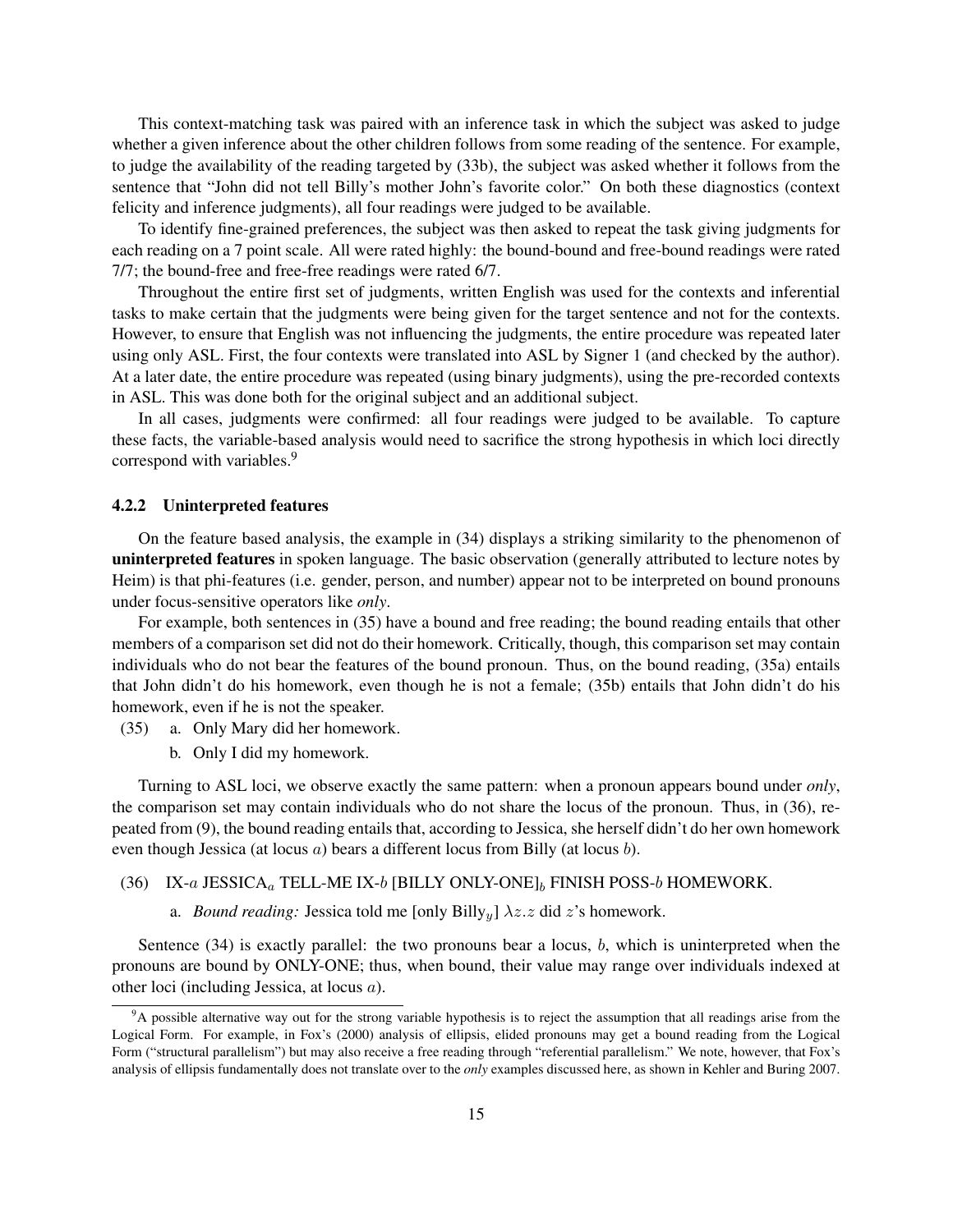Two general approaches have been taken for the puzzle of uninterpreted features. Kratzer (1998, 2009) and Heim (2008) propose that features on bound pronouns do not exist at LF, but instead are inherited via syntactic agreement. Jacobson (2012) argues that phi-features on bound pronouns *do* exist in the LF, but make no contribution to the focus-value of an expression.

Regardless of whether we adopt the syntactic analysis of Heim/Kratzer or the semantic analysis of Jacobson, though, the facts carry over directly to sign language. If loci are spatial features, then whatever mechanisms allow features to remain uninterpreted in focus alternatives in spoken language will allow loci to remain uninterpreted in focus alternatives in ASL.

Thus, the readings in (34) pose no problem for a feature-based analysis. Either pronoun may be bound or free; in both cases, it must agree with the same locus. The spatial feature in bound readings is uninterpreted, just as the gender and person features in  $(35)$  are uninterpreted.

# 5 Parallels with features

In the previous section, I gave evidence against a variable-based analysis, showing that a strong form of the loci-as-variable hypothesis is not tenable under a set of standard assumptions. In this section, I approach the question from the opposite side — I show that loci share a number of important properties with features in spoken language.

Section 4.2 already showed one such commonality: we saw that loci, like features, may remain uninterpreted under focus-sensitive operators. Here, I discuss two further parallels: verbal agreement and underspecification. I take these examples as further evidence that an an analysis of loci (whatever its final form) should be the same as an analysis of features elsewhere in language.

#### 5.1 Directional verbs as verbal agreement

One of the fundamental properties of morphosyntactic features — indeed, a major reason why they are interesting for theories of formal syntax — is that they are able to induce changes on verbal and adjectival morphology in the form of agreement. ASL loci, like standard morphosyntactic features, also show this property. In particular, a large class of verbs — neutrally entitled "directional verbs" — move in space from the locus of one argument to the locus of another. These directional verbs may agree with a single argument (as in  $(37a,b)$ ) or both of the arguments (as in  $(37c,d)$ ).

- (37) a. TELL<sub>a</sub>: motion starts at the chin, and moves to the locus of the indirect object (here, locus a).
	- b.  $\text{SEE}_{a}$ : motion starts at the eyes, and moves to the locus of the direct object (here, a).
	- c.  $_{a}$ HELP<sub>b</sub>: motion starts at the locus of the subject (here, a), and moves to the locus of the direct object (here, b).
	- d.  $_a$ GIVE<sub>b</sub>: motion starts at the locus of the subject (here, a), and moves to the locus of the indirect object (here, b).

Example (38) demonstrates the interaction of NP loci with directional verbs. Specifically, a sentence is only grammatical if the locus of the argument matches the locus that is activated by the agreeing verb.

| (38) | a. | BOOK, JOHN <sub>a a</sub> GIVE <sub>b</sub> MARY <sub>b</sub> .   | (Match)            |
|------|----|-------------------------------------------------------------------|--------------------|
|      |    | * BOOK, JOHN <sub>c a</sub> GIVE <sub>b</sub> MARY <sub>b</sub> . | (Mismatch subject) |
|      |    | * BOOK, JOHN <sub>a a</sub> GIVE <sub>b</sub> MARY <sub>c</sub> . | (Mismatch object)  |
|      |    | 'John gave the book to Mary.'                                     |                    |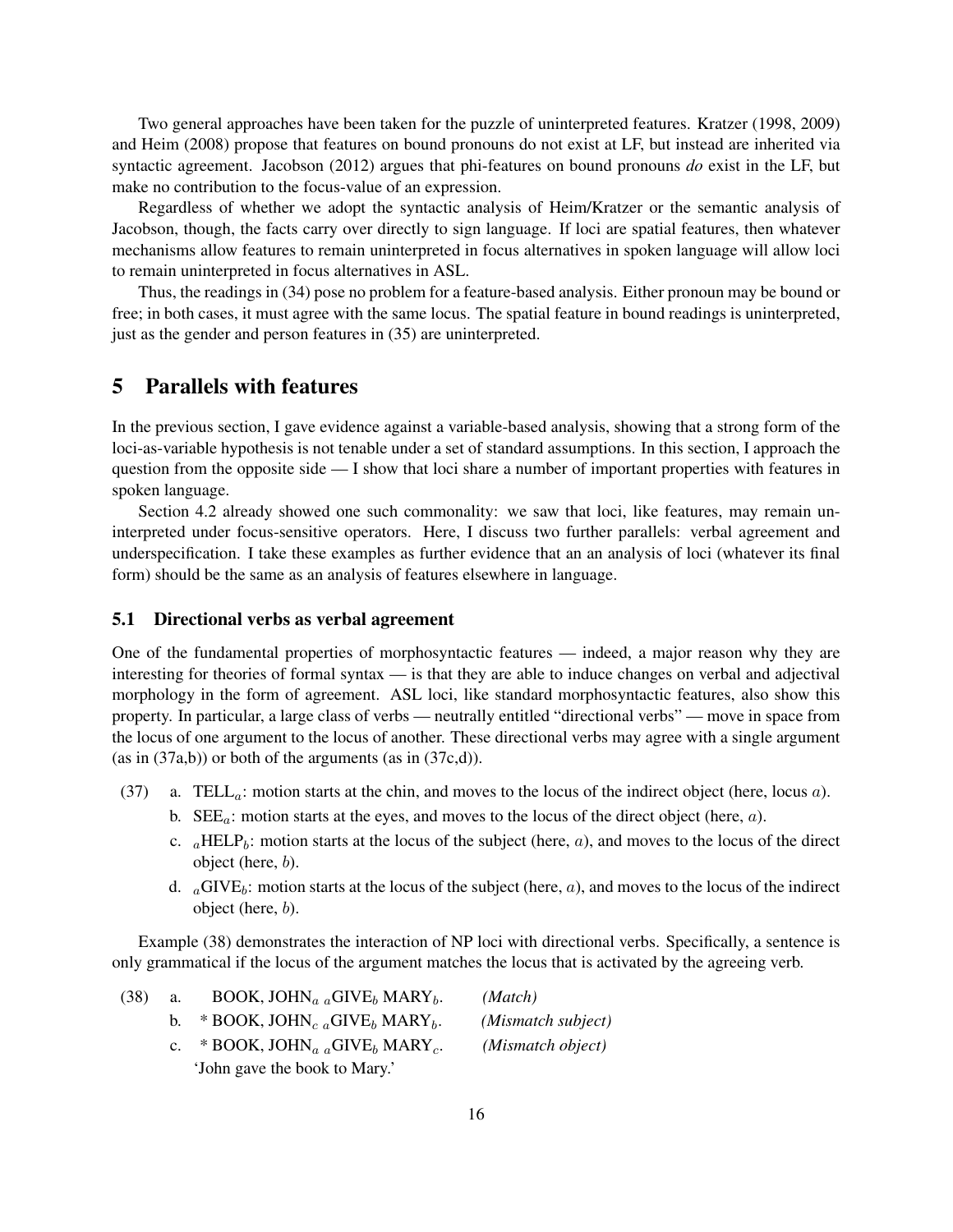A lively debate has centered around the correct analysis of directional verbs. The standard view (Fischer & Gough 1978, a.o.) is that these are simply an instance of verbal agreement. On the other hand, Liddell (2000), recognizing the often iconic properties of directional verbs, proposes that directionality is ultimately non-linguistic gesture. Lillo-Martin and Meier (2011) argue against this view, pointing to examples of exceptional first-person forms, as well as a number of syntactic effects of directional verbs. I follow Lillo-Martin and Meier (and much of the rest of the literature) in considering directionality to involve a truly linguistic system.

Under a feature-based analysis, the basic data falls out as a special case of feature agreement on verbs. In contrast, a variable-based approach would need to posit a new mechanism of index agreement. For example, Aronoff et al. (2005) proposes one such analysis, in fact going so far as to suggest that all feature agreement is index copying.

So, unlike the examples in the previous section, this is not a place in which the variable-based analysis *fails* as such. Rather, it is an place where the properties of loci seem to pattern with the properties of features: features are generally able to induce agreement on verbs. Given the existence of directional verbs, loci appear to have this property.

#### 5.2 Underspecification

Another commonality between loci and features is the phenomenon of *underspecification*. As just discussed, some verbs (or syntactic heads more generally) require their arguments to bear a specific, agreeing feature. On the other hand, verbs may also be underspecified, accepting arguments with any feature. For example, in English, agreement morphology on present tense verbs dictates the number of their subject (as in (39)). However, past tense verbs are underspecified in this respect: they can take either singular or plural subjects (as in (40)).

- (39) *Sleep* and *sleeps* subcategorize for the number of the subject.
	- a. A boy sleeps.
	- b. \* A boy sleep.
	- c. \* Boys sleeps.
	- d. Boys sleep.
- (40) *Slept* takes either a singular or plural subject.
	- a. A boy slept.
	- b. Boys slept.

Turning to ASL loci, we find that a similar property (unsurprisingly) holds here. Although some verbs are directional, many verbs are not, and are signed in a neutral location, and may take arguments at any loci. A very simple example is the predicate HAPPY, as seen in (41).

- (41) HAPPY takes a subject at any locus.
	- a. JOHN<sub>a</sub> HAPPY.
	- b. JOHN $_b$  HAPPY.

The flip-side of underspecification is that there are also cases in which the verb is specified for a given feature, but the noun is not. Some examples of this for English number features are given in (42). (We note that the interpretation changes in each of the two cases; this is expected, given that the plural feature has a semantic effect. Critically, though, the interpretation is disambiguated by the predicate, not the noun.)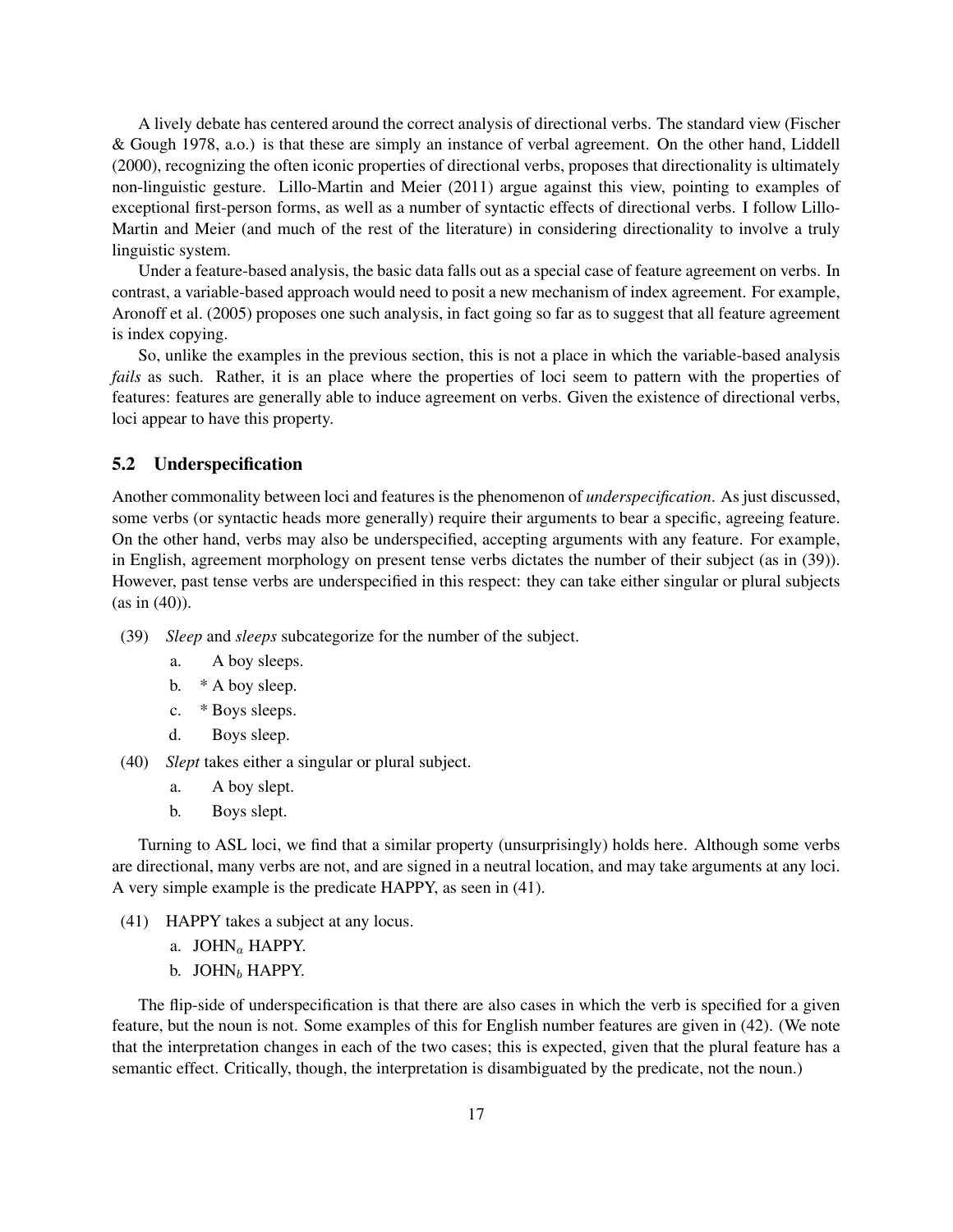(42) a. Who {has/have} left? *(some dialects)* b. The sheep {is/are} grazing in the field.

Again, a similar pattern holds for loci. In ASL, NPs may always be signed in a default position, articulated in a neutral location in front of the body, without establishing a locus. If we view these neutral forms as underspecified for spatial feature, we find that the pattern is exactly the same for ASL loci as for features in spoken language: a given structure is only ungrammatical if there is a *mismatch* of features.

(43) Mismatch conditions ungrammatical, but neutral arguments fine in either argument position

| a.        | BOOK, JOHN <sub>a a</sub> GIVE <sub>b</sub> MARY <sub>b</sub> .      | (Match)                  |
|-----------|----------------------------------------------------------------------|--------------------------|
|           | b. * BOOK, JOHN <sub>c a</sub> GIVE <sub>b</sub> MARY <sub>b</sub> . | (Mismatch subject)       |
| $c_{\rm}$ | BOOK, JOHN $_{a}$ GIVE <sub>b</sub> MARY <sub>b</sub> .              | (Underspecified subject) |
|           | d. * BOOK, JOHN <sub>a a</sub> GIVE <sub>b</sub> MARY <sub>c</sub> . | (Mismatch object)        |
|           | e. BOOK, JOHN <sub>a a</sub> GIVE <sub>b</sub> MARY.                 | (Underspecified object)  |

We note that the non-manual markers on the neutral NPs in  $(43)$  also show no indication of agreement with the verb. First, although there is a slight ipsilateral head-tilt on neutral subjects, it appears regardless of whether the verbal agreement begins on the ipsilateral or contralateral side. Second, although most cases of locus establishment are accompanied by a brief eye-gaze towards the locus, all neutral forms tested above contain eye-gaze directed only at the camera.

Thus, in both verbal agreement and underspecification, we find that loci pattern with morphosyntactic features. So, although variable-based analyses could be built for both of these patterns, the patterns will fall out from independently needed technology under a feature-based analysis.

# 6 Interim summary

At this point, the strong loci-as-variables hypothesis has been falsified. Specifically, in Section 4, I showed two cases where the theory wrongly predicts variable capture and undergenerates readings.

On the other hand, it is important to note that the arguments above do not preclude the existence of variables *in general*. That is, even if a variable-based analysis of *loci* is falsified, it doesn't mean that variables don't exist in natural language, it just means that loci aren't them. And indeed, weaker variablebased hypotheses may be available which maintain a connection between loci and variables, but do not fall subject to the same incorrect predictions. I will not go into detail on these possibilities here, but readers are referred to Schlenker 2014a, which presents a proposal for "featural variables," designed to account for the data presented in the present paper.

Even in the potential move to a weakened variable-based theory (as in Schlenker 2014a), it's important to note one critical property of the strong loci-as-variables hypothesis that must be abandoned—namely, the non-compositional power of the system to link the meanings of two pronouns through accidental variablecapture. This observation suggests a theory-neutral partial reinterpretation of the Variable-Free Hypothesis: specifically, VFS can be seen as a claim that the logic underlying natural language cannot force semantic coreference of syntactically independent constituents.

#### 6.1 Implications for theories of features

As an alternative to the variable-based analysis, I have argued that loci pattern with morpho-syntactic features, based on a number of important shared properties. On the other hand, if loci are features, then they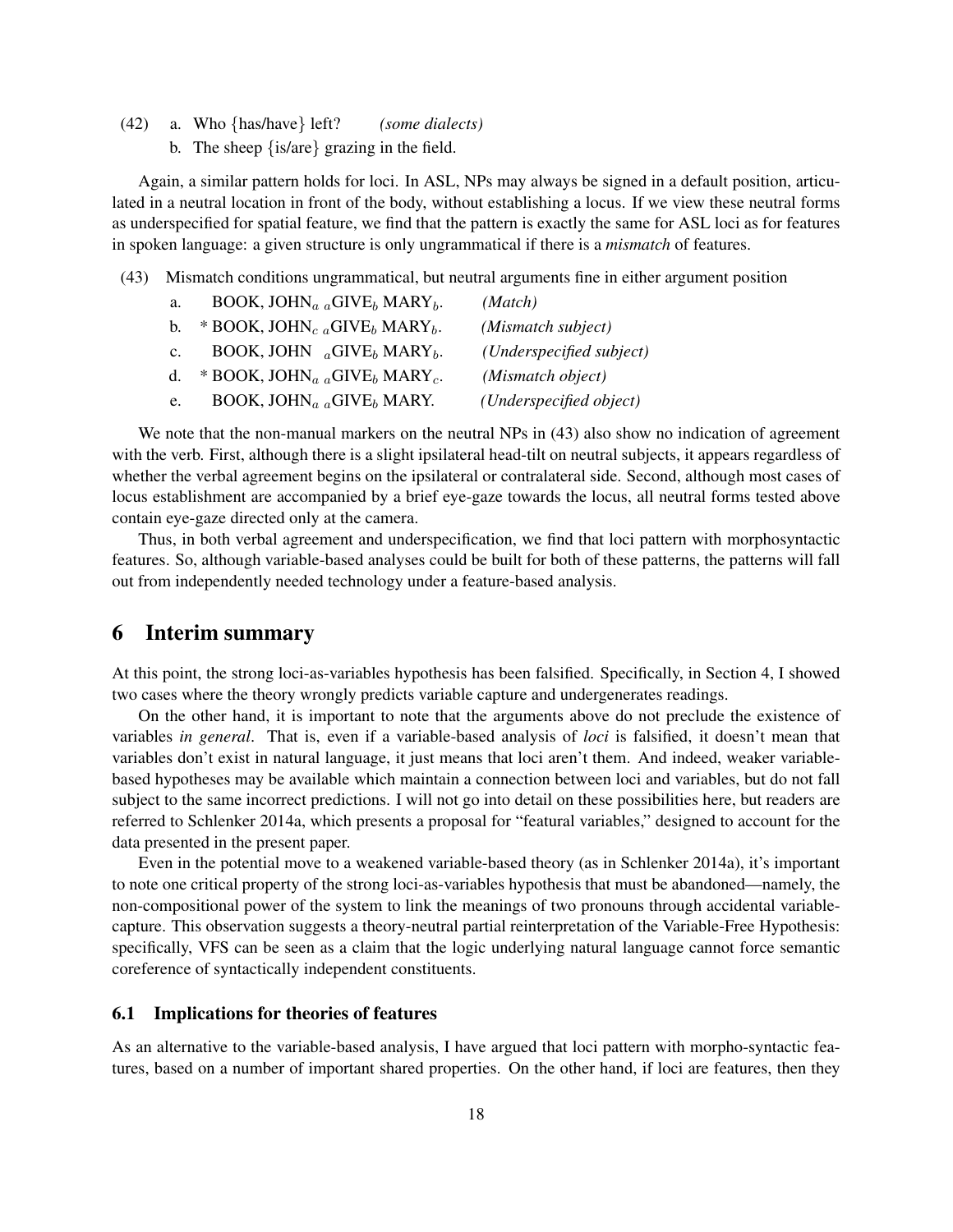are typologically unique in one important respect: spoken languages display a finite (if sometimes large) set of morpho-syntactic features, but the set of possible loci in ASL is theoretically infinite. Lillo-Martin and Klima (1990) stress this point, observing that although there are generally not more than a few loci used at a given time, it is always in principle possible to establish a new locus between any two existing loci.

On the other hand, the existence of infinite feature sets in sign language has been independently motivated by Schlenker (2014b), approaching questions of iconicity in sign language. Schlenker shows that certain iconic properties of referents, like height and body orientation, share formal properties with morphosyntactic features; he is led to an analysis in which features themselves bear structured iconicity. A theoretical consequence of this analysis, then, is the existence of infinitely many features in sign language, since the iconic properties dictate that there are infinitely many possible forms of these features.

In spoken language, feature sets with an unbounded number of features are significantly more difficult to find, likely due to differences between the two modalities. Nevertheless, Aronoff et al. (2005) provide one possible candidate in languages with "literal alliterative agreement." In Bainouk and Arapesh, there is a large class of noun classes for native words; verbs and adjectives have affixes which agree with the class of their nominal arguments. The unmarked agreement strategy is reduplication of the final segment of the noun. So far, this is a standard case of a large but finite feature set (even with reduplication, since the languages have finite phonological inventories).

Where these languages become interesting, however, is in their treatment of loanwords, which do not fall into an existing noun class, and, importantly, may have non-native phonotactics. Specifically, Arapesh phonology generally prohibits word-final /s/, meaning that no native nouns end in /s/, and, consequently, that /s/ never appears as an agreement marker for native words. However, word-final /s/ *does* appear in loan words from English and Tok Pisin (such as /bas/, 'bus'). Critically, when these words appear in agreement situations, the verbal agreement marker is not drawn from the existing set of agreement markers, but instead take a new form, derived from the phonological form of the nominal argument.

#### (44) Reduplication of word final /-s/ in Arapesh

bas sa-fiPi a-ndaP pasim-as bus s-came I-did flag.down-s 'When the bus came, I flagged it down.' *From Dobrin 1998, via Aronoff et al. 2005*

Thus, although feature sets with an unbounded number of features are typologically rare in the spoken modality, they nevertheless seem to be attested in language, especially in sign languages.

# 7 A feature-based fragment

This section presents a fragment which implements a feature-based analysis using Combinatory Categorial Grammar. As mentioned in Section 6.1, a feature-based analysis of loci does not necessitate a fully variablefree system. Nevertheless, in order to provide a constructive proof that loci do not necessitate a variable-full semantics, the fragment presented is both variable-free and Directly Compositional (in the sense of Jacobson 2007). For the sake of exposition, I present it piece by piece through the prose of this section; however, the full fragment is repeated in one place in Appendix A.

In Categorial Grammar, subcategorization frames are explicitly listed in lexical entries. Only S and NP (and a few other categories) are taken to be primitives. All other categories are built from these primitives: if A and B are categories, then  $A/_{L}B$  is a category and  $A/RB$  is a category.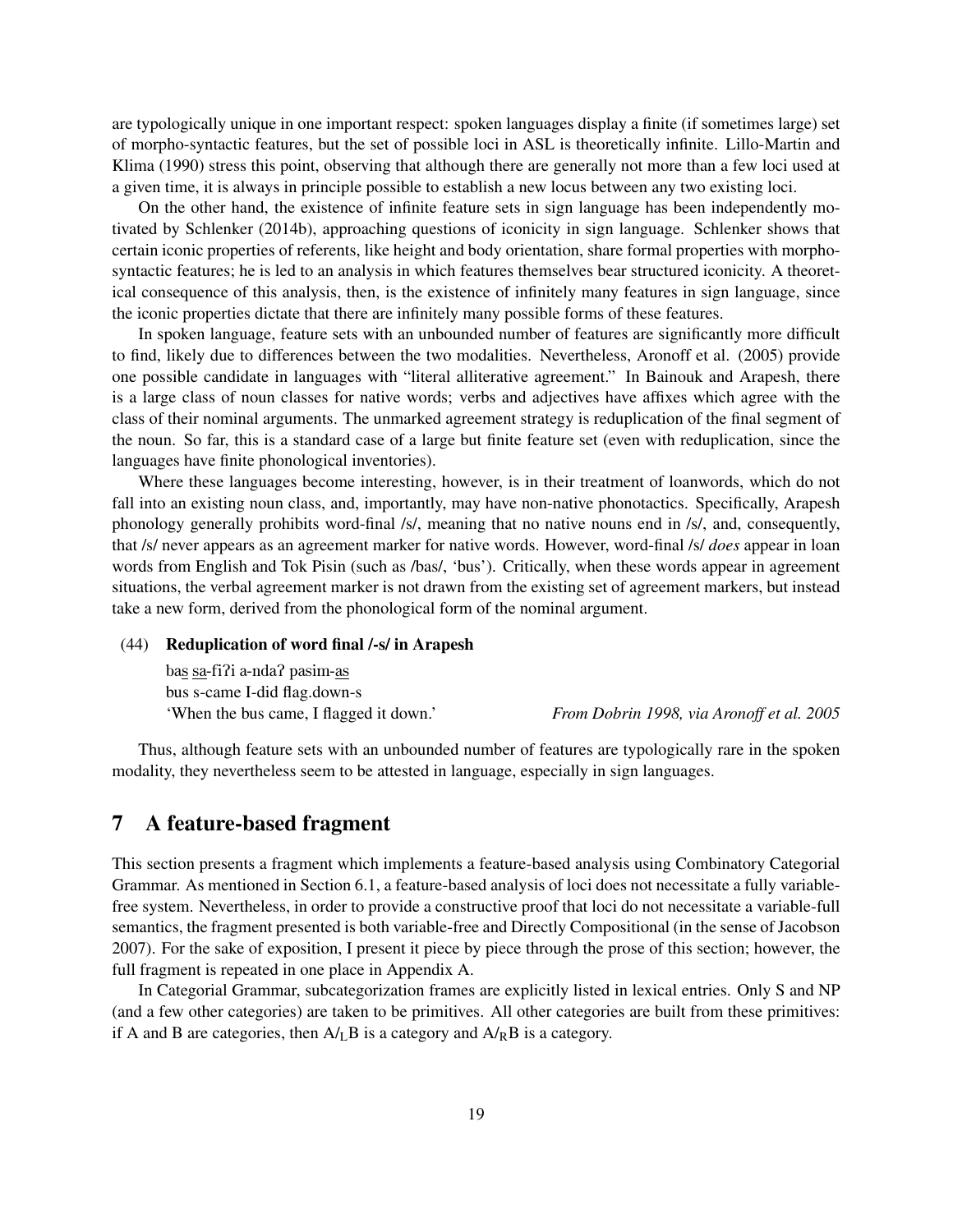The system has one basic composition schema, implemented as two rules: composing with an argument on the right and composing with an argument on the left. These appear in (45). From here on, constituent values are represented as 2-tuples that contain a syntactic category and semantic denotation.

$$
(45) \quad Composition rules (f.a.).
$$

a. 
$$
\langle A/RB, f \rangle
$$
  $\langle B, x \rangle \rightarrow \langle A, f(x) \rangle$   
b.  $\langle B, x \rangle$   $\langle A/LB, f \rangle \rightarrow \langle A, f(x) \rangle$ 

As an example, a verb phrase in categorial grammar is assigned category S/LNP, meaning, roughly, "give me an NP on my left, and I'll give you an S."

Below, annotations to the right of each line of the derivation indicate the deduction rule responsible for that step; for example, lex indicates a lexical entry; f.a. indicates function application using the composition schema. Example (46) provides an example of a derivation for an English sentence.

(46) Edith ate cookies.

$$
\frac{\text{Edith}}{\text{NP}}\text{ }lex \text{ }\frac{\frac{\text{ate}}{(\text{S/LNP})/\text{RNP}}\text{ }lex}{\text{S/LNP}}\text{ }fix\text{ }f.a.
$$

(Note that subscripts R and L are left out below.)

#### 7.1 Agreement verbs in ASL

Before we come to pronouns and binding, it will be helpful to understand how ASL loci work as features in the rest of the grammar. As in English, a proper name denotes a specific individual, and is an NP. The only difference in ASL is that NPs may be localized, bearing a spatial feature; I represent this with a subscript: an NP at locus i is of category NP<sub>i</sub>. For example, the lexical entry for JOHN<sub>a</sub> is  $\langle NP_a, j \rangle$ .

Definitions for verbs are given in (47). Agreeing verbs specify a spatial feature on one or more of their NP arguments. Thus,  $_{a}$ HELP<sub>b</sub> (which moves in space from locus a to locus b) is of category (S/NP<sub>a</sub>)/NP<sub>b</sub>: it is a function which requires two NPs: one at locus  $a$  and one at locus  $b$ .

#### (47) *Lexical entries for verbs (lex):*

| a. LIKE                   |               | $= \langle$ (S/NP)/NP              | $\lambda xy$ .like'(x)(y)    |  |
|---------------------------|---------------|------------------------------------|------------------------------|--|
| b. THINK                  |               | $= \langle$ (S/NP)/S               | $\lambda py.$ think'(p)(y)   |  |
| c. $SEE_a$                |               | $= \langle$ (S/NP)/NP <sub>a</sub> | $\lambda xy \sec'(x)(y)$     |  |
| d. $_0$ HELP <sub>h</sub> | $=$ $\langle$ | $(S/NP_a)/NP_b$                    | $\lambda xy.$ help' $(x)(y)$ |  |

Verbal agreement is demonstrated with the following examples. Example (48) shows a successful derivation, in which both arguments match the argument specifications in the lexical entry of the verb. Example (49) shows an unsuccessful derivation; the predicate " $_a$ HELP<sub>b</sub> BILL<sub>b</sub>" requires an argument of category  $NP_a$ , but the subject is of category  $NP_c$ .

(48) 
$$
\text{JOHN}_{a} \text{ a HELP}_b \text{ BILL}_b.
$$

$$
\frac{\text{JOHN}_a}{\frac{\text{NP}_a}{\text{NP}_a} \text{ }lex} \quad \frac{\overbrace{\text{(S/NP}_a)\text{/NP}_b}^{\text{aHELP}_b} \text{ }lex}{\text{S/NP}_a} \text{ } \frac{\text{BILL}_b}{\text{NP}_b} \text{ }lex}{f.a.}
$$

(49)  $*$  JOHN<sub>c a</sub>HELP<sub>b</sub> BILL<sub>b</sub>.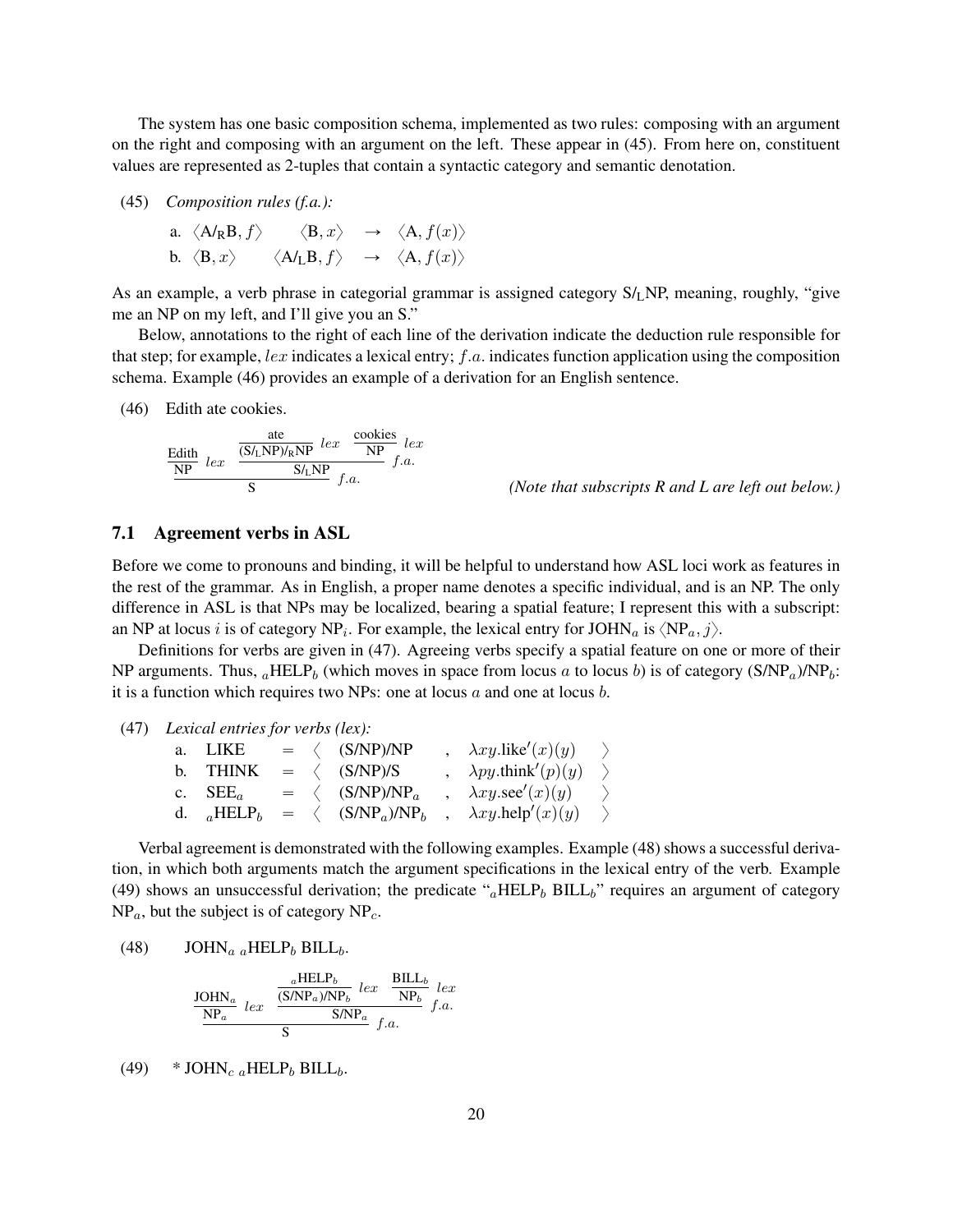

#### 7.2 Underspecification as subsumption

As we saw in section 5.2, a spatial feature may be underspecified on either verbs or nouns: a non-directional verb may take NPs that are realized at any locus, and a neutral NP may be the argument of any form of a directional verb.

Underspecification has been discussed at length in the literature on constraint-based grammars (e.g. LFG of Kaplan and Bresnan 1982, HPSG of Pollard and Sag 1994; see also Bernardi and Szabolcsi 2007 for exposition and overview). The basic proposal within these theories is that syntactic categories are organized as partially ordered sets; then, being a satisfactory argument for a given function requires subsumption, not identity. In English, for example,  $NP_{plur}$  and  $NP_{sing}$  are both subsumed by the umbrella category NP. The past-tense verb *slept* (which doesn't select for the number of its subject) is of category S/NP; thus, both singular and plural NPs serve as satisfactory arguments.

Following this body of work, I posit the partial ordering in  $(50)$  for ASL loci. NP subsumes NP<sub>i</sub>, and  $NP_i$  subsumes NP<sub>0</sub> (for all *i*). So, in a syntactic derivation, NP<sub>0</sub> derives NP<sub>i</sub>, and NP<sub>i</sub> derives NP (for all *i*).



Given this ordering, we can now give definitions for nondirectional verbs and for neutral NPs. A nondirectional verb subcategorizes for the umbrella category NP. For example, the lexical entry for HAPPY is  $\langle$ S/NP,  $\lambda x$ .happy' $\langle x \rangle$ . Parallel to the English example above, all localized NPs serve as satisfactory arguments. Unlocalized (or neutral) NPs have the category  $NP_0$ . One can think of NP<sub>0</sub> as a "wildcard" NP; from it, you can derive any localized NP. Thus, the lexical entry for JOHN (not localized) is  $\langle NP_0, j \rangle$ .

In the present fragment, I realize this deduction pattern as a pair of combinators,  $loc_1$ and  $loc_2$ , with definitions given in (51). Although other strategies exist to capture underspecification (as in the formalisms mentioned above), this particular choice interfaces cleanly with the present formalism, as well as feeding a larger class of underspecification deductions discussed in 7.2.1.

(51) *Locus underspecification deductions for nouns and verbs (loc):*

a. loc<sub>1</sub> =  $\langle$  NP/NP<sub>i</sub>,  $\lambda x.x$   $\rangle$ b. loc<sub>2</sub> =  $\langle NP_i/NP_0 \rangle, \lambda x.x \rangle$ 

Example derivations are given in the following. (52) shows verbal underspecification; (53) shows nominal underspecification.

 $(52)$  JOHN<sub>a</sub> HAPPY.

$$
\frac{\frac{\text{JOHN}_a}{\text{NP}_a} \text{ } lex}{\frac{\text{NP}}{\text{NP}} \text{ } loc_1} \frac{\text{HAPPY}}{\text{S/NP}} \text{ } lex}{f.a.}
$$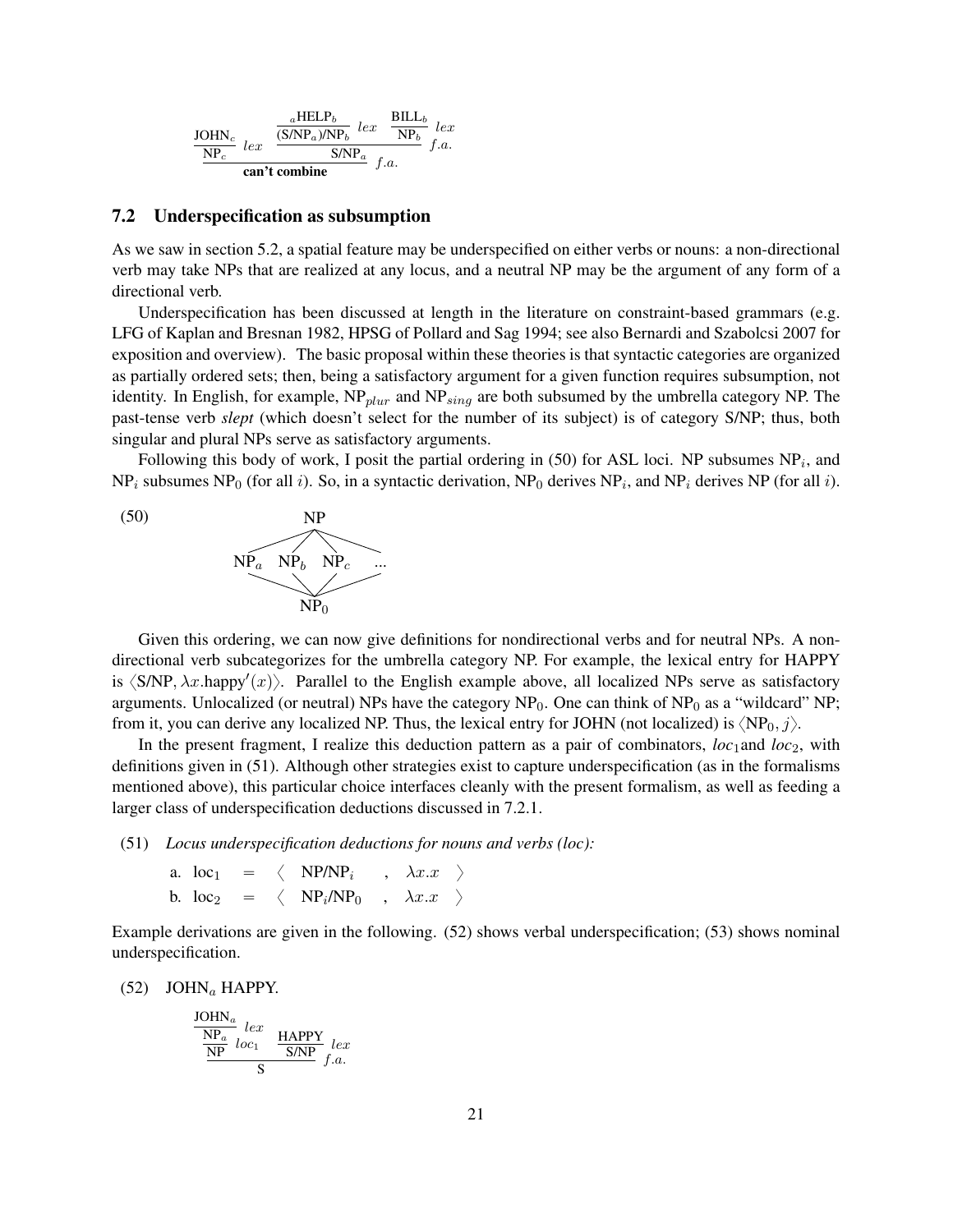#### (53) JOHN  $_a$ HELP $_b$  BILL $_b$ .

$$
\frac{\text{JOHN}}{\text{NP}_0} \underset{loc_2}{\underbrace{lex}} \quad \frac{{}_a\text{HELP}_b}{(\text{S/NP}_a)/\text{NP}_b} \underset{c}{\underbrace{lex}} \quad \frac{\text{BILL}_b}{\text{NP}_b} \underset{f.a.}{\underbrace{lex}} \\ \text{S/NP}_a \quad f.a.
$$

#### 7.2.1 Underspecification deductions via a family of combinators

Following standard Combinatory Categorial Grammar assumptions (Steedman 1985), the grammar also includes a small number of combinators. In particular, our system has the geach rule for function composition (repeated in (54)), and category-lifting (as in (55a)).

(54) *Syntactic and semantic definitions of function composition via Geach (*g*):*

a.  $g = \langle ((A/C)/(B/C))/(A/B) , \lambda f \lambda h \lambda y[f(h(y))] \rangle$ b.  $g' = \langle (A^C/B^C)/(A/B) , \lambda f \lambda h \lambda y[f(h(y))] \rangle$ 

(55) *Definitions of category and type lifting:*

a. *Lift*  $= \langle (A/(A/B))/B , \lambda x f.f(x) \rangle$ 

Simple motivations for these two combinators come from conjunction, assumed to combine two constituents of the same category. In (56), two subject-verb sequences are conjoined, to the exclusion of the direct object; however, using only function application, there is no way to combine the subject and verb into a constituent. The standard non-transformational solution to this puzzle is to allow function composition as a general combinatory rule (Ades and Steedman 1982): the geach combinator 'g' is a Curried version of the two place function composition operator ' $\circ$ .' In (57), *Alisa* and *all the children* have different categories/types but are nevertheless conjoined. The standard analysis of this is to allow type-lifting, raising an individual to a generalized quantifier (Partee and Rooth 1983); *Lift* is a generalized form of type-lifting.

- (56) [Everyone tasted] but [nobody finished] the octopus pudding.  $\mathbf{g}(\text{everyone})(\text{tasted}) = \text{everyone} \circ \text{tasted} = \lambda x_e.\text{everyone}'(\text{tasted}'(x))$
- (57) Alisa and all the children are in the backyard.  $Lift(Alisa') = \lambda P_{\langle e,t \rangle} P(Alisa')$

I further assume that these combinators can apply freely in the grammar, applying not only to lexical heads but also to other combinators. This departs from Quine 1960, Steedman 1985, and Jacobson 1999, who all assume that combinators exist in the grammar, but only apply to lexical heads and to the outputs derived by operators. (We note, however, that Jacobson 1999 posits an infinite family of geach operators, which can be derived by recursively applying the geach operator to itself.) In allowing combinators to apply to each other, I am following the line of Combinatory Logic (Curry and Feys 1958); this strategy has also been employed for linguistic analysis by Barker and Shan 2006.

As a result of this theoretical choice, although only two underspecification deductions are listed in the grammar (the two combinators in (51)), a larger class of underspecification deductions arise from interactions between the operators. Intuitively, the following generalization holds: an index may be *added* to an NP in the *domain* of a function; an index may be *removed* from an NP in the *range* of a function.

First, for example, consider what happens if we apply geach to the  $loc<sub>1</sub>$  operator. In the geach schema, we choose A to be NP and B to be NP<sub>i</sub>. Applying  $(NP^C/NP_i^C)/(N P/NP_i)$  to NP/NP<sub>i</sub> ( $= loc_1$ ), we get ( $NP<sup>C</sup>/NP<sub>i</sub><sup>C</sup>$ ). This is shown in (58a).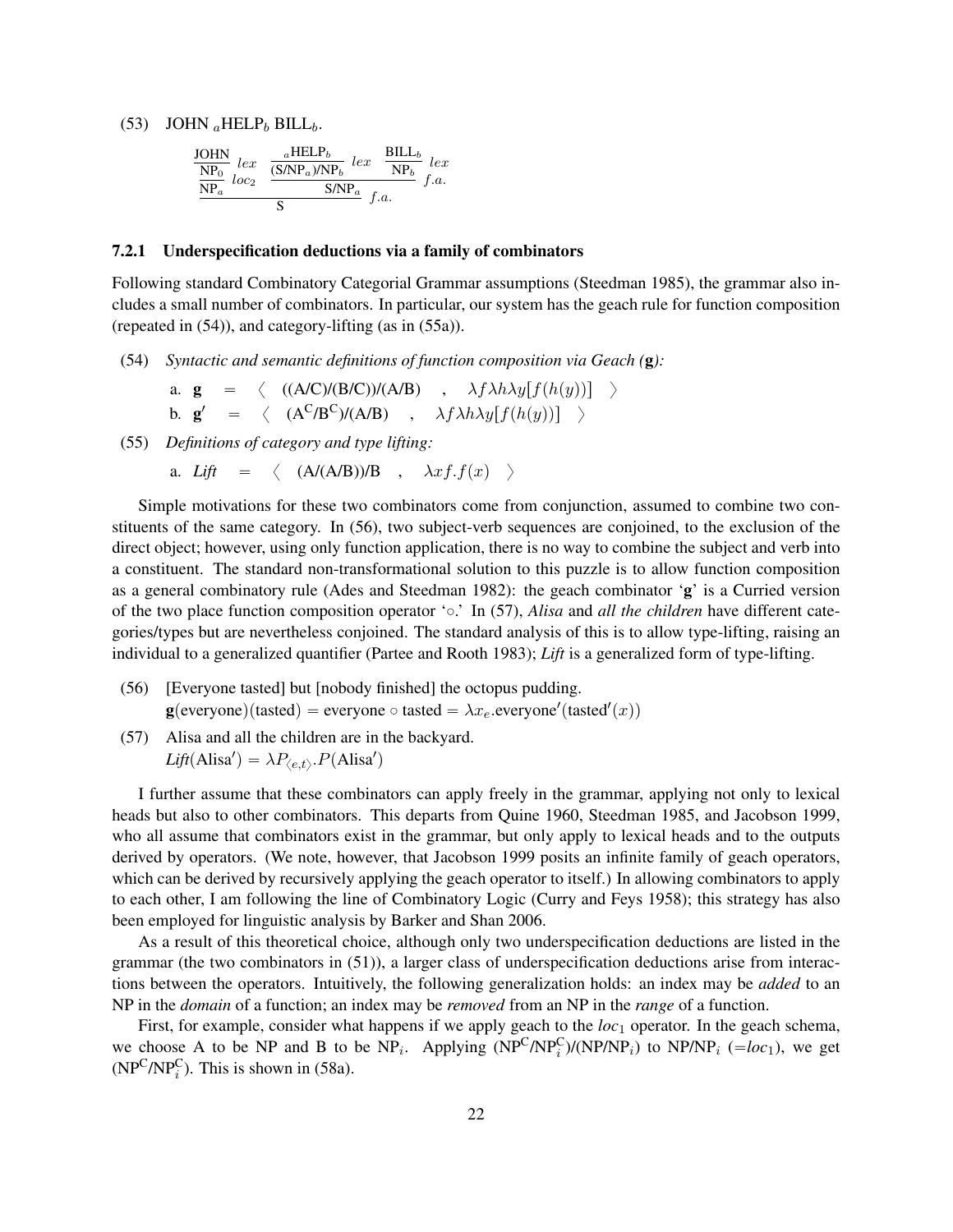Second, if a constituent is of category A/NP, we can function compose it with  $NP/NP_i$  (= $loc_1$ ) to get a new constituent of category  $A/NP_i$ : in other words, if a verb phrase can take any NP, then it certainly can take a localized NP. Using g and *Lift*, this deduction is equivalent to the complex combinator given in (58b). If we apply g once more to this combinator, we add another argument on both the input and the output, yielding the combinator in (58c).

Full derivations for the deductions in (58) are given in Appendix B.

(58) a. 
$$
(\mathbf{g}' \, loc_1) = (NP^C/NP_i^C)
$$
  
b.  $((\mathbf{g} \, (Lift \, loc_1)) \, \mathbf{g}) = (A/NP_i)/(A/NP)$   
c.  $(\mathbf{g} \, ((\mathbf{g} \, (Lift \, loc_1)) \, \mathbf{g})) = ((A/NP_i)/C)/((A/NP)/C)$ 

To give a specific example, the schema in (58c) allows us to make the deduction in (59), adding an index to the subject argument of a transitive verb. This particular derivation should be flagged, since it will later feed the z-shift rule, allowing a localized pronoun to be bound.

(59) 
$$
\frac{\text{LIKE}}{\text{(S/NP)/NP}} \text{lex} \frac{\text{lex}}{\text{(S/NP_i)/NP}} (\mathbf{g} ((\mathbf{g} (Lift \text{ loc}_1)) \mathbf{g}))
$$

The particular complex combinators listed in (58) will each be used at some point in the derivations of the next section, so to reduce ink, I will use  $loc'_1$  as a shorthand for  $((g(Lift loc_1))g)$ .

### 7.3 Pronouns and binding

Having sorted out verb agreement and underspecification, it turns out that binding requires no further additions: the binding facts fall out "for free" from the lexicon and from a generalized definition of the z-operator presented in Section 3.2. In particular, it should be observed in the following exposition that the only combinators which explicitly make reference to features are the underspecification operators. All the instances of features appearing in the g or z rule are special cases of a generalized schema.

As in Jacobson's (1999) variable-free semantics, pronouns are the identity function over individuals. In Jacobson's system, pronouns have category NP<sup>NP</sup>, indicating that they have a gap to be filled by something of category NP. However, this gap could conceivably be of a different category. For example, in Charlow's (2008) analysis of VP ellipsis,  $does_{pro}$  is of category VP<sup>VP</sup>; for ACD, it is of category TV<sup>TV</sup>. For ASL, I have represented the spatial feature with a subscript; accordingly, pronouns at locus i are of category  $NP_i^{NP_i}$ . This is summarized in (60).

- (60) *Lexical entries for pronouns (lex):*
	- a. IX- $a = \langle \text{NP}_a^{\text{NP}_a}$ ,  $\lambda x.x \rangle$ b. SELF- $a = \langle \text{NP}_a^{\text{NP}_a} , \lambda x . x \rangle$

When a pronoun is free, it is passed through the system using function composition, encoded with the Geach combinator. The syntax preserves the featural information of the gap, passing along subscripts.

- (61) *Syntactic and semantic definitions of function composition via Geach (*g*):*
	- a.  $\mathbf{g}'(A/B) = A^C/B^C$ b.  $g(f) = \lambda h \lambda y[f(h(y))]$
- (62) *Special case Passing through the gap of a localized NP:*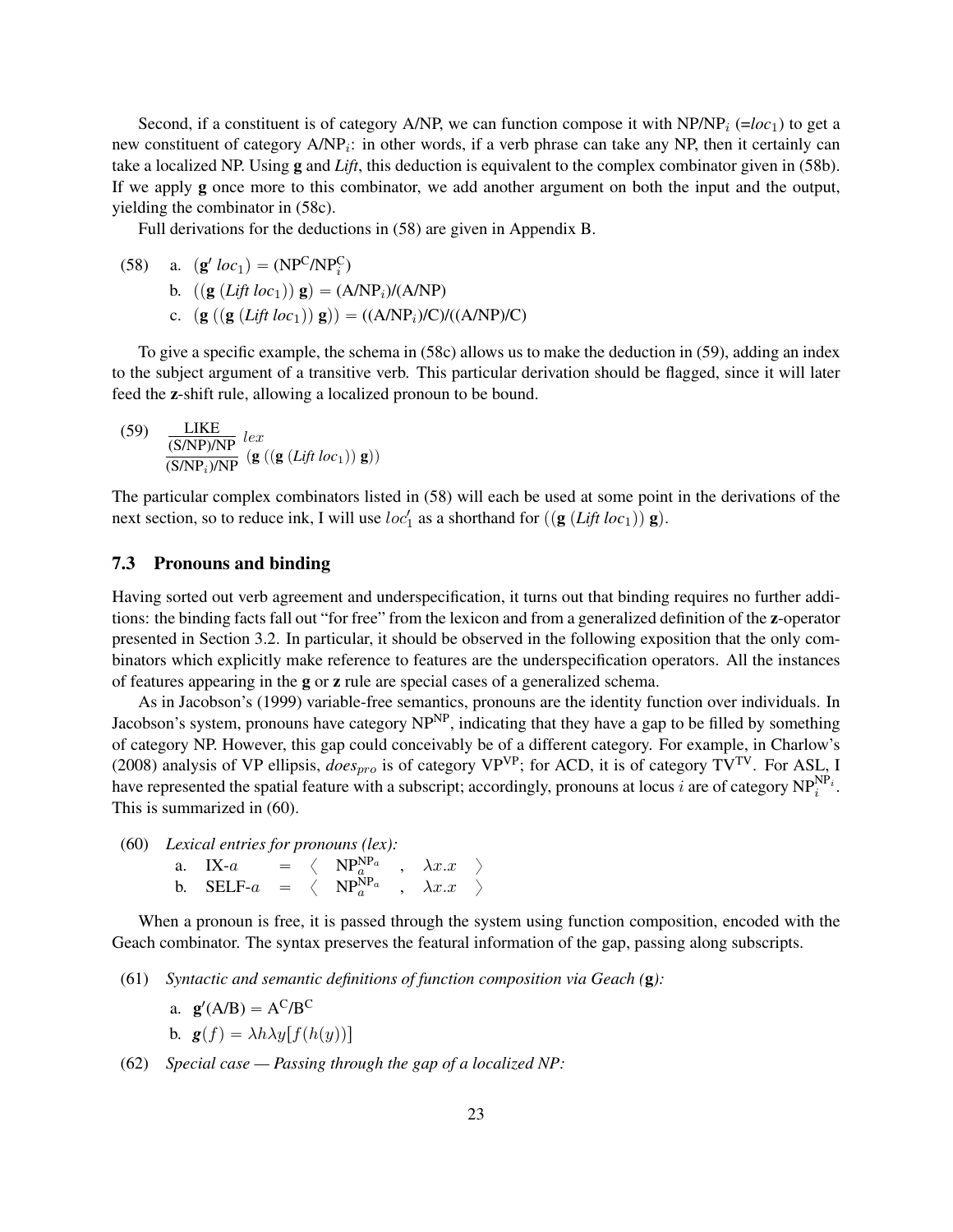a.  $\mathbf{g}'(A/B) = A^{NP_i}/B^{NP_i}$ 

Binding is accomplished using Jacobson's z-combinator, which merges two argument slots. Critically, the syntactic definition requires the binder to be exactly the same category as the gap being bound (see (63)). Thus, when the binder has category  $NP_i$ , the pronoun must also be of category  $NP_i$  (see (64)). In short: a pronoun and its binder must share the same locus.

- (63) *Syntactic and semantic definitions of binding (*z*):*
	- a.  $\mathbf{z}((B/C)/A) = (B/C)/A^C$

$$
\text{b. } \mathsf{z}(V_{\langle\alpha,\langle\gamma,\beta\rangle\rangle}) = \lambda f_{\langle\gamma,\alpha\rangle}\lambda x_{\gamma}[V(f(x))(x)]
$$

- (64) *Special case Binding a localized NP:*
	- a.  $\mathbf{z}((B/NP_i)/A) = (B/NP_i)/A^{NP_i}$

The following two derivations demonstrate how locus agreement is achieved. Effectively, the z-combinator turns the verb phrase into an agreeing predicate; the reason why the derivation in (66) crashes is exactly the same reason why sentences are ungrammatical when there is a mismatch between a directional verb and the locus of a noun (as in (49)): the verb phrase subcategorizes for an NP with the wrong feature.

(65) JOHN<sub>a</sub> LIKE SELF-a.

$$
\frac{\frac{\text{LIKE}}{(\text{S/NP})/\text{NP}} \text{lex}}{\frac{(\text{S/NP}_a)/\text{NP}}{\text{S/NP}_a/\text{NP}} \text{g}(loc_1') \quad \frac{\text{SELF-}a}{\text{NP}_a^{\text{NP}_a} \text{lex}} \text{lex}} \text{for } 1.2.2
$$
\n
$$
\frac{\text{JOHN}_a}{\text{NP}_a} \text{lex} \frac{(\text{S/NP}_a)/\text{NP}^{\text{NP}_a}}{\text{S/NP}_a} \text{fix} \text{f.a.}
$$

(66) 
$$
*
$$
 JOHN<sub>b</sub> LIKE SELF-*a*.

JOHN<sup>b</sup> NP<sup>b</sup> lex LIKE (S/NP)/NP lex (S/NPa)/NP <sup>g</sup>ploc<sup>1</sup> 1q (S/NPa)/NPNP<sup>a</sup> z SELF-a NPNP<sup>a</sup> a lex NPNP<sup>a</sup> gploc1q S/NP<sup>a</sup> f.a. can't combine f.a.

Critically, observe that we cannot just remove the subscripts from the two NPs: although we can use *loc* to drop the subscript from the subject,  $NP_b \rightarrow NP$ , we are *not* allowed to drop the subscript from the argument of the predicate. This follows from the generalization in §7.2.1 that subscripts may only be *added* to NPs in the input of a function.

#### 7.3.1 Binding with multiple possible antecedents

Examples (67) and (68) demonstrate that the fragment generates the generalizations discussed in Section 4. In particular, sentences are disambiguated when two potential binders are indexed at different loci. For example, the reading in (67a) has a corresponding syntactic derivation, but the reading in (67b) does not. On the other hand, when two NPs share the same locus (as in  $\S$ 4), then a pronoun can escape variable capture, and be bound by either.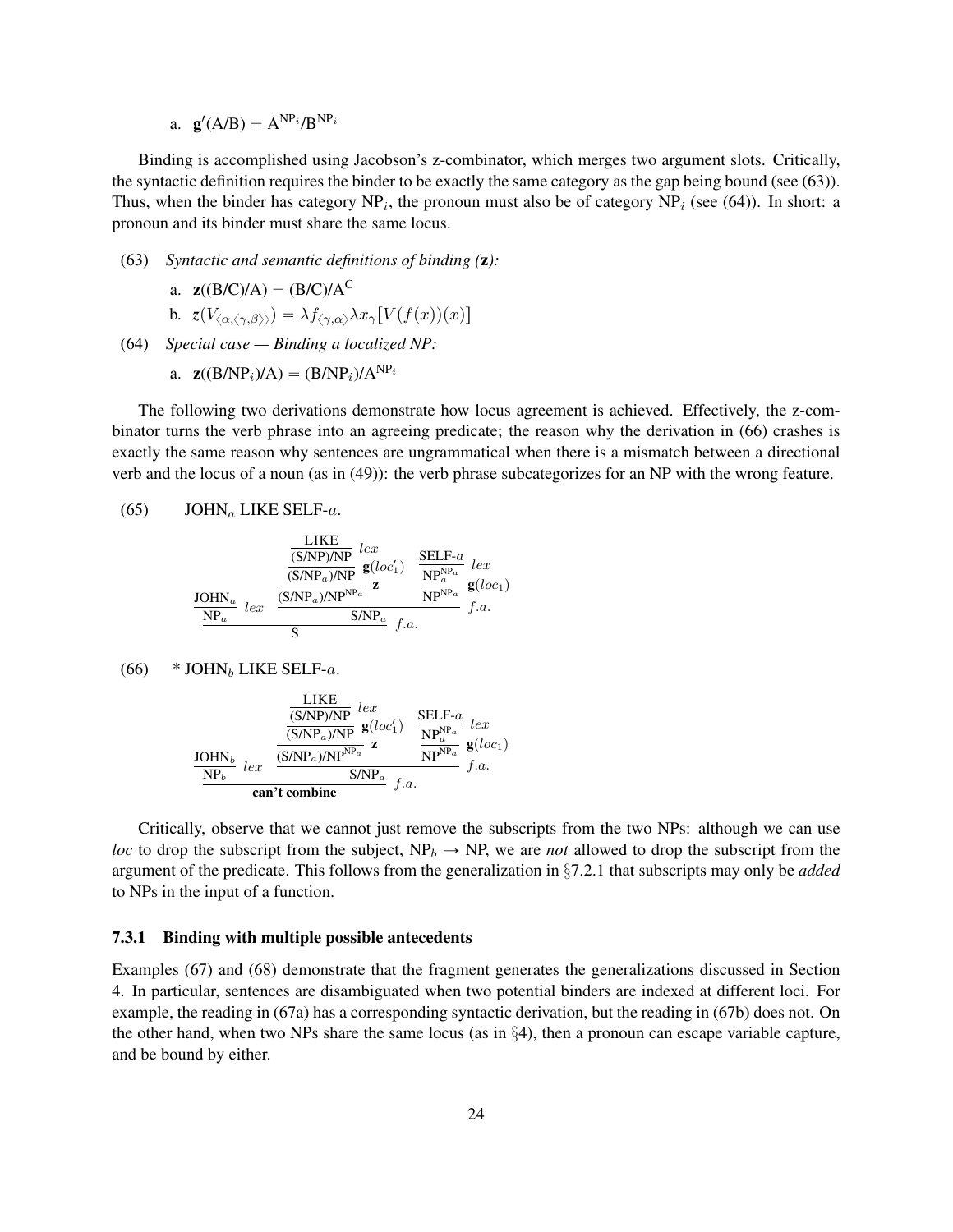#### (67) JOHN $_b$  WANT MARY $_a$  THINK IX- $a$  HAPPY.

a. ✓ 'John wants Mary to think she's happy.'

$$
\begin{array}{c|c|c|c|c|c} \hline & & & & & \hline \text{THINK} & & & \\ \hline &(S/NP)/S & lex & & & & \text{NP}_a^{NP} & lex & & \\ \hline &(S/NP)/S & g(loc_1') & & & & \text{NP}_a^{NP} & g(loc_1) & & & \text{SNP} & \text{Exp}_a \\ \hline &(S/NP)/S & lex & & & & & \text{NP}_a & g(loc_1') & & \text{SP}_a & g(loc_1) & \\ \hline &(S/NP)/S & g(loc_1') & & & & & \text{SNP}_a & g & & \text{SP}_a & \\ \hline &(S/NP_b)/S & g(loc_1') & & & & & \text{SNP}_a & f.a. & \\ \hline & & & & & & \text{SNP}_b & f.a. & & \\ \hline & & & & & & \text{SNP}_b & f.a. & & \\ \hline \end{array}
$$

b. ✗ 'John wants Mary to think he's happy.'

JOHN<sup>b</sup> NP<sup>b</sup> lex WANT (S/NP)/S lex (S/NPa)/S <sup>g</sup>ploc<sup>1</sup> 1q (S/NPa)/SNP<sup>a</sup> z MARY<sup>a</sup> NP<sup>a</sup> lex S/(S/NPa) *Lift* S NP<sup>a</sup> /(S/NPa) NPa g (S/NP)/S lex (S/NPa)/S <sup>g</sup>ploc<sup>1</sup> 1q (S/NPa) NP<sup>a</sup> /SNP<sup>a</sup> g IX-a NPNP<sup>a</sup> a lex NPNP<sup>a</sup> gploc1q HAPPY S/NP lex S NP<sup>a</sup> /NPNP<sup>a</sup> g S NPa f.a. (S/NPa) NPa f.a. S NPa f.a. S/NP<sup>a</sup> f.a. can't combine f.a.

THINK

(68) JOHN<sub>a</sub> WANT MARY<sub>a</sub> THINK IX- $a$  HAPPY.

a. ✓ 'John wants Mary to think she's happy.'

$$
\begin{array}{c|c|c|c|c|c|c|c} \hline & & & & \hline & & & & \hline & & & & \hline & & & & \hline & & & & \hline & & & & & \hline & & & & & \hline & & & & & \hline & & & & & \hline & & & & & \hline & & & & & \hline & & & & & \hline & & & & & \hline & & & & & \hline & & & & & \hline & & & & & \hline & & & & & \hline & & & & & \hline & & & & & \hline & & & & & \hline & & & & & \hline & & & & & \hline & & & & & \hline & & & & & \hline & & & & & \hline & & & & & \hline & & & & & \hline & & & & & \hline & & & & & \hline & & & & & \hline & & & & & \hline & & & & & \hline & & & & & \hline & & & & & \hline & & & & & \hline & & & & & \hline & & & & & \hline & & & & & \hline & & & & & \hline & & & & & \hline & & & & & \hline & & & & & \hline & & & & & \hline & & & & & \hline & & & & & \hline & & & & & \hline & & & & & \hline & & & & & \hline & & & & & \hline & & & & & \hline & & & & & \hline & & & & & \hline & & & & & \hline & & & & & \hline & & & & & \hline & & & & & \hline & & & & & \hline & & & & & \hline & & & & & \hline & & & & & \hline & & & & & \hline & & & & & \hline & & & & & \hline & & & & & \hline & & & & & \hline & & & & & \hline & & & & & \hline & & & & & \hline & & & & & \hline & & & & & \hline & & & & & \hline & & & & & \hline & & & & & \hline & & & & & \hline & & & & & \hline & & & & & \hline & & & & & \hline & & & & & \hline & & & & & \hline & & & & & \hline & & & & & \hline & & & & & \hline & & & & & \hline & & & & & \hline & & & & & \hline & & & & & \hline & & & & & \hline & & & & & \hline & & & & & \hline & & & & & \hline & & & & & \hline & & & & & \hline & & & & &
$$

b. ✓ 'John wants Mary to think he's happy.'

$$
\begin{array}{c|c|c|c|c|c|c} \hline & & & & \hline & & & & \hline & & & & \hline & & & & \hline & & & & \hline & & & & \hline & & & & \hline & & & & \hline & & & & \hline & & & & \hline & & & & \hline & & & & \hline & & & & \hline & & & & \hline & & & & \hline & & & & \hline & & & & \hline & & & & \hline & & & & \hline & & & & \hline & & & & \hline & & & & \hline & & & & \hline & & & & \hline & & & & \hline & & & & \hline & & & & \hline & & & & \hline & & & & \hline & & & & \hline & & & & \hline & & & & \hline & & & & \hline & & & & \hline & & & & \hline & & & & \hline & & & & \hline & & & & \hline & & & & \hline & & & & \hline & & & & \hline & & & & \hline & & & & \hline & & & & \hline & & & & \hline & & & & \hline & & & & \hline & & & & \hline & & & & \hline & & & & \hline & & & & \hline & & & & \hline & & & & \hline & & & & \hline & & & & \hline & & & & \hline & & & & \hline & & & & \hline & & & & \hline & & & & \hline & & & & \hline & & & & \hline & & & & \hline & & & & \hline & & & & \hline & & & & \hline & & & & \hline & & & & \hline & & & & \hline & & & & \hline & & & & \hline & & & & \hline & & & & \hline & & & & \hline & & & & \hline & & & & \hline & & & & \hline & & & & \hline & & & & \hline & & & & \hline & & & & \hline & & & & \hline & & & & \hline & & & & \hline & & & & \hline & & & & \hline & & & & \hline & & & & \hline & & & & \hline & & & & \hline & & & & \hline & & & & \hline & & & & \hline & & & & \hline & & & & \hline & & & & \hline & & & & \hline & & & & \hline & & & & \hline & & & & \hline & & & & \hline & & & & \hline & & & & \hline & & & & \hline & & & & \hline & & &
$$

### 7.3.2 Predictions about binding and underspecification

Several predictions fall out of this model. First, we predict that chains of bound NPs must all share the same locus. Note that in principle, the ability to bind and the ability to be bound are logically separate, as evidenced by the two different variables  $(x \text{ and } y)$  in the gloss of sentence (69).

(69) John said he likes himself.

 $=$  John  $\lambda x.x$  said  $x \lambda y.y$  likes  $y$ .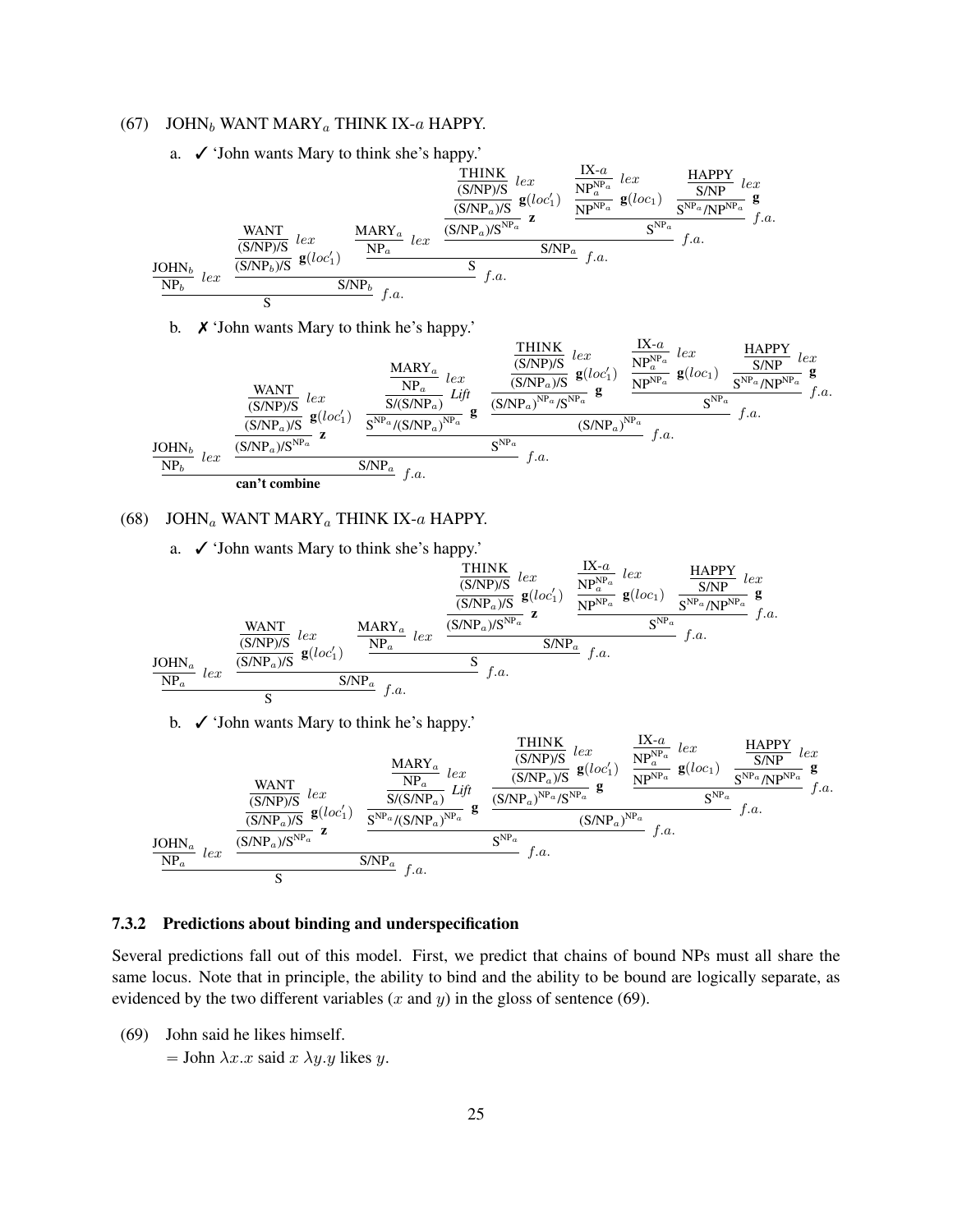However, in the current fragment, pronouns bear the category  $NP_i^{NP_i}$ , with matching subscripts on the base NP and the superscript NP. Since binding chains must be passed through a pronoun, and this pronoun cannot change the spatial feature, the whole chain must share the same locus. A grammatical sentence and derivation are shown in (70).

(70) JOHN<sub>a</sub> SAY IX-a LIKE SELF-a.

$$
\frac{\frac{\text{LIKE}}{(\text{S/NP})/\text{NP}} \text{ } lex}{\frac{(\text{S/NP})/\text{NP}}{(\text{S/NP})/\text{NP}} \text{ } g(loc_1')} \text{ } \frac{\text{SELF-a}}{\text{NP}_a} \text{ } lex
$$
\n
$$
\frac{\frac{\text{SAY}}{(\text{S/NP})/\text{S}} \text{ } lex}{\frac{(\text{S/NP})/\text{S}}{(\text{S/NP}_a)/\text{S}} \text{ } g(loc_1')} \text{ } \frac{\text{IX-a}}{\text{NP}_a} \text{ } lex \text{ } \frac{\text{S/NP}_a}{\text{S/NP}_a} \text{ } g(loc_1)}
$$
\n
$$
\frac{\frac{\text{SAY}}{(\text{S/NP}_a)/\text{S}} \text{ } lex}{\frac{(\text{S/NP}_a)/\text{S}}{(\text{S/NP}_a)/\text{S}} \text{ } g(loc_1')} \text{ } g(loc_1)}
$$
\n
$$
\frac{\frac{\text{SIKE}}{\text{S/NP}_a}}{\text{S/NP}_a} \text{ } g(loc_1')
$$
\n
$$
\frac{\frac{\text{SIKE}}{\text{S/NP}_a}}{\text{S/NP}_a} \text{ } g(loc_1')
$$
\n
$$
\frac{\frac{\text{SIKE}}{\text{S/NP}_a}}{\text{S/NP}_a} \text{ } g(loc_1')
$$
\n
$$
\frac{\frac{\text{SIKE}}{\text{S/NP}_a}}{\text{S/NP}_a} \text{ } g(loc_1')
$$

We note that, with respect to this prediction, the current analysis is on par with a variable-based analysis: Under the variable-based analysis, the prediction falls out from the standard assumption that NPs bear a single index which determines both whether a pronoun is bound and whether it binds any subsequent pronouns.

Second, because binding is accomplished through the same mechanism as verbal agreement, the model predicts that pronoun binders can be underspecified, parallel to cases with directional verbs. This prediction is also borne out. A grammatical sentence and derivation are shown in (71).

#### (71) JOHN LIKES SELF-a.

$$
\underbrace{\frac{\text{LIKE}}{\text{S/NP}/\text{NP}}}_{\text{NP}_a} \underbrace{\frac{\text{GELF-}a}{\text{(S/NP}_a)/\text{NP}}} _{\text{SP}_a} \underbrace{\mathbf{g}(loc_1')}_{\text{Z}} \underbrace{\frac{\text{SELF-}a}{\text{NP}_a} \text{lex}}_{\text{NP}^{\text{NP}_a}} \underbrace{\text{Iex}}_{\text{SE}(\text{loc}_1)} \\ \underbrace{\frac{\text{DELF-}a}{\text{NP}_a} \text{lex}}_{\text{S/NP}_a} \underbrace{\mathbf{g}(loc_1)}_{\text{S}(\text{loc}_2)} \\ \underbrace{\frac{\text{SELF-}a}{\text{NP}^{\text{NP}_a}} \text{lex}}_{\text{S}(\text{loc}_1)} \\ \underbrace{\text{SE}^{\text{IE}}_{\text{S}} \text{lex}}_{\text{S}(\text{loc}_2)} \underbrace{\frac{\text{SELF-}a}{\text{NP}^{\text{NP}_a}} \text{lex}}_{\text{S}(\text{loc}_1)} \\
$$

#### 7.3.3 A brief assurance about SELF

Thus far, for simplicity we have been assuming that  $SELF_i$  is synonymous with  $IX_i$  — both are of category  $NP_i^{NP_i}$  and denote the identity function. However, SELF differs from IX in the property that it must be locally bound (a property commonly called Condition A in Binding Theory). Szabolcsi (1987) accounts for this by analyzing reflexives are duplicators, with the lexical entry  $\langle (S/NP)/(S/NP) \rangle$ ,  $\lambda Rx.R(x)(x)\rangle$ .

We can easily extend our analysis to encode this insight: we simply define  $SELF<sub>i</sub>$  as in (72). An example derivation is given in (73).

(72) 
$$
SELF_i = \langle (S/NP_i)/((S/NP_i)/NP_i) , \lambda Rx.R(x)(x) \rangle
$$

(73) 
$$
JOHN_a
$$
 LIKE SELF-a.

| LINE SLLE                                                                    | LLKE |
|------------------------------------------------------------------------------|------|
| $\frac{\text{LINKE}}{(\text{S/NP})/\text{NP}} \text{ lex}$                   |      |
| $\frac{\text{(S/NP)}/\text{NP}}{(\text{S/NP}_a)/\text{NP}_a} \text{ loc}'_1$ |      |
| $\frac{\text{NEL}}{\text{NP}_a} \text{ lex}$                                 |      |
| $\frac{\text{NP}}{\text{NP}_a} \text{ lex}$                                  |      |
| $\frac{\text{SNP}}{\text{S}} \text{ S/NP}_a \text{ s}$                       |      |
| $\frac{\text{SNP}}{\text{S}} \text{ f.a.}$                                   |      |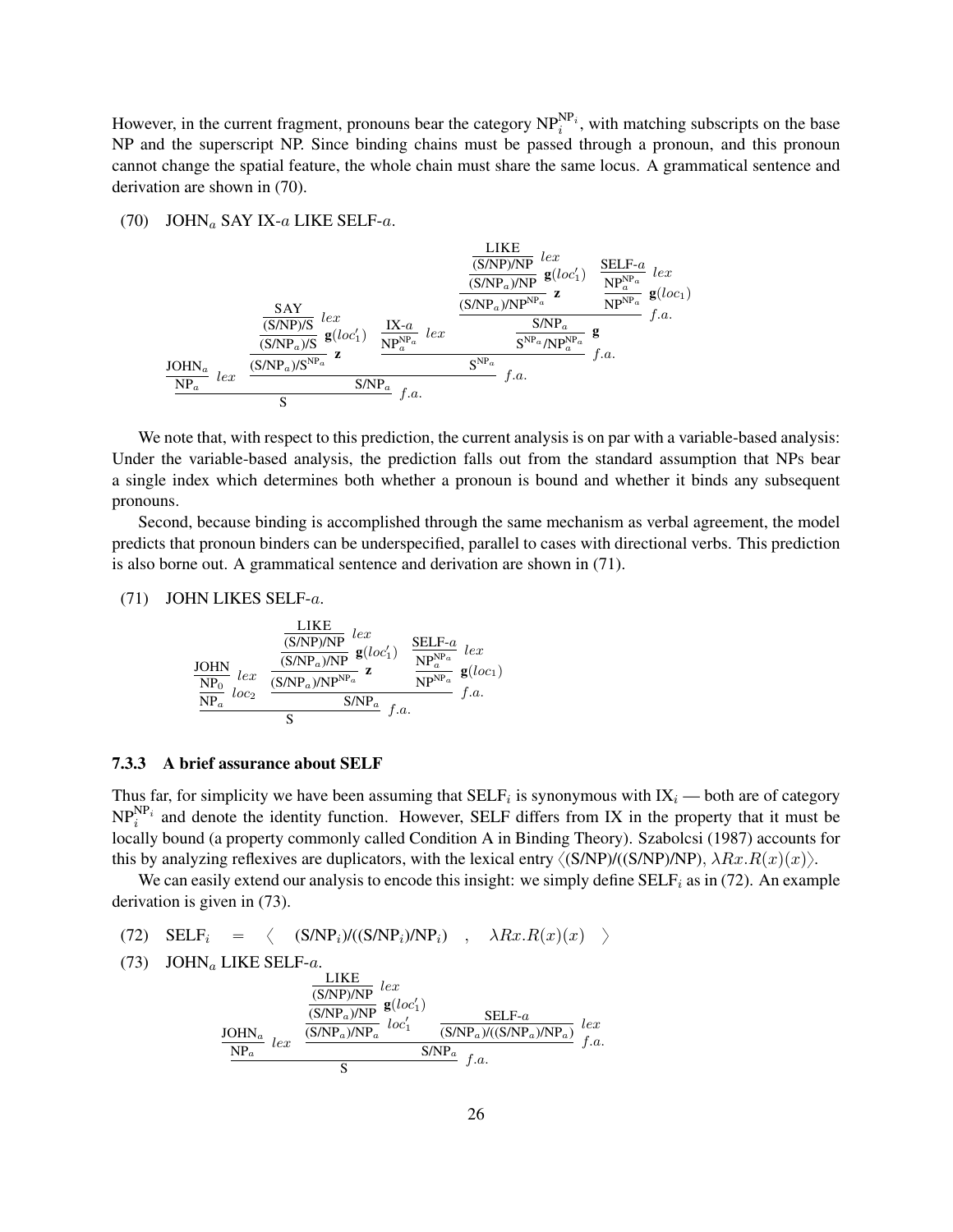# 8 Conclusion

This paper untangled two theories of loci in American Sign Language: the first held that loci are variables; the second, that loci are morphosyntactic features. Two different cases were given in which the variablebased analysis wrongly predicted variable capture; the availability of unexpected readings thus falsified the strong loci-as-variables hypothesis. I suggested that this shows that the grammar of natural language cannot force coreference of syntactically independent constituents.

On the other hand, we saw a number of close parallels between loci and features. First, we saw that loci, like features, appear to be uninterpreted under focus-sensitive operators. Second, we saw that loci can induce verbal agreement. Third, we saw that loci seem to share the same patterns of underspecification that exist in the feature systems of spoken language.

As a constructive demonstration that variables are not necessary to analyze loci, a fragment was provided that covered all the observed facts within a variable-free system. Of note, as soon as verbal agreement facts were accounted for, the patterns of binding arose naturally from independently proposed combinators.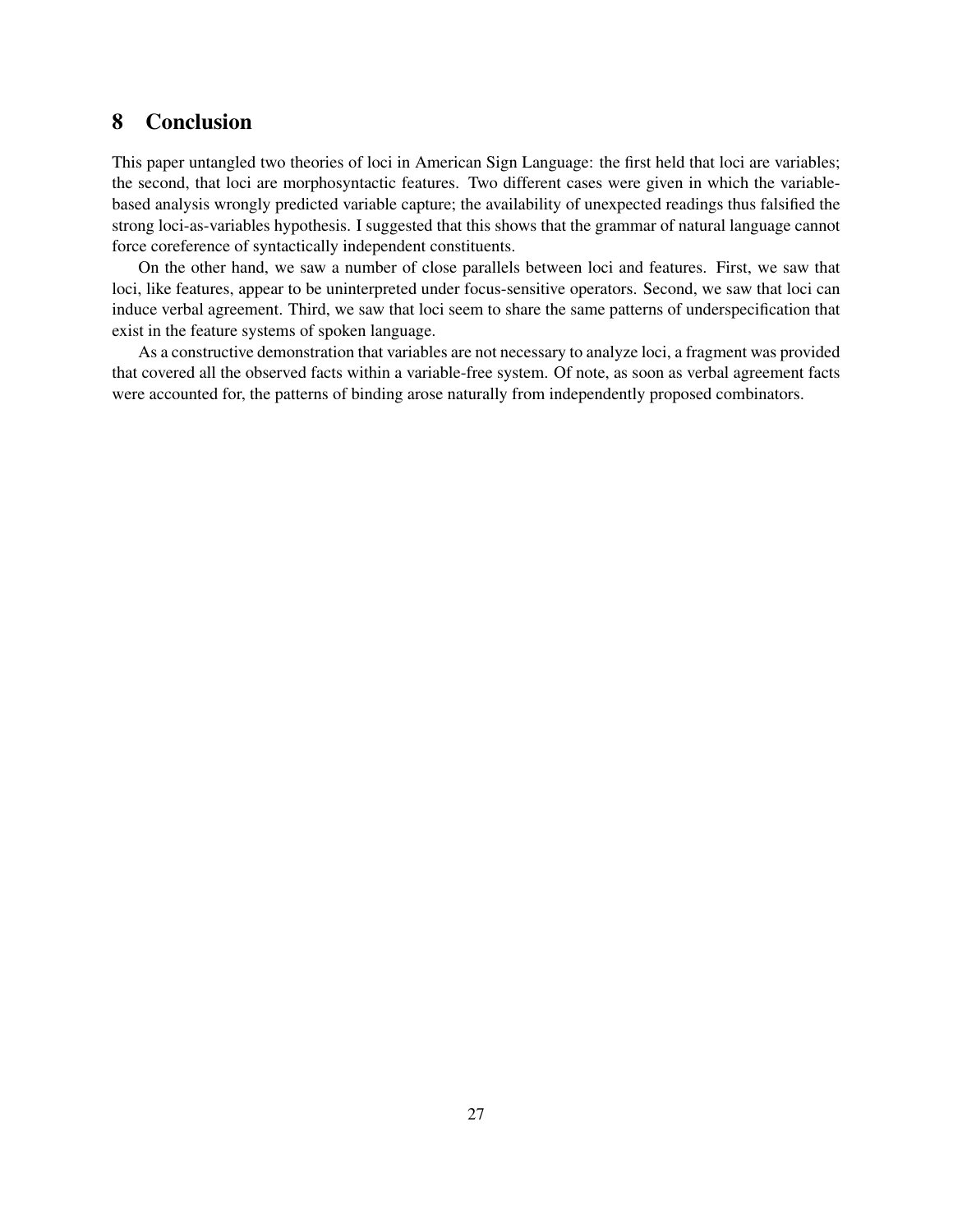# Appendix A: The full fragment

(74) *Composition rules (f.a.):*

\n- a. 
$$
\langle A/RB, f \rangle
$$
  $\langle B, x \rangle$   $\rightarrow$   $\langle A, f(x) \rangle$
\n- b.  $\langle B, x \rangle$   $\langle A/LB, f \rangle$   $\rightarrow$   $\langle A, f(x) \rangle$  *(Note that subscript R and L are left out below.)*
\n

(75) *Definitions of lexical items (lex):*

|                | a. $JOHN_a$       |               | $= \langle NP_a$                                 | $\, \, \eta$                     |  |
|----------------|-------------------|---------------|--------------------------------------------------|----------------------------------|--|
| $\mathbf{b}$ . | JOHN              | $=$ $\langle$ | $NP_0$                                           | $\, \, j \,$                     |  |
|                | c. IX- $a$        |               | $= \langle NP_a^{\text{NP}_a}$                   | $\lambda x.x$                    |  |
|                | d. SELF- $a$      |               | $= \langle NP_a^{NP_a}$                          | $\lambda x.x$                    |  |
|                | e. LIKE           |               | $= \langle$ (S/NP)/NP                            | $\lambda xy$ .like'(x)(y)        |  |
|                | f. THINK          |               | $= \langle$ (S/NP)/S                             | $\lambda py.$ think' $(p)(y)$    |  |
|                | g. $\text{SEE}_a$ |               | $= \langle$ (S/NP)/NP <sub>a</sub>               | $\lambda xy \sec'(x)(y)$         |  |
|                | h. $_a$ HELP $_b$ |               | $= \langle$ (S/NP <sub>a</sub> )/NP <sub>b</sub> | $\lambda xy \text{.help}'(x)(y)$ |  |

(76) *Locus underspecification deductions on nouns and verbs (loc):*

a.  $loc_1 = \langle NP/NP_a , \lambda x . x \rangle$ b.  $\log_2 = \langle \text{NP}_a/\text{NP}_0 , \lambda x.x \rangle$ 

(77) *Syntactic and semantic definitions of function composition via Geach (*g*):*

a. 
$$
\mathbf{g} = \langle ((A/C)/(B/C))/(A/B) , \lambda f \lambda h \lambda y [f(h(y))] \rangle
$$
  
b.  $\mathbf{g}' = \langle (A^C/B^C)/(A/B) , \lambda f \lambda h \lambda y [f(h(y))] \rangle$ 

(78) *Definitions of category and type lifting:*

a. Lift = 
$$
\langle (A/(A/B))/B , \lambda x f.f(x) \rangle
$$

(79) *Syntactic and semantic definitions of binding (*z*):* a. z =  $\langle ((B/C)/A^C)/((B/C)/A)$  ,  $\lambda V_{\langle\alpha,\langle\gamma,\beta\rangle\rangle}\lambda f_{\langle\gamma,\alpha\rangle}\lambda x_{\gamma}[V(f(x))(x)]$   $\rangle$ 

# Appendix B: Derivations of complex underspecification combinators

 $(80) - (82)$  give derivations of the complex combinators presented in Section 7.2.1.  $(83)$  shows that the deduction in (81) follows without the Lift operator.

(80) 
$$
(\mathbf{g}' \text{ loc}) = \text{NP}^C/\text{NP}_i^C
$$

$$
\frac{\mathbf{g}'}{(\text{NP}^C/\text{NP}_i^C)(\text{NP}/\text{NP}_i)} \frac{\text{loc}}{\text{NP}/\text{NP}_i}
$$

$$
\frac{\text{NP}^C/\text{NP}_i^C}{\text{NP}^C/\text{NP}_i^C}
$$

(81) 
$$
((\mathbf{g}(Lift loc)) \mathbf{g}) = (A/NP_i)/(A/NP)
$$
  
\n
$$
\frac{\mathbf{g}}{(\alpha/\gamma)/(\beta/\gamma)/(\alpha/\beta)} \frac{Lift}{(\alpha/\beta)/\delta} \frac{loc}{\delta}
$$
\n
$$
\frac{(\alpha/\gamma)/(\beta/\gamma)/(\alpha/\beta)}{(\alpha/\gamma)/(\beta/\gamma)} \frac{\mathbf{g}}{\alpha/\beta}
$$
\n
$$
\frac{(\alpha/\gamma)/(\beta/\gamma)}{\alpha/\gamma} = (A/NP_i)/(A/NP)
$$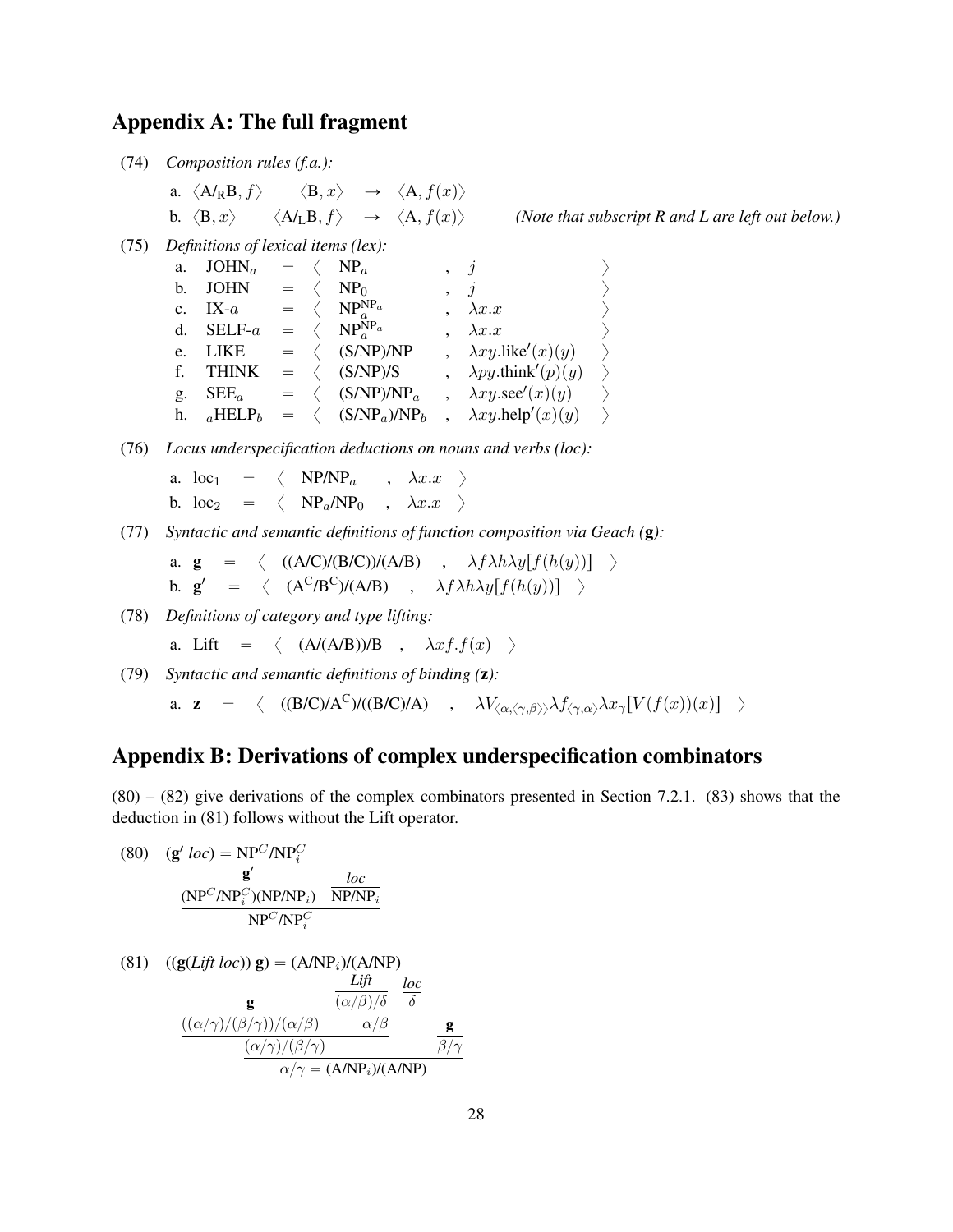*where:*  $\alpha = (A/NP_i)$  $\beta = (A/NP_i)/(NP/NP_i)$  $\gamma = (A/NP)$  $\delta = (NP/NP_i)$ 

- (82)  $(g (g(Lift loc)) g)) = ((A/NP<sub>i</sub>)/B)/((A/NP)/B)$ g  $(((A/NP<sub>i</sub>)/B)/((A/NP)/B))/((A/NP<sub>i</sub>)/(A/NP))$  $\frac{f(\mathbf{g}(Lift\;loc))\mathbf{g})}{g(\mathbf{g}(Lift\;loc))}$ . .  $: (81)$  $(A/NP<sub>i</sub>)/(A/NP)$  $\sqrt{(A/NP_i)/B}/((A/NP)/B)$
- (83) (g A/NP)  $loc$ ) = A/NP<sub>i</sub> g  $((A/NP_i)/(NP/NP_i))/(A/NP)$  A/NP  $(A/NP_i)/(NP/NP_i)$ *loc*  $N P/N P_i$  $A/NP_i$

# Appendix C: All data (with video numbers), as rated on the 7-point scale.

The table on the following page provides specific judgments for the examples in this paper.

A few notes: The point in (6) is also made by (9) and (34); the point in (9) is made by (34). The point in (4) is made by (4). Sentences (29a, b, c) are the same as (34a, b, d). Sentences (6) and (31) are the same. Sentences (9) and (36) are the same.

Signers 3 and 4 were tested by a colleague who did not use the seven-point scale; thus, these are reported as binary judgments.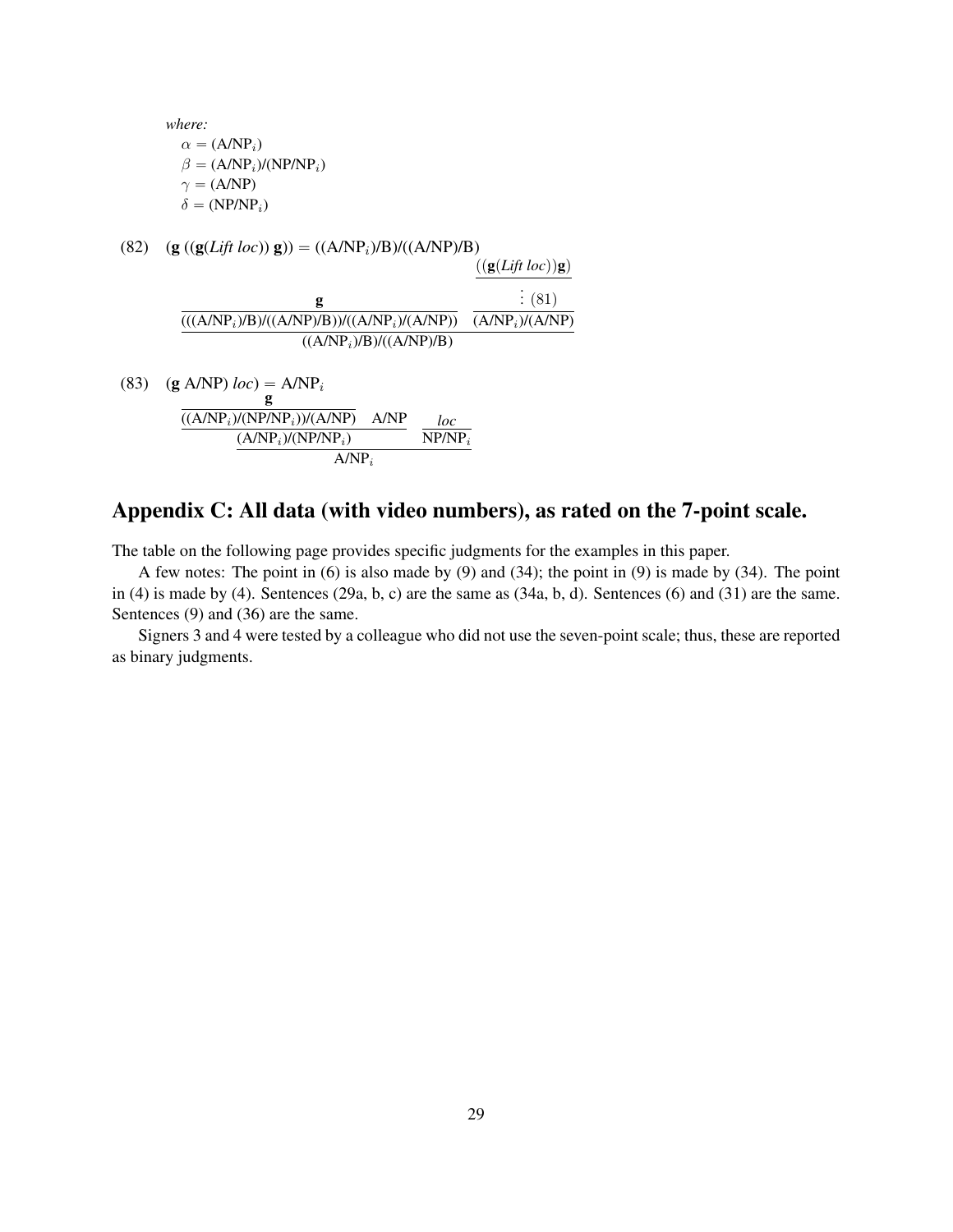|                          | Report                                              | Signer 1 Avg<br>$=$                       | Signer <sub>1</sub>                                                                                           | Signer <sub>2</sub>     | Signer 3                | Signer <sub>4</sub>                       |
|--------------------------|-----------------------------------------------------|-------------------------------------------|---------------------------------------------------------------------------------------------------------------|-------------------------|-------------------------|-------------------------------------------|
| $\widehat{\Omega}$       | $\{ \cdot, \cdot \}$                                | $\{7,7\}$                                 | #447/#448<br>$\{7,7\}$                                                                                        | #329/#331<br>$\{6, 6\}$ |                         |                                           |
| $\bigoplus$              | $\{ \mathcal{N}, \mathcal{N} \}$                    | $\{7,7\}$                                 | #56/#57<br>$\{7,7\}$                                                                                          | #56/#369<br>$\{6,6\}$   |                         |                                           |
|                          |                                                     |                                           | (covariation of pronoun possible)                                                                             | (covar. poss.)          |                         |                                           |
| $\odot$                  | $\{ \mathcal{N}, \mathcal{N} \}$                    | $\{7,7\}$                                 | $\frac{+58/+59}{\{7,7\}}$                                                                                     | #58/#378<br>$\{5,5\}$   |                         | #58/none<br>$\left\{ \ast ,\ast \right\}$ |
|                          |                                                     |                                           | (covariation of pronoun possible)                                                                             | (covar. poss.)          |                         |                                           |
| $\circledcirc$           | $\mathord{>}$                                       | $\overline{ }$                            | #474b/#475<br>#407b/#408                                                                                      | See (34)                |                         |                                           |
|                          |                                                     |                                           | #105a/#106<br>#95a/#476<br>$\frac{L}{86\#/26\#}$                                                              | #424b/#425<br>7         |                         |                                           |
| $\circledast$            | ↘                                                   | 6.66                                      | $\frac{(\text{covarianton of 'OTHER' possible})}{\#477a\#478} = \frac{4480a\#481}{\#480a\#481} =$             | (mot pos.)              |                         |                                           |
| $(8)$ with EACH          |                                                     | $\overline{ }$<br>$\sf I$<br>$\mathbf{I}$ |                                                                                                               |                         | $-\frac{1}{4480}$ anone |                                           |
| instead of ALL           |                                                     |                                           | (covariation of 'OTHER' possible                                                                              |                         | (not poss.)             |                                           |
| $\widehat{\mathfrak{G}}$ | $\searrow$                                          | $\overline{ }$                            | #621/#622                                                                                                     | See (34)                |                         |                                           |
| $\oplus$                 | $\{ \mathcal{N}, \mathcal{N} \}$                    | ${7, 7}$                                  | #632/#633                                                                                                     |                         |                         |                                           |
| $\widehat{\mathbf{d}}$   | $\{x, y\}$                                          | $\{7,7\}$                                 | $\begin{array}{c}\n\{7, 7\} \\ \hline\n\text{#634/#635} \\ \{7, 7\} \\ \hline\n\text{#517/#518}\n\end{array}$ |                         |                         |                                           |
| (21)                     | ↘                                                   | $\overline{ }$                            |                                                                                                               |                         |                         |                                           |
| (23)                     | ↘                                                   | $\overline{ }$                            | #66a/#67                                                                                                      |                         |                         |                                           |
| (24)                     | ↘                                                   | $\overline{ }$                            | #532a/#594<br>#532a/#533<br>#512a/#513                                                                        |                         |                         |                                           |
| (27)                     | ↘                                                   | $\circ$                                   | #403b/#404<br>$\circ$<br>#618b/#619<br>$\circ$<br>#63/#65<br>$\circ$                                          |                         |                         |                                           |
| (28)                     | ∗                                                   | 4                                         | #618a/#619                                                                                                    |                         |                         |                                           |
| (34)                     | ↘                                                   | ┌                                         | (all four readings possible; fine-grained judgments in paper.)<br>#854/#855<br>$\frac{+0}{\sqrt{1}}$<br>7     | (all poss.)<br>#0/#388  |                         |                                           |
| (43:a, b, c)             | $(\mathord\searrow, \mathord{*}, \mathord\nearrow)$ | 75, 2.75, 6)<br>$\mathfrak{S}$            | #498/#637<br>(6, 2, 5)<br>#495/#636<br>(7, 3, 7)<br>667#/867#<br>(7, 2, 5)<br>+495/#496<br>(7, 4, 7)          |                         |                         |                                           |
| (43:a, d, e)             | $(\searrow^*, \searrow)$                            | (7, 3.5, 6.5)                             | #500/#638<br>(7, 4, 6)<br>#500/#501<br>(7, 3, 7)                                                              |                         |                         |                                           |
|                          |                                                     |                                           |                                                                                                               |                         |                         |                                           |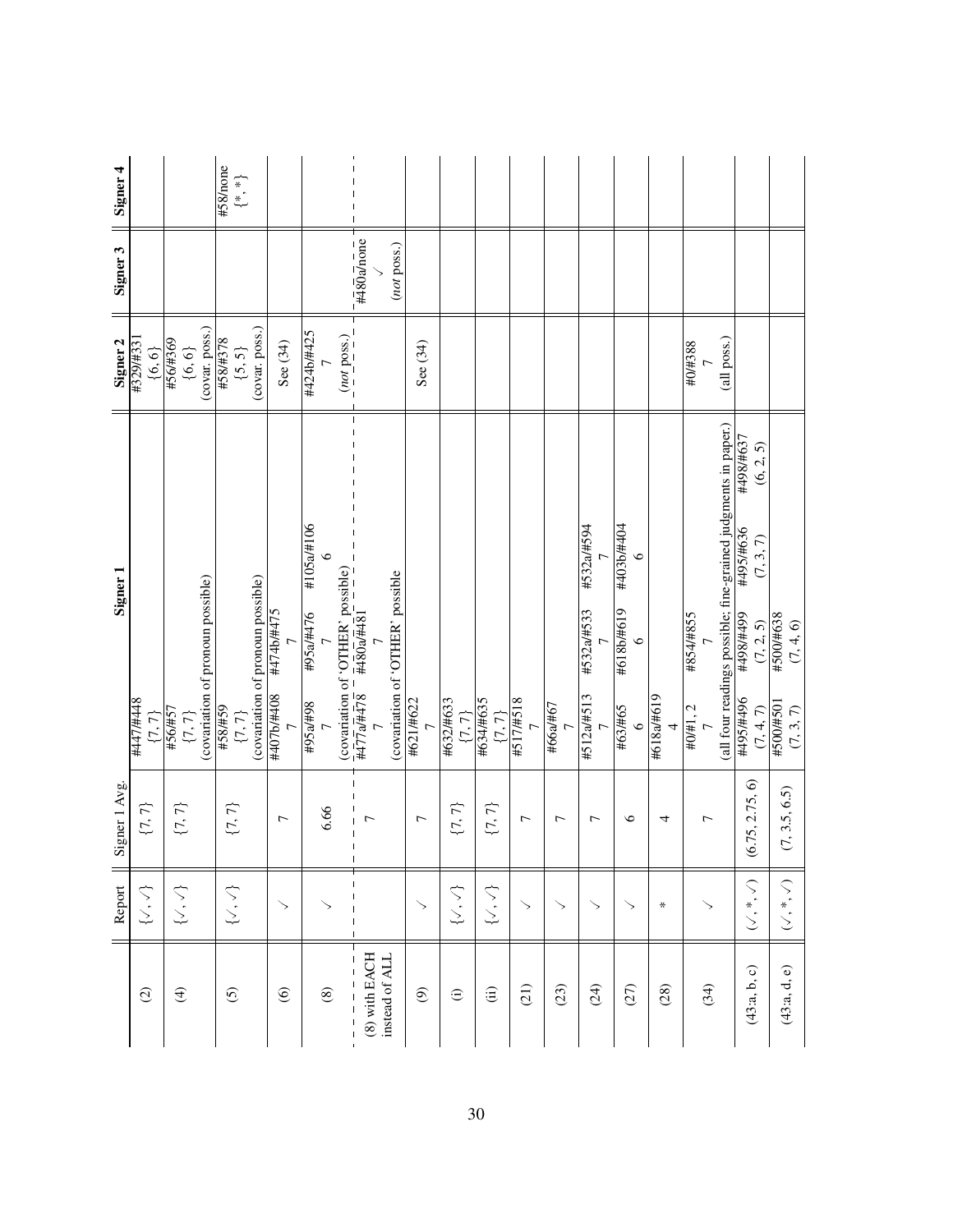# References

- Abner, N. (2012). The Object of my POSSession. In *Proceedings of WCCFL 30*.
- Ades, A., & Steedman, M. (1982). On the order of words. *Linguistics and Philosophy*, *4*, 517–558.
- Aissen, J. (1997). On the syntax of obviation. *Language*, *73*(4), 705–750.
- Anand, P., & Nevins, A. (2004). Shifty operators in changing contexts. In R. Young (Ed.) *Proceedings of SALT 14.* Ithaca, NY: Cornell University.
- Aronoff, M., Meir, I., & Sandler, W. (2005). The paradox of sign language morphology. *Language*, *81*(2), 301–334.
- Barker, C. (2005). Variable-free semantics in 2005. Ms.
- Barker, C., & Shan, C.-C. (2006). Explaining crossover and superiority as left-to-right evaluation. *Linguistics and Philosophy*, *29*, 91–134.
- Bernardi, R., & Szabolcsi, A. (2008). Optionality, scope, and licensing: an application of partially ordered categories. *Journal of Logic, Language, and Information*.
- Charlow, S. (2008). Free and bound pro-verbs: a unified treatment of anaphora. *Proceedings of SALT 18*.
- Curry, H. B., & Feys, R. (1958). *Combinatory Logic*. Amsterdam: Holland Publishing Co.
- Dahl, O. (1974). How to open a sentence: Abstraction in natural language. Logic Grammar Reports 12, University of Goteborg.
- Davidson, K. (2013). 'and' or 'or': General use coordination in ASL. *Semantics and Pragmatics*, *6*.
- Dobrin, L. (1998). The morphosyntactic reality of phonological form. *Yearbook of Morphology*.
- Fischer, S., & Gough, B. (1978). Verbs in american sign language. *Sign Language Studies*, *7*, 12–48.
- Fischer, S., & Johnson, R. (2012). Nominal markers in ASL. *Sign Language and Linguistics*, *15*(2), 243– 250.
- Fox, D. (2000). *Economy and semantic interpretation*. MIT Press.
- Giorgolo, G. (2010). *Space and Time in Our Hands*. Ph.D. thesis, Utrecht University.
- Graf, T., & Abner, N. (2012). Is syntactic binding rational? In *Proceedings of the 11th International Workshop on Tree Adjoining Grammars and Related Formalisms*.
- Grice, H. P. (1975). Logic and conversation. In P. Cole, & J. Morgan (Eds.) *Syntax and Sematnics 3: Speech Acts*, chap. 2, (pp. 26–40). Academic Press.
- Heim, I. (2008). Features on bound pronouns. In D. Harbour, D. Adger, & S. Béjar (Eds.) *Phi-Theory : Phi-Features Across Modules and Interfaces*. Oxford University Press.
- Heim, I., & Kratzer, A. (1998). *Semantics in Generative Grammar*. Blackwell.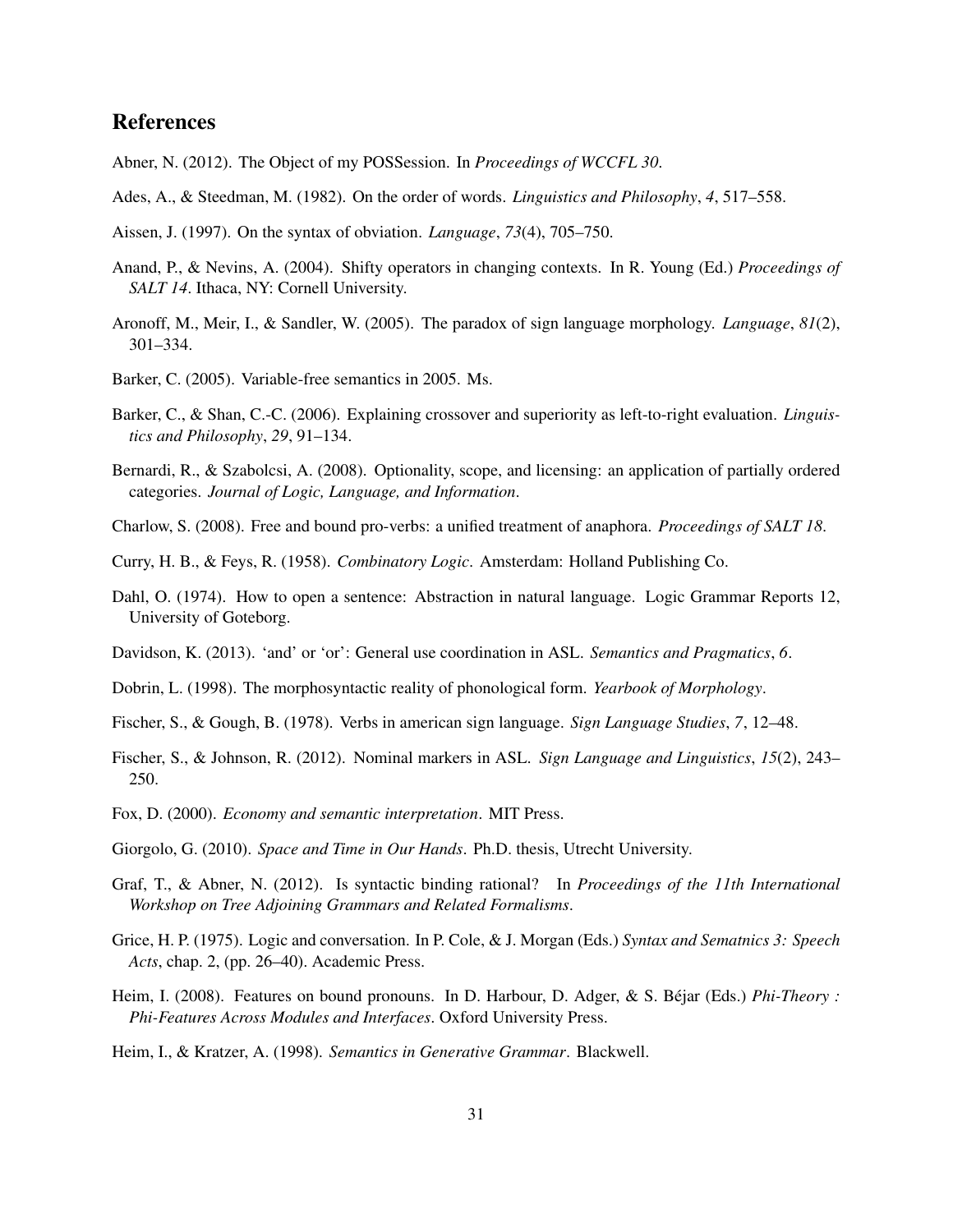Jacobson, P. (1999). Towards a variable free semantics. *Linguistics and Philosophy*, *22*, 117–184.

- Jacobson, P. (2000). Paycheck pronouns, bach-peters sentences, and variable free semantics. *Natural Language Semantics*, *8*, 77–155.
- Jacobson, P. (2007). Direct compositionality and variable free semantics: the case of "Principle B" effects. In *Direct Compositionality*. Oxford University Press.
- Jacobson, P. (2012). Direct compositionality and 'uninterpretability': The case of (sometimes) 'uninterpretable' features on pronouns. *Journal of Semantics*.
- Johnson, M., & Bayer, S. (1995). Features and agreement in lambek categorial grammar. *Formal Grammar Proceedings*.
- Kaplan, R., & Bresnan, J. (1982). Lexical-functional grammar: A formal system for grammatical representation. In J. Bresnan (Ed.) *The Mental Representation of Grammatical Relations*. MIT Press.
- Kehler, A., & Buring, D. (2007). Be bound or be disjoint! *Proceedings of NELS 38*.
- Koulidobrova, E. (2009). SELF: Intensifier and 'long distance' effects in ASL. *Proceedings of ESSLLI*.
- Kratzer, A. (1998). More structural analogies between pronouns and tenses. In D. Strolovitch, & A. Lawson (Eds.) *Proceedings of SALT 8*.
- Kratzer, A. (2009). Making a pronoun: Fake indexicals as windows into the properties of pronouns. *Linguistic Inquiry*, *40*(2), 187–237.
- Liddell, S. (2000). Indicating verbs and pronouns: Pointing away from agreement. In K. Emmorey, & H. Lane (Eds.) *The signs of language revisited: An anthology to honor Ursula Bellugi and Edward Klima*. Mahwah, N.J.: Lawrence Erlbaum Associates.
- Lillo-Martin, D., & Klima, E. (1990). Pointing out differences: ASL pronouns in syntactic theory. *Theoretical Issues in Sign Language Research*, *1*, 191–210.
- Lillo-Martin, D., & Meier, R. (2011). On the linguistic status of 'agreement' in sign languages. *Theoretical Linguistics*, *37*(3/4), 95–141.
- Morgan, M. (2008). Expressing possession and existence in japanese sign language. In *Possessive and existential constructions in sign languages*, no. 2 in Sign Language Typology. Ishara Press.
- Neidle, C., Kegl, J., MacLaughlin, D., Bahan, B., & Lee, R. G. (2000). *The Syntax of American Sign Language: Functional Categories and Hierarchical Structure*. Cambridge, MA: MIT Press.
- Partee, B., & Rooth, M. (1983). Generalized conjunction and type ambiguity. In *Meaning, Use, and the Interpretation of Language*. de Gruyter.
- Perniss, P., & Zeshan, U. (2008). Possessive and existential constructions in Kata Kolok. In *Possessive and existential constructions in sign languages*, no. 2 in Sign Language Typology. Ishara Press.
- Pollard, C., & Sag, I. (1994). *Head-Driven Phrase Structure Grammar*. Studies in Contemporary Linguistics. University of Chicago Press.